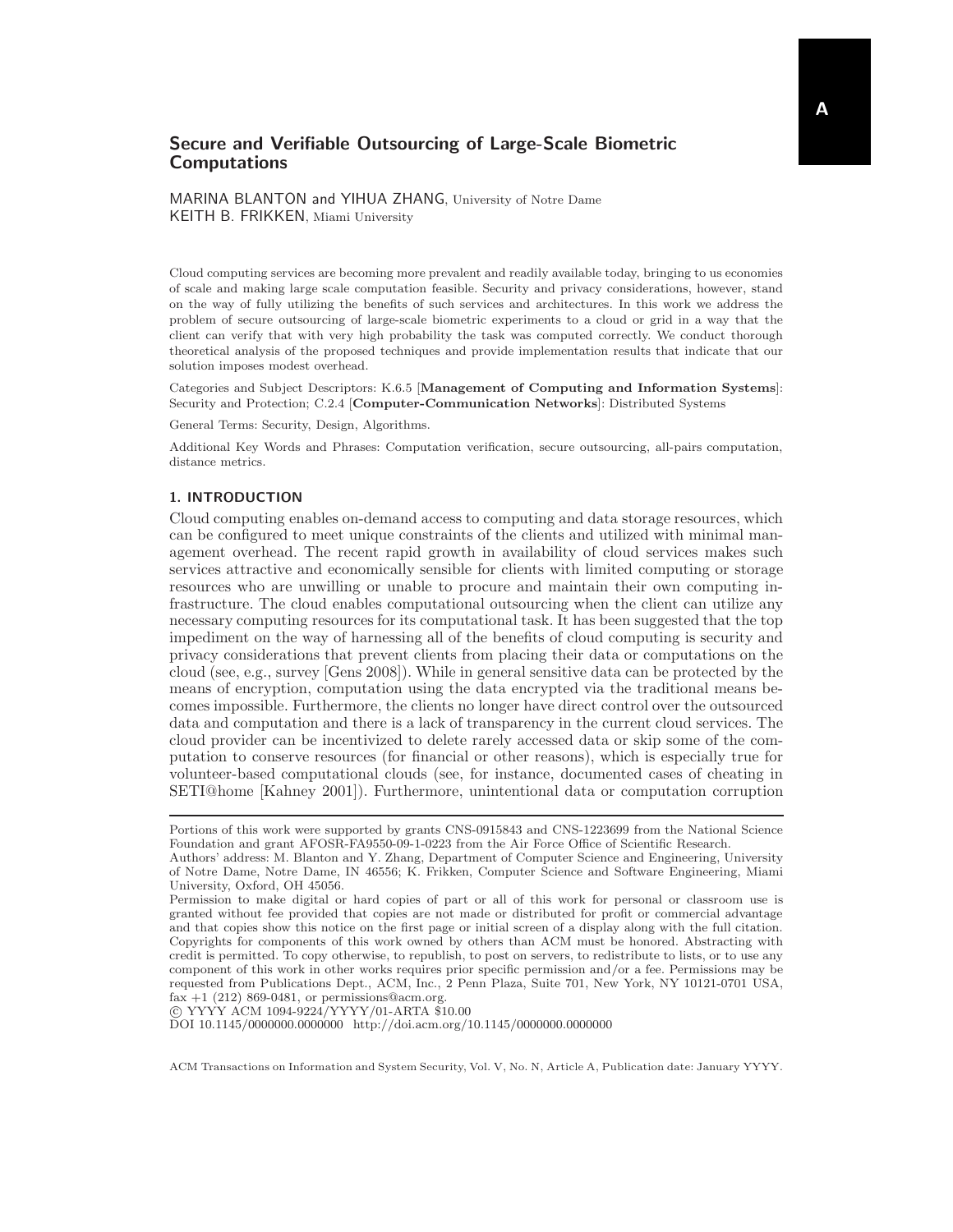might also take place for a variety of reasons including malware, security break-ins, etc. From that perspective, it is important for the clients to be able to verify the correctness of the result of the outsourced computational task. The computation verification mechanism should not require the client to perform the computation comparable in size to the outsourced task itself. Secure and verifiable outsourcing of certain types of computation is therefore the focus of this work.

The main motivation for this work comes from the extensive amount of computation involved in biometric research that, due to memory and processing power constraints, inevitably pushes the computation on a computational cloud or grid. The sensitive nature of the data used in the computation makes its protection throughout the computation a necessary requirement, and to be able to rely on the outcome of the computation, the result needs to be verified. While we present the developed techniques in the context of biometric data processing, our results can be used for any type of computation of similar structure.

Secure and verifiable outsourcing can be described as follows. In biometric research, evaluation of a new recognition algorithm amounts to running the algorithm on a very large number of biometric images. Given a data set DB of biometric images, first each image needs to be processed to extract the features; we refer to the resulting biometric data as the biometric template. Next, the distance between each pair of templates in DB is computed; this is called "all pairs" computation. The result allows users to gather distribution (and any necessary statistical) information about the quality of biometric matching for impostor and authentic comparisons (images corresponding to different subjects are termed impostor and images corresponding to the same subjects are termed authentic). The accuracy of the result depends on the size and quality of images in DB, which can often consist of tens, or even hundreds, of thousands of biometrics. This volume of the computation cannot be performed on a single machine and needs to be partitioned and run by a computational cloud or grid. For example, the iris database used in the Computer Vision Research Lab at the University of Notre Dame contains over 100,000 biometrics, and performing all-pairs computation using this database on a single machine takes several days.

To help the users with the task of running such large scale experiments, [Bui et al. 2009] developed a level of abstraction and corresponding end-to-end computing system, called BXGrid, which eliminates the need for users to be effective at configuring and using grid computing systems, relational databases, distributed filesystems, etc. With BXGrid, the computations can be run using four simple abstractions:

- Select $(R)$ : select a set of images and metadata from the repository based on requirements R (such as subject gender, location, etc.).
- Transform $(S, F)$ : apply transformation function F (such as feature extraction) to each member of a given set S.
- AllPairs(S, F): compare all members of given set S using function F, producing matrix M, where each element  $M[i][j] = F(S[i], S[j]).$
- Analyze $(M, C)$ : extract statistical (or other quality metric) data from matrix M and store the result in C.

In this work, we extend this framework by integrating security protection in the above computations to ensure that it can be placed on a cloud comprised of untrusted machines and the correctness of the computation is verifiable by the client. Throughout this work, we assume that the client is capable of performing work linear in the number biometrics in DB, |DB|, but computation exceeding this linear bound (e.g., quadratic complexity of AllPairs) is beyond the client's capabilities. For that reason, we concentrate on the computation corresponding to AllPairs and Analyze functionalities. Furthermore, because secure comparison of biometric templates has been a subject of prior research (see, e.g., [Erkin et al. 2009; Barni et al. 2010; Blanton and Gasti 2011]), most of this work is dedicated to techniques for computation verification. Our goal is to decouple the verification techniques from the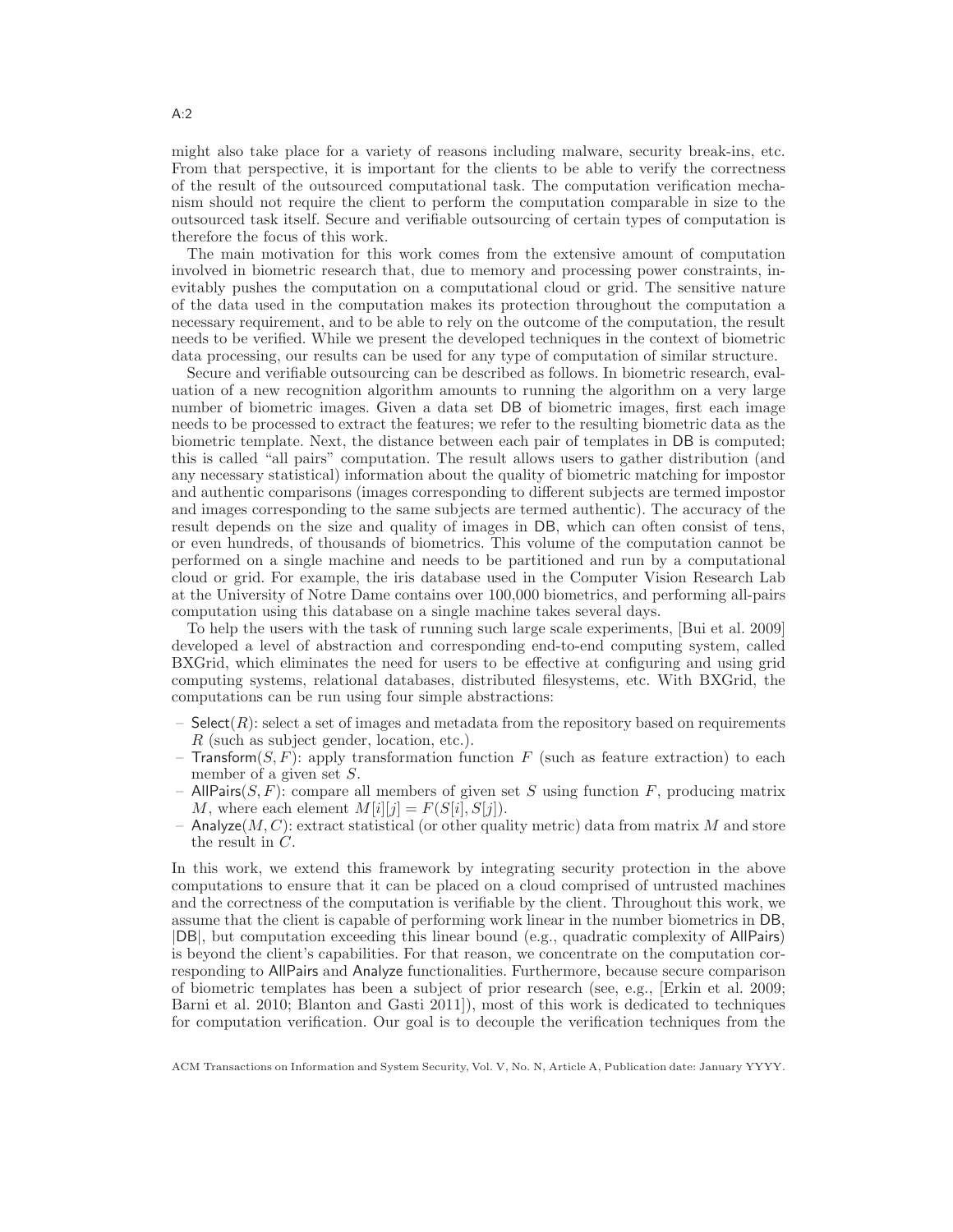mechanism for securing the computation, so that any suitable solution for protecting data privacy can be employed. The implementation details for several of our solutions, however, assume that the underlying arithmetic is carried out over a finite group, which makes them suitable for use with data protected via secret sharing or homomorphic encryption. They can also be used with (garbled) Boolean circuits, but the circuits will need to simulate computation in  $\mathbb{Z}_q$  for some q. To illustrate how all computation considered in this work can be carried out privately in an outsourced scenario, we describe secure protocols that can be derived from prior literature. For that purpose, we utilize unconditionally secure multi-party computation techniques based on secret sharing to secure the computation and use such techniques in the implementation.

Our contributions. We design a mechanism for verification of outsourced AllPairs computation and provide its rigorous analysis, which allows the client to set the security parameters as to achieve the desired probability of misbehavior detection (Section 3). We also design a mechanism for verifying the distance distribution computation Analyze and likewise provide its rigorous analysis. Our full analysis is for the Hamming distance (Section 4), and consecutive modifications to the strategy and the analysis address the Euclidean distance (Section 5) and the set intersection cardinality (Section 6). Finally, we combine solutions for AllPairs and Analyze functionalities to result in a complete solution for the overall process for each distance metric and report on implementation results for the Hamming distance. The computation is assumed to be carried out on protected data, and we illustrate a way of achieving privacy-preserving outsourcing for all functionalities used in this work.

The basic idea of our constructions – that of inserting pre-computed sub-tasks and verifying them upon task completion – is not new and has been used for verifiable remote computation (e.g., [Golle and Mironov 2001; Szajda et al. 2003]) and storage (e.g., [Ateniese et al. 2007; Juels and Kaliski 2007]). It, however, has never been applied to important classes of computation such as biometric comparisons and statistical computation, which is the subject of this work and lead us to interesting and non-trivial results. That is, despite the simplicity of the high-level idea, our design leads to complex new solutions and novel analysis for verifying not only distance computation, but also probability distributions for a number of standard distance metrics. Furthermore, the ideas used in our solutions for the Analyze functionality are new. Our analysis shows that our verification techniques are suitable for this application and result in reasonable overhead. Our analyses provide valuable insights for development of computation verification techniques for outsourcing computation to servers whom might be incentivized to skip a portion of the computation. To the best of our knowledge, this work is unique in that it assumes a more complex structure of the computation than a large set of parallel, homogeneous, and indivisible tasks (such as one-way function inversion) considered in prior work, and provides a mechanism for exactly determining the values to which security parameters must be set. This work also doesn't simply consider a specific problem in which verification can naturally be performed faster than the computation itself (e.g., matrix multiplication). For that reason, we expect that our techniques will provide value beyond the types of computation treated in this work.

Preliminary version of this work appeared in [Blanton et al. 2011b] as a short paper. Compared to this work, [Blanton et al. 2011b] provided only basic solutions for verification of distribution computation Analyze for fewer distance metrics and without any analysis or evaluation. Such analysis, however, is a major contribution of this work. The full version of this work is also available as a technical report [Blanton et al. 2011a].

## 2. PROBLEM DESCRIPTION

### 2.1. Computation description

A client has a pre-selected large collection S of biometric templates, which are to be compared and analyzed. To accomplish the AllPairs functionality, the matrix  $M$  is partitioned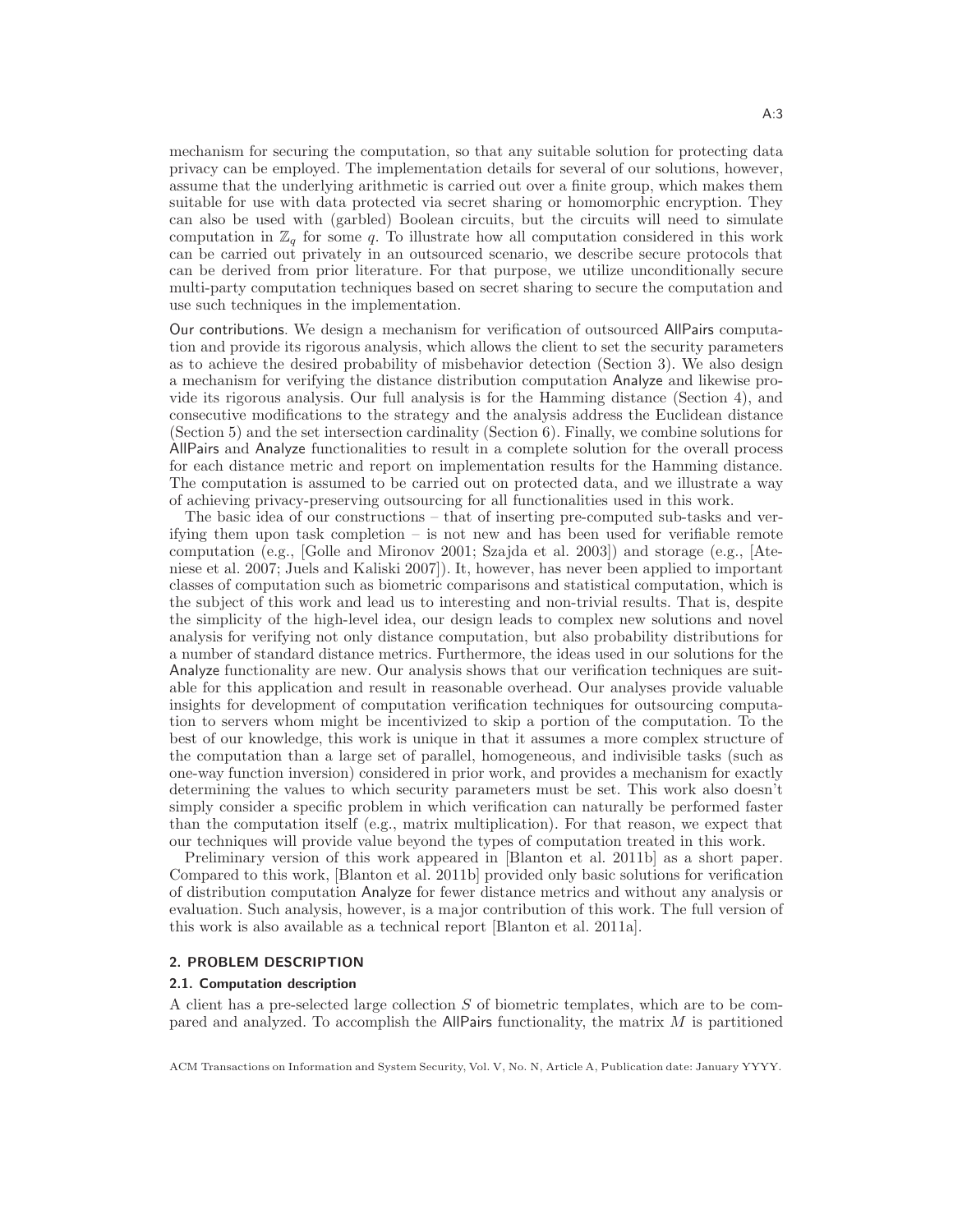between multiple computational servers such that each server receives a computational task which can be performed within its memory and computational capacity constraints. Then a server receives a job of the form of two sets  $S_1$  and  $S_2$  of n items each and its task is to perform comparisons of each pair of items  $x \in S_1$  and  $y \in S_2$ , producing an  $n \times n$  distance matrix as the output. For example, if the client has 80,000 biometric templates to be used in AllPairs computation and sets  $n = 1000$ , the overall computation will consist of 6,400 individual tasks, which the client sends to a large number of servers and the servers carry out their respective tasks in parallel. When we refer to the distance matrix that each server produces, we will assume that the items from the first set correspond to the rows of the matrix and the items from the second set correspond to the columns.

Each server is not assumed to follow the computation as prescribed, but it might be interested in attempting to avoid being detected that (some of) the computation was not performed. The computation is appropriately secured, so that the server does not learn any information about the data it handles, but has the description of the computation. Furthermore, because all computation takes place on protected data, the server will not be able to distinguish the data that the client injects from the original data.

Also, because biometric comparisons amount to computing the distance between two biometric templates which consist of multiple elements, we will assume that each biometric item consists of m elements and each distance is in the range  $[0, \sigma]$ , where  $\sigma$  is a function of m and depends on the employed distance metric. For instance,  $\sigma = m$  for both the Hamming distance and the set intersection cardinality distance metric. In the context of a specific distance metric, each biometric item is either an (ordered) vector or (unordered) set. In the former case, we will use vectors and coordinates to refer to the biometric templates and their components, and in the latter case we will use sets and elements. When the distance metric is not implied by the context, we use generic terms (biometric) items and their elements.

To accomplish the Analyze functionality, the computational servers will need to postprocess the distance values in the matrix to compute statistical information. In this work we propose that each server computes the number of times each particular distance value appeared among its  $n^2$  computed distances (the client can easily merge the data returned by multiple servers in this form by simply adding the counts from the servers for each given distance value). This information fully defines the distribution and will allow the client to compute any necessary statistics from it. To compute the count for each distance, the server will obliviously compare a distance it computed for a given cell to all possible distance values and increment one of them that matched (without knowing which count was incremented). We will refer to the data structure that stores distribution information (i.e., an array of protected counts) as C. Note that the number of counts that C contains will depend on the range  $[0, \sigma]$  of distances information about which is being collected. Let  $C = \langle c_0, \ldots, c_{v-1} \rangle$ , where v could be equal to  $\sigma + 1$  or another value depending on the verification method. Then the pseudo-code below shows how C is being updated for each cell after computing the corresponding distance. Below, notation  $[x]$  denotes that the value of x is not known by

the server, the result of the equality testing operation  $(x - y)$  is a bit, and  $d_i$  is the distance value associated with count  $c_i$ . Initially, all  $c_i$ 's are set to 0.

$$
[d] := \text{dist}([x], [y]);
$$
  
for  $i = 0, ..., v - 1$ :  $[b_i] := ([d] \stackrel{?}{=} [d_i])$ ;  $[c_i] := [c_i] + [b_i]$ ;

Note that because the server does not have access to the distances  $d_i$  associated with each  $c_i$ , the values of  $d_i$  do not have to equal to i or even be in the range  $[0, v-1]$ .

We assume that computation on protected data takes place in a group (or a field) and arithmetic operations are therefore the elementary operations in that representation. Note that this assumption holds for multiple ways of computing on protected data (e.g., using homomorphic encryption or secret sharing).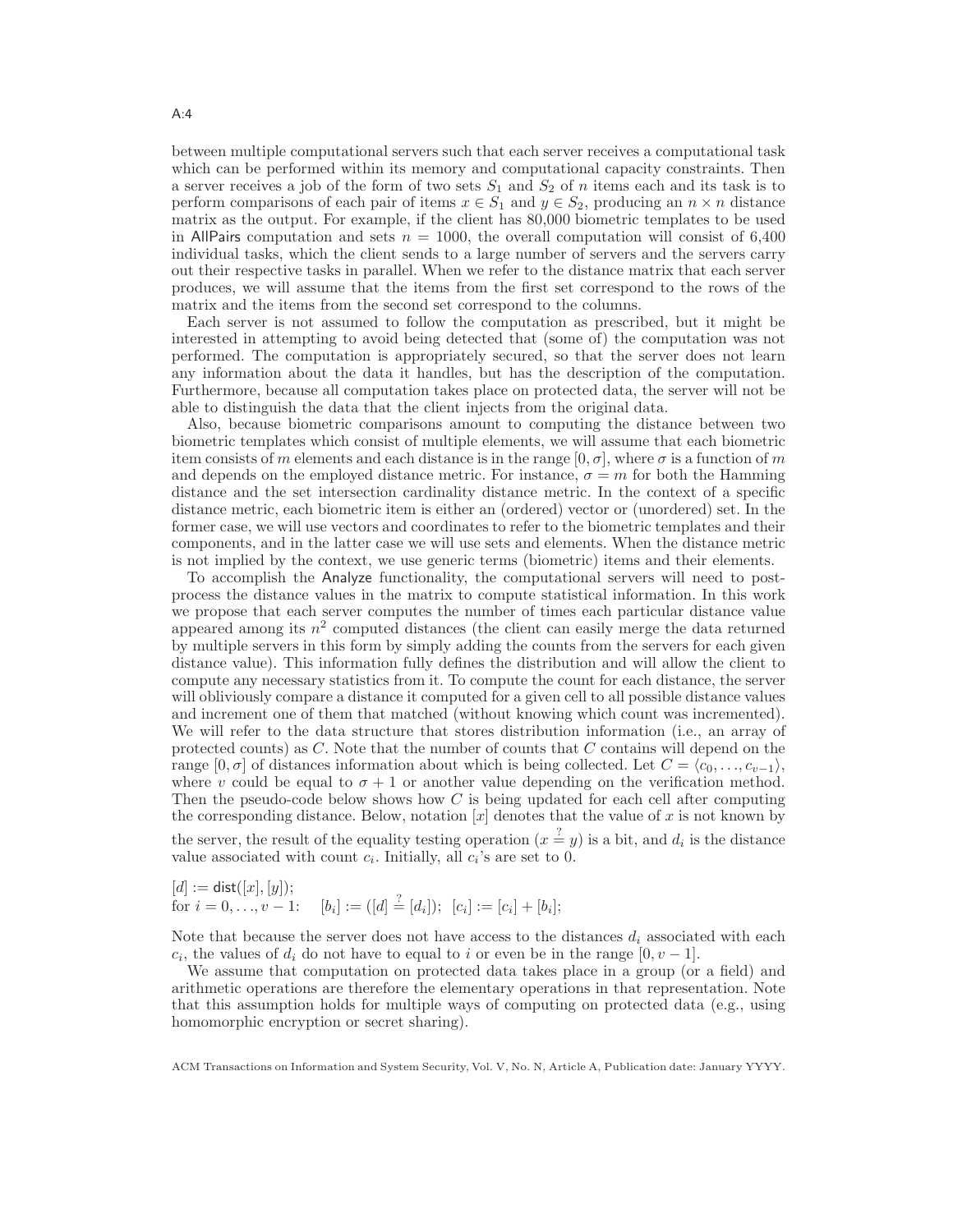

Fig. 1. Overview of computation (without the verification process).

Figure 1 illustrates the setting on a small example that corresponds to combined AllPairs and Analyze functionalities. In the figure, the client partitions its input to form four tasks, and sends each task to a single server. Each server computes an  $n \times n$  portion of matrix  $M, M_i$ , as well as distribution information  $C_i$  corresponding to  $M_i$  and returns the result to the client. The client adds values in the  $C_i$ 's to obtain overall distribution C.

While the abstraction of biometric computation that we use in this paper, namely, AllPairs and Analyze, was initially developed for grid computing, it can be easily adapted to a common cloud computation paradigm such as MapReduce. To implement the AllPairs and Analyze functionalities, the client takes the input datasets, divides them into smaller subproblems, and distributes them to the "map" nodes who perform AllPairs computation. Upon accomplishing the computation, each "map" node sends the distance matrix to a specified "reduce" node (determined by the partition function), which further extracts the statistical data to form a partial distribution corresponding to its inputs, and sends it to the client who combines it with other partial distributions in a meaningful way. Furthermore, if the client would like to perform only AllPairs computation, he himself needs to carry out the reduce functionality, which is straightforward regardless of the underlying infrastructure and implementation of secure computation. [Okcan and Riedewald 2011] also study optimal algorithms for implementing all-pairs functionality using MapReduce and [Afrati et al. 2012] study the trade-offs in implementing all-pairs similarity computation using MapReduce.

## 2.2. Security model

As mentioned above, our goal is to achieve secure and verifiable computation outsourcing. This means that we wish to (i) protect privacy of the data being outsourced and (ii) verify that the computation was carried out as prescribed. Throughout this work, we use the term "verification" to refer to computation verification (as opposed to biometric verification). Because our focus is on the second goal of computation verification for the types of computations described above, throughout most of this paper we assume that the computation can be carried out in a secure manner. For completeness, we, however, show how the types of computation used in this work can be carried out in a secure manner by the servers.

We therefore obtain that the server performing the computation should be unable to learn information about the data it handles, but might deviate from the computation by skipping a portion of it or returning incorrect results. In particular, we assume that the server computes fraction p of its task, where  $0 \le p \le 1$ , and attempts to manipulate the result so as to make the client believe that it computed its task as prescribed. The client's goal, then, is to devise a verification mechanism which detects the server's misbehavior even when the portion of skipped computation,  $1-p$ , is small. More formally, if the server deviates from the standard semi-honest model in which it follows the prescribed computation, its work is bounded by fraction  $p$  of the assigned task. By placing a computational bound on adversary's malicious actions, our goal is to avoid expensive techniques such as zeroknowledge proofs of knowledge [Goldwasser et al. 1985], verifiable secret sharing [Chor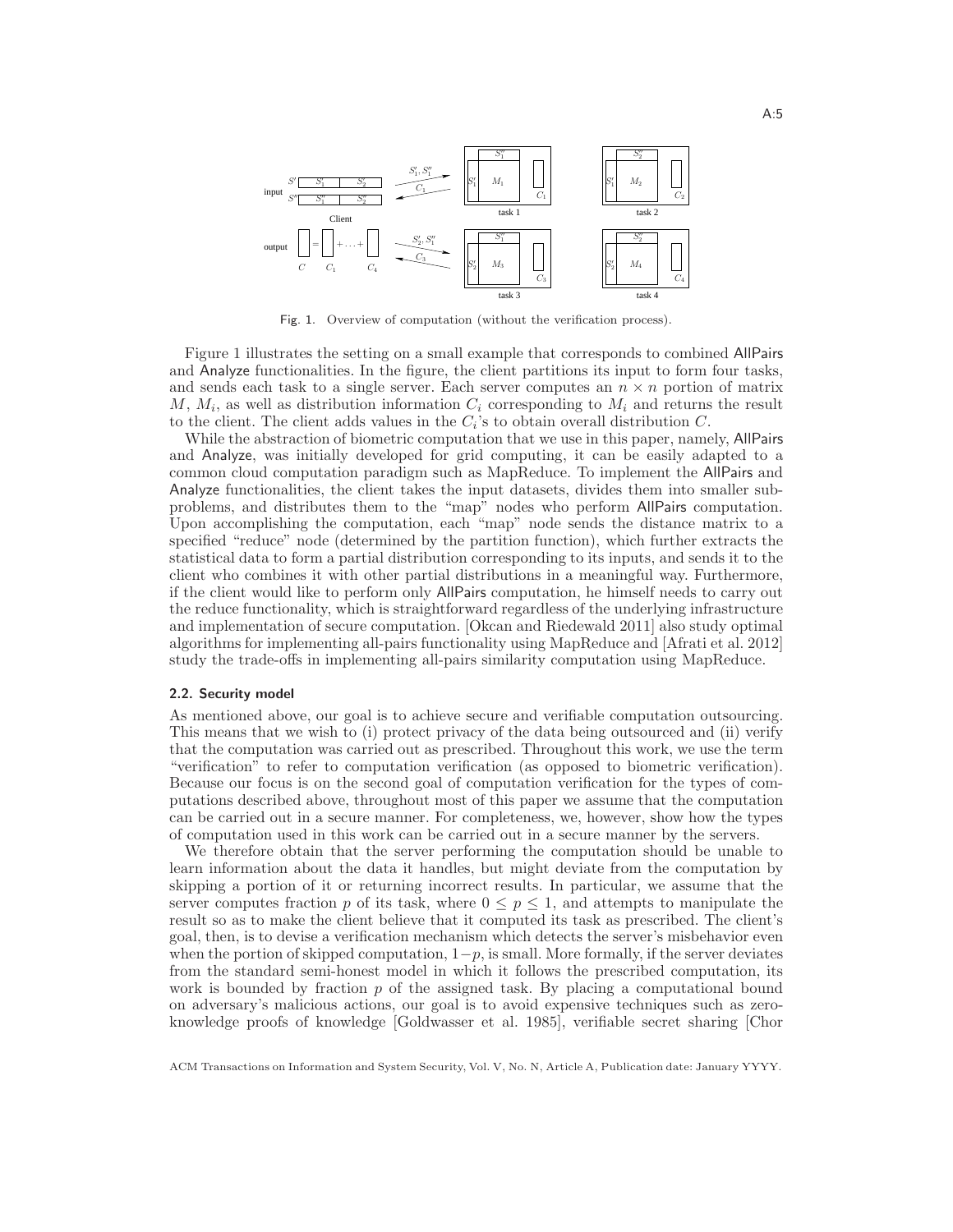et al. 1985], and fully homomorphic encryption [Gennaro et al. 2010] often used in presence of fully malicious adversaries.

Let D denote the event that the client detects server's cheating (and  $\overline{D}$  the event that the client does not detect it). Then the client's goal is to achieve  $Pr[D] \ge 1 - \frac{1}{2\kappa}$  for the desired security parameter  $\kappa$  whenever the fraction of work p that the server performed is below the client-chosen threshold. The data privacy guarantees, however, are required to hold for any value of p.

It is assumed that the server knows the verification procedure and knows (or can sufficiently approximate) all of the parameters used by the client for devising its task verification mechanism. These include  $Pr[D, p, m, n,$  and all other security parameters derived from them as detailed later in this work. We also assume that the server might know certain properties of biometric data and use them to its advantage, but while designing verification mechanisms for the client we conservatively do not assume some specific property of biometrics will hold to ensure that the solution can be applied to any type of data.

The above description treated a single task that the client outsources to a server in isolation, while for this application the client is expected to submit many tasks to multiple servers. We then require that exposure to previous tasks (comprising of the same or different computation and on the same or different data) give a server no advantage in passing verification of the current task, even if the server can influence and adaptively ask for specific tasks. In other words, all tasks are independent. Note that a server can perform a different fraction of work p in each task, but  $Pr[D] \ge 1 - \frac{1}{2^{\kappa}}$  is required to hold any time p is below the client-specified threshold.

On the security definition. With the above formulation, the client will detect, with the desired probability, instances when the server performs (at most)  $p$  fraction of its task. Because a task consists of many sub-tasks, this fraction of work can, for instance, correspond to  $pn^2$ computed distances out of assigned  $n^2$ . An alternative formulation of the problem is to suggest that each task is computed with probability  $p$ , where the probabilities for each subtask are independent. (This can be meaningful in the context of data or task corruption, where each sub-task has a small probability of being corrupt.) In that case, the overall number of performed computations is not known, but is characterized by a distribution. We later show that the two definitions lead to almost identical analysis when the task size  $n$  is large. For concreteness we base our analysis on the first formulation of server misbehavior.

In prior and our work that uses probabilistic checking (both for computation and storage outsourcing), in order for the client to perform work independent of the overall size of the outsourced job/data, corruption of a constant portion of the job/data (e.g.,  $1\%$ ) can be detected with high probability. If the client wishes to detect smaller corruptions, its verification work grows above constant. In case of storage outsourcing, small errors can also be compensated by using error-correction codes at the expense of extra storage. Such techniques, however, are not applicable to computation outsourcing.

## 2.3. Server instantiation

Depending on how the secure computation is realized, a single task might be carried out by one physical machine (e.g., on encrypted data) or be performed by a number of machines and take the form of secure multi-party computation. To abstract from the implementation details, in both cases we say that the server performs a task, and it should be understood that the functionality is carried out by one or more physical machines. When each task is carried out by a number of physical machines, it is expected that the client chooses machines from different service providers in order to achieve proper data protection (e.g., that not all machines participating in a task may collude with each other). In other words, each individual task in Figure 1 is run by machines located at different providers. This makes collusion unlikely, as competing service providers have to actively conspire.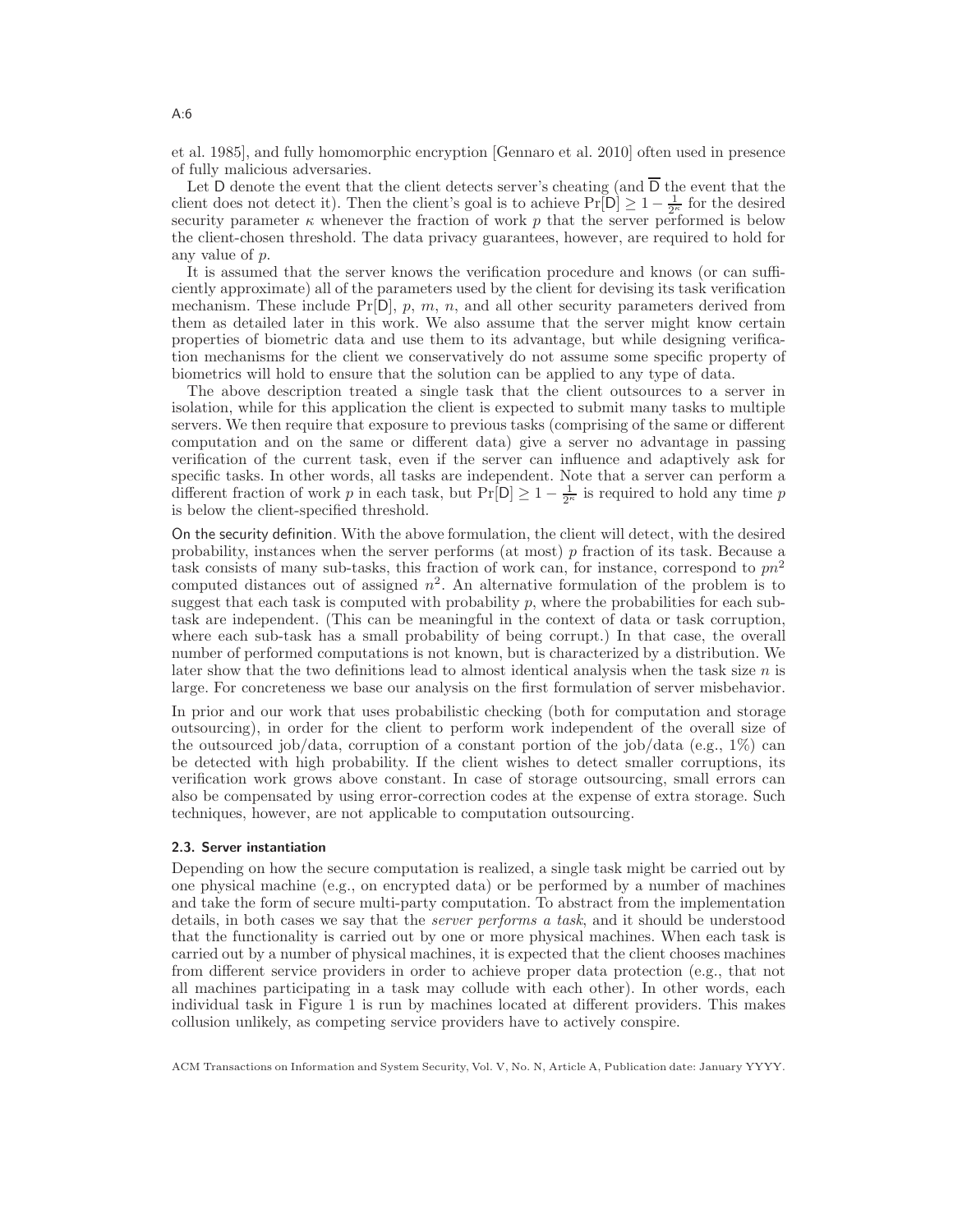When the task is carried out by a single physical machine in today's cloud computing environments, our security model implies that the client will be able to detect the cases when the machine did not perform all of the computation, when a fraction of the computation was corrupt (e.g., by means of a malicious VM running on the same hardware), or when a fraction of the input or computed data was lost or corrupted (due to malware, service outages, etc.). When a task is executed in the form of an interactive protocol by multiple machines some of which are honest, the client will be able to detect data and computation corruption on any number of participating machines due to similar causes. Furthermore, the client will be able to detect cases when a subset of participating machines skip a portion of or deviate from their computation, while preserving correct communication patterns.

## 2.4. Achieving privacy of distance and statistics computation

Three distance metrics are treated in this work: the Hamming distance (used for iris), Euclidean distance (used for faces and biometric types), and set intersection cardinality (used for fingerprints). Secure outsourcing of iris code comparisons to one or multiple servers has been recently addressed [Blanton and Aliasgari 2012]. The computation considered in that work is more complex than the Hamming distance alone, but for the purposes of this work we simplify the computation and show how the Hamming distance and statistics computation can be achieved in the multiple servers setting. Based on that, we also provide a protocol for the Euclidean distance computation. Lastly, [Blanton and Aguiar 2012] developed currently the only multi-party implementation of secure set intersection and its cardinality suitable for use in an outsourced environment. We show how the solution can be adopted to our work. All protocols for secure distance and statistics computation are given in Appendix A.

## 3. VERIFICATION OF DISTANCE COMPUTATION

The main idea behind verifying AllPairs computation is to insert a number of fake, random items at random positions when forming a computational task  $\langle S_1, S_2, \text{dist} \rangle$  for a server. The fake items need to be chosen only once for all tasks and the distances between them are precomputed. Their protected representation, however, is randomized for each new task to ensure that the server cannot identify them. Upon job completion, the client receives and reconstructs the results, and then compares the distances between the fake items computed by the server with the values that it expects. Because the server does not know a priori which values will be checked, it will have to compute the distances honestly.<sup>1</sup> For that reason, to form set  $S_1$ , the client uses  $n-n_1$  real items and  $n_1$  fake items at random positions to create S<sub>1</sub>. Similarly, S<sub>2</sub> consists of  $n - n_2$  real items and  $n_2$  fake items at random positions. Here  $n_1$  and  $n_2$  are parameters which will be set to obtain  $Pr[D] \ge 1 - \frac{1}{2^k}$ . The exact approaches for assigning values to the fake items and verifying the result can differ. We present two solutions and compare their performance. Both of them result in insertion of  $n_1$  items in  $S_1$  and  $n_2$  items in  $S_2$ , but in the first case the client's verification is  $O(n_1n_2)$ , while in the second case it is  $O(n_1 + n_2)$  with a lower probability of cheating detection.

<sup>&</sup>lt;sup>1</sup>If matrix M is returned to the client, the client can retrieve and reconstruct the necessary values. Most commonly, however, the client does not receive the entire matrix, but rather queries selected cells of interest. In the original BXGrid system, the client might retrieve and manually examine a small number of cells that correspond to biometrics with certain features or otherwise biometrics chosen by the client or might not receive any matrix values at all if the AllPairs computation is followed by the Analyze computation. In our case, the client will need to retrieve at least the cells that it needs for computation verification. Thus, when the entire matrix M is not returned to the client, the server sends a commitment to all computed values in M using, e.g., the Merkle hash tree approach of  $[Du \text{ et al. } 2004]$ . The client then challenges the server on certain cells of the matrix and the server must show that correct distances were included in the commitment.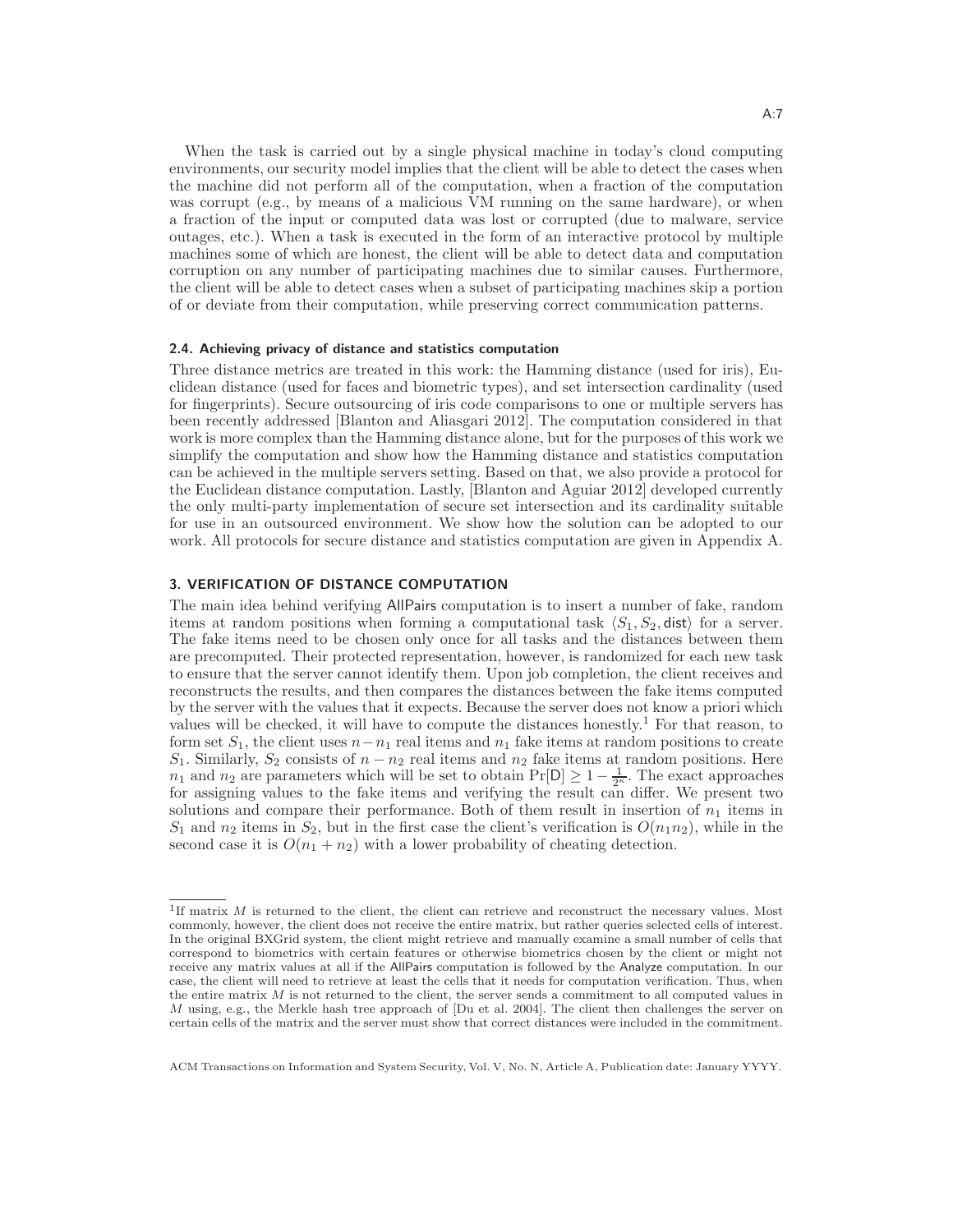### 3.1. First approach

The solution is as follows: The client generates  $n_1$  fake items, the set of which is denoted by  $F_1$ , and  $n_2$  fake items, the set of which is denoted by  $F_2$ , such that the client knows or computes the pairwise distances between each  $\hat{x} \in F_1$  and  $\hat{y} \in F_2$ . The  $\hat{x}$ 's  $(\hat{y})$ 's are placed at random locations in  $S_1$  (resp.,  $S_2$ ). After the server performs the computation, the client verifies all  $n_1n_2$  distances between each  $\hat{x}$  and  $\hat{y}$ . We note that the client must use fake items because any  $n_1n_2$  distances between original biometrics in the task are not guaranteed to have a certain amount of uncertainty each. Fortunately, the client can reuse the same sets  $F_1$  and  $F_2$  (after proper re-randomization of their representation) for all tasks.

Per our assumption, a lazy server honestly computes fraction  $p$  of  $n^2$  distances, and creates the distances for the rest using any desired strategy of significantly lower work (guessing, copying computed distances, etc.). If the server computed all  $n_1n_2$  distances checked by the client correctly, its misbehavior will not be detected.

In what follows, we analyze the probability of server's misbehavior to be detected for a fixed value of p. Let  $n_1 \ll n$  and  $n_2 \ll n$  (which holds under our assumption that n is large). The manner in which the server computes the  $pn^2$  distances can affect the probability of its cheating being detected. In order to determine what server's strategy leads to the minimal probability of misbehavior detection for a given  $p$ , we analyze three server's strategies:

(1) The server computes the distances in the entire matrix row or column. That is, if the server computes a distance in any given row, it will compute all other distances in that row. Thus, the number of computed rows is pn. Suppose for the sake of the current analysis that the server's cheating is detected with probability 1 if it skipped the computation of a cell that the client checks. Then the probability that the server's behavior is undetected corresponds to the probability that all  $n_1$  fake items from  $F_1$  fell into the pn computed rows:

$$
\Pr[D] = (1-p) + p \frac{(1-p)n}{n-1} + p \frac{pn}{n-1} \frac{(1-p)n}{n-2} + \dots + p \frac{pn}{n-1} \dots \frac{pn}{n-n_1+2} \frac{(1-p)n}{n-n_1+1}
$$

The above probability follows hyper-geometric distribution, where elements are drawn from a set without replacement. Using the properties of hyper-geometric distribution, the above can be rewritten as:

$$
\Pr[D] = 1 - \binom{np}{n_1} / \binom{n}{n_1} = 1 - \frac{(np)!(n - n_1)!}{(np - n_1)!n!}.
$$
 (1)

Given that  $n_1 \ll n$  and  $n_2 \ll n$ , we can instead use binomial distribution for computing Pr[D] which assumes that elements are drawn with replacement. We then obtain:

$$
Pr[D] = (1 - p) + p(1 - p) + p^{2}(1 - p) + \dots + p^{n_1 - 1}(1 - p) = 1 - p^{n_1} = 1 - Pr[\overline{D}]. (2)
$$

While equation 1 more accurately determines the probability, for the purposes of this work it is sufficient to consider binomial distribution as a close approximation that simplifies the analysis and we thus use the expression in equation 2.

Next, we modify the analysis to take into account the fact that the server can avoid detection by successfully guessing the correct distance for a cell that the client checks. Recall that the computed distances lie in the range  $[0, \sigma]$ . Because the client has full control over the fake items that it injects in the computation, it will want to minimize the probability of the server guessing any distance it checks. For that reason, the client ideally would like to make the distances distributed uniformly at random (to have the probability of guessing a distance be  $1/(\sigma+1)$ , but unfortunately this is not possible with the way the distances are created and checked. That is, the client assigns  $n_1 + n_2$  values, and due to triangle inequality  $dist(A, B) \leq dist(A, C) + dist(C, B)$  all possible combinations of  $n_1n_2$  distances could not be achieved. Therefore, for the current discussion we denote the

ACM Transactions on Information and System Security, Vol. V, No. N, Article A, Publication date: January YYYY.

#### A:8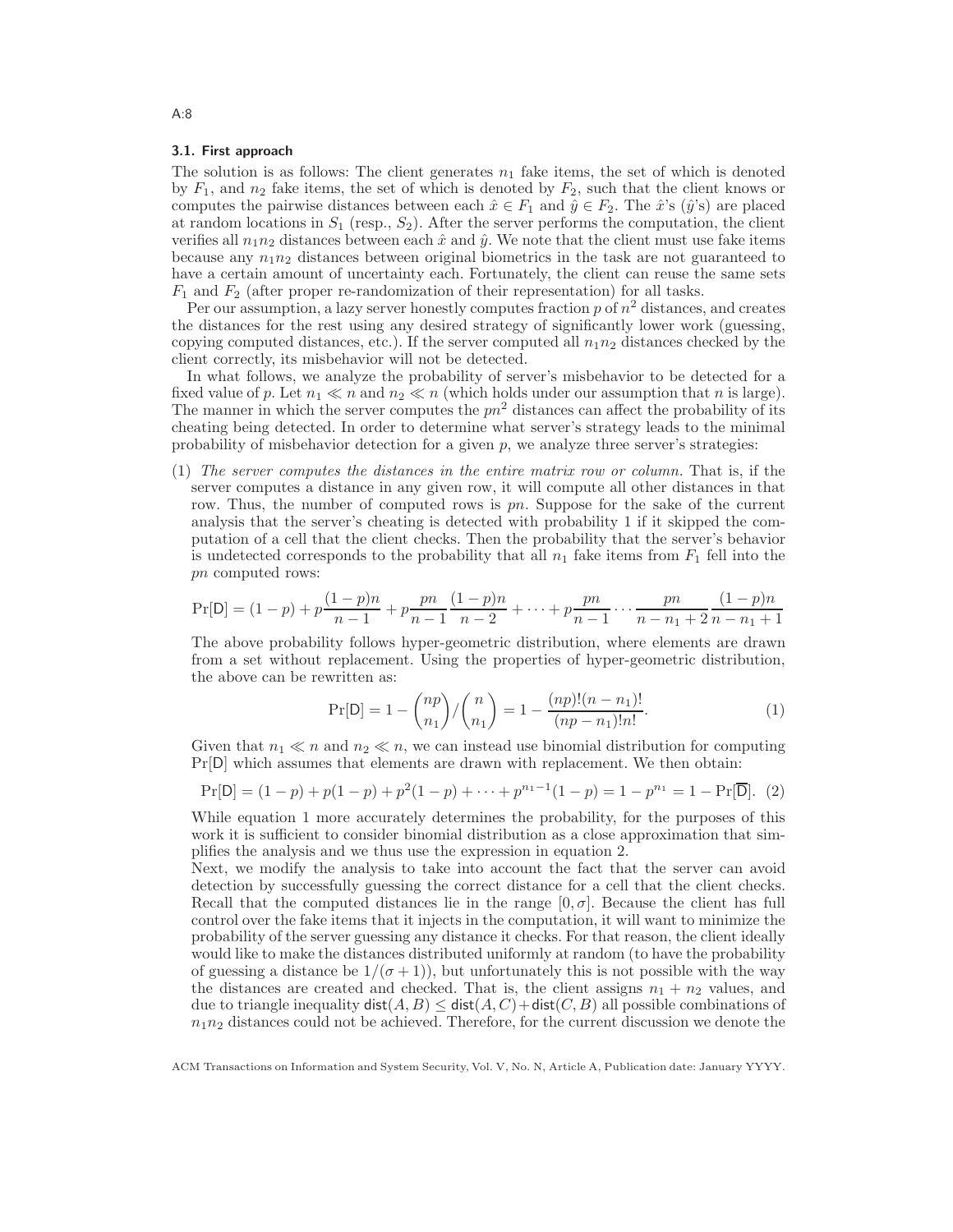maximum probability with which the server can guess any given distance by  $0 < \alpha < 1$ , and later instantiate it with a specific value.

Going back to our analysis, if the server did not compute the cells in a particular row, it must guess all  $n_2$  checked distances in that row in order to avoid being detected. The server can do so with probability  $\alpha^{n_2}$ . This means that the probability that the server is not detected after checking the cells in a single row is  $p + (1-p)\alpha^{n_2}$ , and the probability that the server is detected is  $1 - (p + (1 - p)\alpha^{n_2}) = (1 - \alpha^{n_2})(1 - p)$ . This tells us that the probability that the server's cheating is detected after checking  $n_1$  rows is when the detection was successful at least for one row:

$$
Pr[D] = 1 - (p + (1 - p)\alpha^{n_2})^{n_1}
$$
\n(3)

Similarly, if instead of the rows, the server computes all distances in a number of matrix columns, the probability of detection becomes:

$$
Pr[D] = 1 - (p + (1 - p)\alpha^{n_1})^{n_2}
$$
\n(4)

The above tells us that to maximize  $Pr[D]$ , it is to the client's advantage to set  $n_1 = n_2$ . This is due to the fact  $Pr[D]$  will be close to 1 in equation 3 only when  $n_1$  is significant, but in equation 4 the value of  $n_2$  needs to be maximized for the same reason.

(2) The server computes partial rows and columns. This strategy generalizes the first one, and the server now computes cells corresponding to  $p_r n$  partial rows and  $p_c n$  partial columns in a consistent way, where  $p = p_r p_c$ , and a cell is computed if both its row and column are among the computed  $p_r n$  and  $p_c n$ , respectively. With this server's strategy, the client will not be able to detect cheating if all  $n_1$  fake items fall within the  $p_r n$ computed rows and all  $n_2$  fake items fall within the  $p_c n$  computed columns or if the server did not compute all checked distances, but guesses their value correctly.

For any given row out of  $n_1$ , the server's behavior is not detected if either (i) the row was among partially computed rows and the server either computed  $n_2$  checked cells in that row or guessed their value correctly and (ii) the row was not among partially computed rows and the server guessed all  $n_2$  checked cells in that row. The probability of (ii) is  $(1 - p_r)\alpha^{n_2}$ . The probability of (i) consist of the multiplicative term  $p_r$  and the probability that all  $n_2$  cells were among computed or guessed. The latter can be expressed in terms of the probability that a single cell is among computed or guessed, which is  $p_c + \alpha(1 - p_c)$ , and the probability that all of them were computed or guessed is therefore  $(p_c + \alpha(1 - p_c))^{n_2}$ . Thus, the probability that checking a single row does not result in detection is  $p_r (p_c + \alpha(1 - p_c))^{n_2}$  and the overall formula for client's success after checking all  $n_1$  rows is:

$$
Pr[D] = 1 - (p_r (p_c + \alpha (1 - p_c))^{n_2} + \alpha^{n_2} (1 - p_r))^{n_1}.
$$
 (5)

As before, we use binomial distribution to approximate the probabilities. We can also reverse the role of rows and columns to obtain an expression similar to the above. Furthermore, since based on the previous analysis we know that the client sets  $n_1 = n_2$ , the above equation can be simplified to be a function of  $n_1$  only.

(3) The server computes distances at random cells. The server chooses  $pn^2$  matrix cells at random and computes their values. The server's behavior is undetected when all  $n_1 n_2$  checked by the client cells fall within the computed  $p n^2$  cells or the server guesses correctly the checked distances that it did not compute. In this case the probability that the cheating is undetected after checking a single cell is  $p + (1 - p)\alpha$ . As before, the cheating is detected when it is detected in a least one of the checks and we obtain:

$$
Pr[D] = 1 - (p + (1 - p)\alpha)^{n_1 n_2}.
$$
 (6)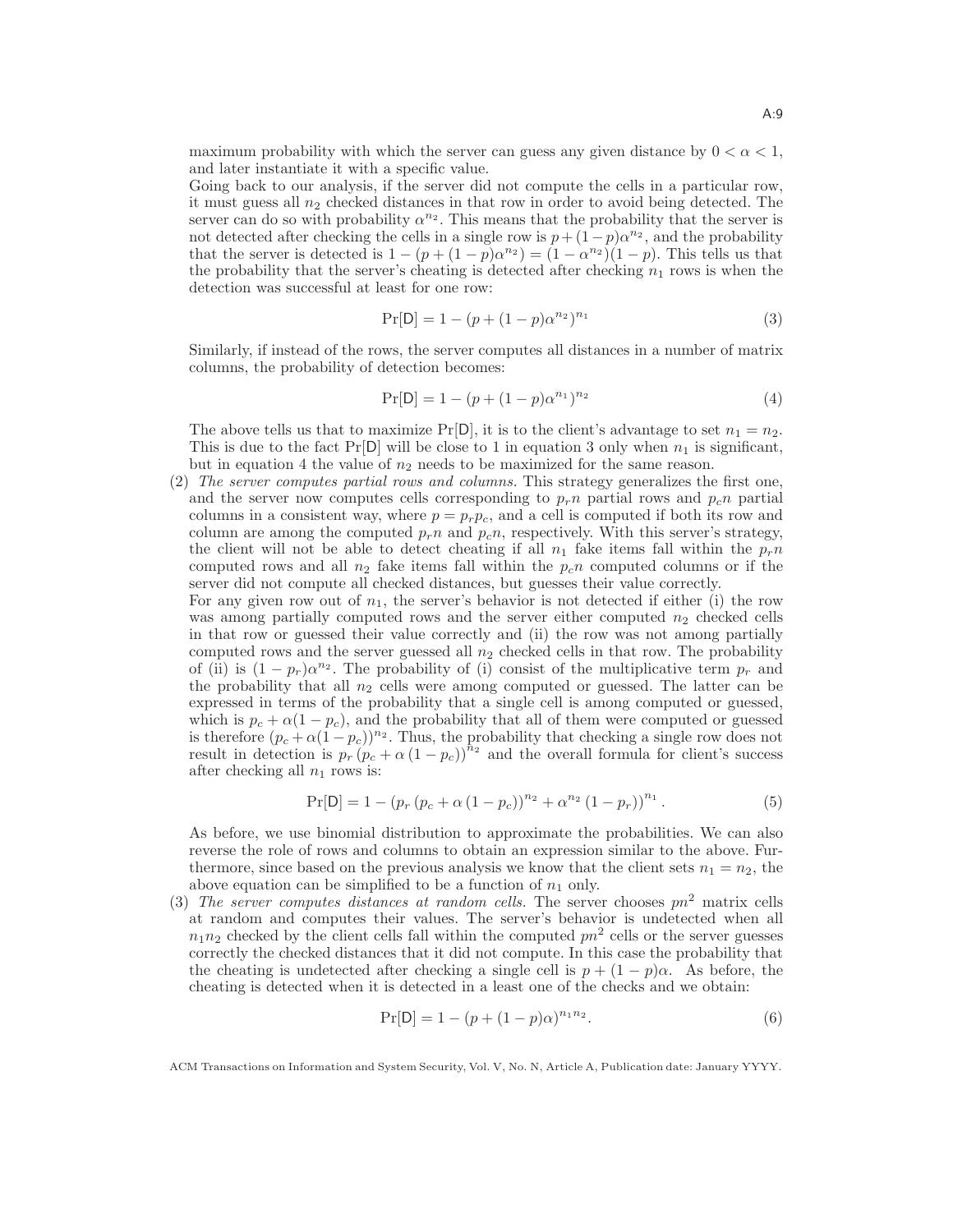In Appendix B we show that, of all above strategies and their combinations, under certain parameters strategy 1 minimizes the probability of the server's misbehavior to be detected, while in other cases it is strategy 3. Such a strategy will thus be chosen by the server.

## 3.2. Second approach

Now instead of verifying all  $n_1n_2$  cells corresponding to the distances between a pair of fake items, the client will verify  $\max(n_1, n_2)$  cells that cover all  $n_1$  rows and all  $n_2$  columns. The solution itself is as follows: For a task of square size  $n \times n$  let  $n_1 = n_2$ . The client generates  $n_1$  fakes items  $F_1$  and  $n_2(= n_1)$  fake items  $F_2$  such that the distance between each *i*th item  $\hat{x}$  from  $F_1$  and ith item  $\hat{y}$  from  $F_2$  is chosen uniformly from the range  $[0, \sigma]$  and then items  $\hat{x}, \hat{y}$  are created with that distance<sup>2</sup>. The  $\hat{x}$ 's  $(\hat{y}$ 's) are placed at random locations in  $S_1$ (resp.,  $S_2$ ). To verify the result, the client extracts the distances corresponding to *i*th items from  $F_1$  and  $F_2$  for each i from the matrix returned by the server and compares the result to the values it generated.

As before, we analyze three server's strategies assuming that elements are drawn from a set with replacement which holds when  $n_1 = n_2 \ll n$ . The probability that the server's misbehavior is not detected after verifying a single cell is:

| The server computes the distances in the entire row or column $\left  p + (1-p) \frac{1}{\sigma+1} \right $ |                                                |
|-------------------------------------------------------------------------------------------------------------|------------------------------------------------|
| The server computes partial rows and columns                                                                | $p_r p_c + (1 - p_r p_c) \frac{1}{\sigma + 1}$ |
| The server computes distances at random cells                                                               | $p + (1-p)\frac{1}{\sigma + 1}$                |

In each case the probability is computed as the server either computed the corresponding distance or did not compute it, but guessed it correctly. This gives us that in any of the above cases the detection probability after checking  $n_1$  cells, at distinct rows and columns unpredictable to the server, is:

$$
\Pr[D] = 1 - \left(\frac{p\sigma + 1}{\sigma + 1}\right)^{n_1}.\tag{7}
$$

The same applies to the case when role of columns and rows is reversed since  $n_1 = n_2$ . The above makes it easy for setting the value of  $n_1$ . In particular, if we set  $n_1 \geq \frac{\kappa(\sigma+1)}{(1-p)\sigma}$ , then the adversary will be undetected with probability

$$
\Pr[\overline{D}] = \left(\frac{p\sigma + 1}{\sigma + 1}\right)^{n_1} = \left(1 - \frac{(1 - p)\sigma}{\sigma + 1}\right)^{n_1} \le e^{-\frac{n_1(1 - p)\sigma}{\sigma + 1}} = e^{-\kappa}.
$$

## 3.3. Discussion

Before we proceed with further description, we would like to compare the two proposed solutions with respect to their probability of detecting server's misbehavior and the overhead they incur on the client. Let  $n_1 = n_2$  according to our prior analysis, and recall that in the first solution the client performs  $O(n_1^2)$  work but might achieve better detection probability than using the second solution with  $O(n_1)$  client's work. Higher detection probability in turn leads to the ability to set  $n_1$  to a lower value which decreases the server's overhead.

Let us consider the first server's cheating strategy discussed in sections 3.1 and 3.2, i.e., computing entire rows or columns. The equations for the two proposed solutions are given in equations 3 (or 4) and 7, respectively. Because equation 3 uses parameter  $\alpha$ , we need to show that it is possible to produce fake items so that  $\alpha$  can be guaranteed to have a reasonably lower value such as 1/2 for any pair of fake items.

<sup>&</sup>lt;sup>2</sup>We assume that any distance in the range  $[0, \sigma]$  can be generated, which is true for all of the distance metrics considered in this work.

ACM Transactions on Information and System Security, Vol. V, No. N, Article A, Publication date: January YYYY.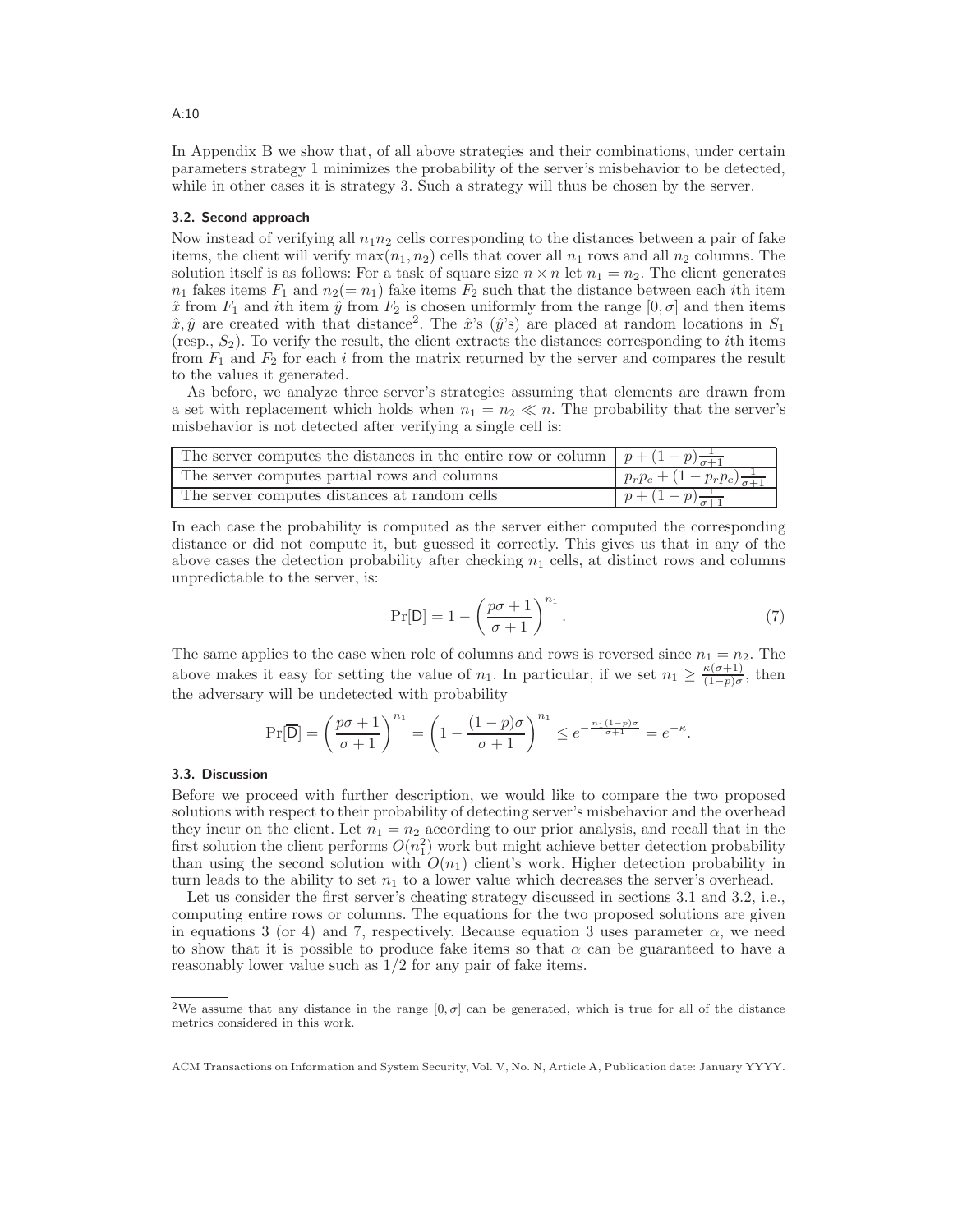- (1) Set ith bit of the ith item in  $F_1$  to 1 and all other bits to 0.
- (2) To set an item  $\hat{y}$  in  $F_2$ , choose  $m/2$  random bits  $j_1, \ldots, j_{m/2}$ . Let  $s = \sum_{k=1}^{m/2} j_k$  and let  $\hat{y}'$ be the m/2-bit string that starts with  $m/2 - s$  1s and then has s 0s. The vector  $\hat{y}$  is then set to  $j_1||j_2|| \ldots ||j_{m/2}||j'$ , where "||" denotes concatenation. A key property of this assignment is that there is always  $m/2$  1s in any  $\hat{y}$ . (3) When computing dist $(\hat{x}, \hat{y})$  for each  $\hat{x} \in F_1$  and  $\hat{y} \in F_2$ , there are two cases: (i)  $j_i = 0$  in  $\hat{y}$ and (ii)  $j_i = 1$  in  $\hat{y}$ , where i is the position of the only bit set to 1 in  $\hat{x}$ . In case of (i), the ith bit of  $\hat{y}$  is 0 and there are m other locations in  $\hat{y}$  set to 1, which gives us  $dist(\hat{x}, \hat{y}) = m/2 + 1$ . In case of (ii),  $\hat{x}$  and  $\hat{y}$  match at the *i*th bit, but differ in  $m-1$  other locations, which gives

us dist $(\hat{x}, \hat{y}) = m/2 - 1$ . For example, if  $m = 6$  and  $n_1 = 3$ , then  $F_1 = \{100000, 010000, 001000\}$ . The eight possible values for  $\hat{y}$  are  $\{000111, 001110, 010110, 011100, 100110, 101100, 110100\}$ . If we let  $\hat{y} = 110100$ , then dist(100000, 110100) = 2, dist(010000, 110100) = 2, and dist(001000, 110100) = 4. It is important to note that  $dist(\hat{x}, \hat{y})$  depends only on the value of the bit  $j_i$ , and thus all distances are independent from each other. Hence, the probability that an adversary could guess L distances computed in this way is  $\leq \frac{1}{2^L}$ .

Fig. 2. Example: Generating fake items for Hamming distance.

Specifically, the problem consists of generating item sets  $F_1$  and  $F_2$ , such that  $dist(\hat{x}, \hat{y})$ for each  $\hat{x} \in F_1$  and  $\hat{y} \in F_2$  has as much uncertainty as possible. Ideally, we would want to choose all  $n_1 \times n_2$  distances independently from  $[0, \sigma]$  and then compute fake items sets that produce these distances. However, this is usually not possible, because the distances must satisfy the triangle inequality. Furthermore, even if a chosen set of distances satisfies the triangle inequality, it is non-trivial to generate the fake items that produce them. We present a solution for achieving  $\alpha \leq 1/2$  on the example of the Hamming distance in Figure 2. A similar approach can be used for other distance metrics as well.

We obtain that  $\alpha \leq 1/2$  is achievable and as a result  $\alpha^{n_2}$  can be sufficiently close to 0. This will make equation 3 of the first solution equal to  $1 - (p + \epsilon_1)^{n_1}$  for a small quantity  $\epsilon_1 = (1-p)\alpha^{n_2}$ , while equation 7 of the second solution has  $1-(p+\epsilon_2)^{n_1}$ , where  $\epsilon_2 = (1-p)/(\sigma+1)$ . While for common choices of parameters  $\epsilon_1 < \epsilon_2$  and therefore the probability of detection is higher in the first solution, contrary to the expectations, this gives us that by checking  $O((n_1)^2)$  values in the returned matrix, the client does not gain a noticeable advantage in detecting server's misbehavior compared to the solution where the client checks only  $O(n_1)$  values. This is not what one would expect because in a more traditional analysis where an adversary guesses all values (instead of computing a significant portion of them honestly) this is not the case. In particular, with a traditional analysis the detection probabilities for similar strategies would be  $1 - (1/(\sigma + 1))^{n_1}$  for checking  $n_1$ values and  $1 - (\alpha^{n_1})^{n_1}$  for checking  $(n_1)^2$  values – a significant difference for any choice of  $n_1$  that can provide reasonable security guarantees. We therefore conclude that, unlike other settings, the solution presented in section 3.1 would not provide a noticeable advantage over the solution of section 3.2, which, in addition to having a lower overhead for the client, is easier to analyze. (Note that we can make this conclusion based on the analysis of a single server's strategy since the server will follow the strategy with the lowest probability of detection.) In the rest of this work, we therefore use the solution of section 3.2.

Before we conclude this section, we note that the analysis presented so far is applicable to any type of tasks when pair-wise computations are performed  $n \times n$  times. Biometric comparisons, however, consists of computing a distance over multiple elements of biometrics.

Let  $m = 2n_1$  and  $n_1 \leq n_2$ .<sup>3</sup>

<sup>&</sup>lt;sup>3</sup>That is,  $m \ge 2 \min\{n_1, n_2\}$  will be true for biometrics such as iris codes that use the Hamming distance. For simplicity, we also let  $m = 2n_1$  with  $n_1 \leq n_2$ , which means that the extra bits are ignored, but their use can result in a better scheme.

ACM Transactions on Information and System Security, Vol. V, No. N, Article A, Publication date: January YYYY.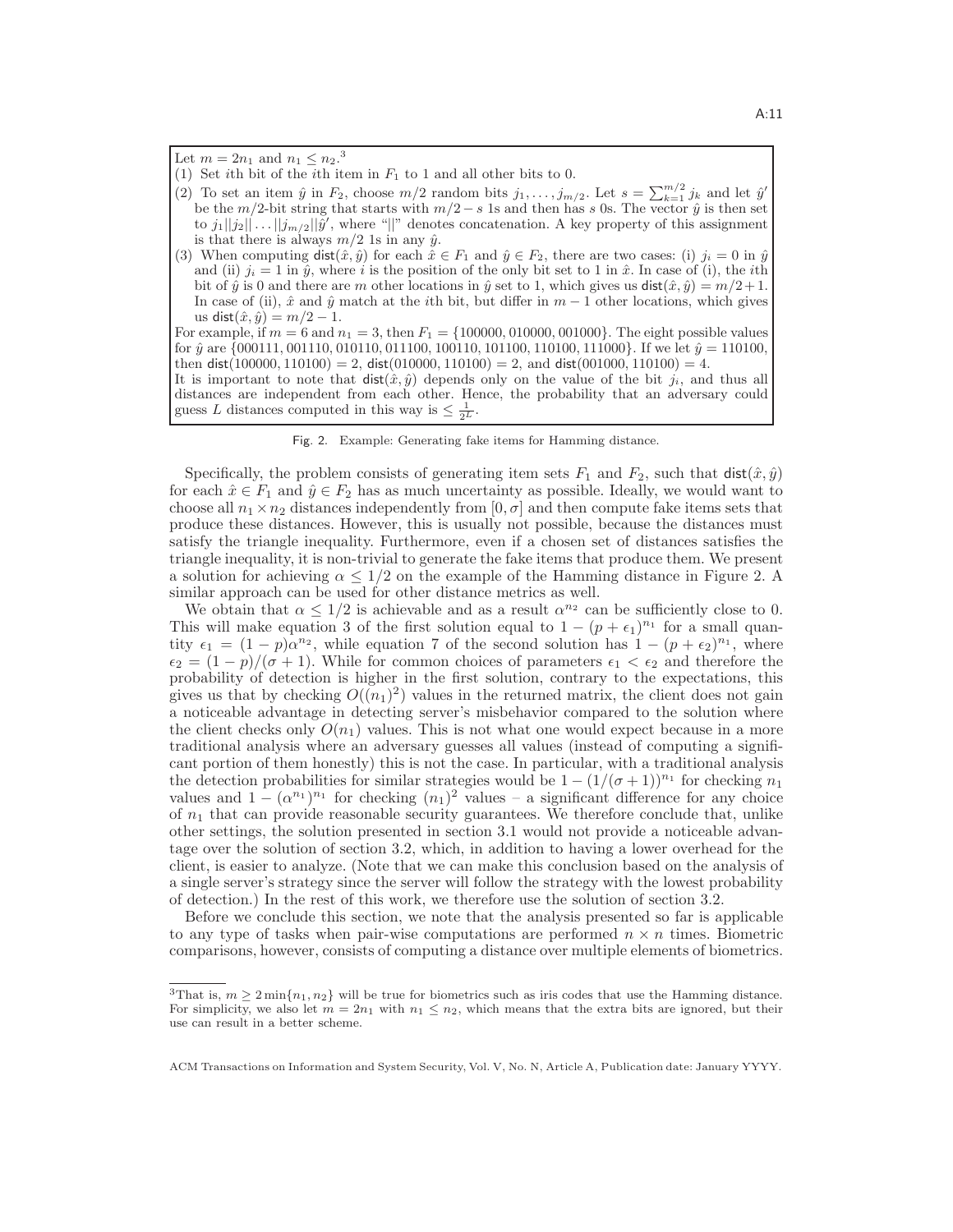Thus, the server might attempt to reduce its workload by computing partial distances using a subset of the elements and then adjust the results in the attempt to avoid detection. We next show that our solution (from section 3.2) also effectively combats this server's strategy. Suppose that the server computes  $p$  fraction of each distance for each cell of the matrix. That is, it computes the distance corresponding to  $pm$  elements of its choice and needs to guess the remaining portion of the distance. Because the distances that the client checks are distributed uniformly at random in the range  $[0, \sigma]$  and with each distance metric considered in this work one element of a biometric can contribute distance  $\sigma/m$ , the distances corresponding to the  $(1 - p)m$  elements that the server did not compute in the checked cells will be distributed uniformly at random in the range  $[0,(1-p)\sigma]$ . This means that the probability that the server's behavior is not detected after checking a single cell is  $\frac{1}{(1-p)\sigma+1}$  and the detection probability after checking all  $n_1$  cells is  $Pr[D] = 1 - \left(\frac{1}{(1-p)\sigma+1}\right)^{n_1}$ .

This quantity is at least as large as the value computed in equation 7 for any  $p \leq 1$  and  $\sigma$ (and is strictly larger when  $p < 1$ ), and therefore is not attractive for the adversary.

In addition, if the server combines this strategy with one of the three possibilities listed above, it still will not be able to reduce the probability of detection below the value listed in equation 7. For instance, if the server computes partial distances in  $p'n$  rows using  $p''m$  elements, such that  $p' \cdot p'' = p$ , the probability that misbehavior is not detected after checking a single cell is when the server either computed the partial distance and guessed the remaining portion or did not compute the distance and guessed it entirely:  $\tilde{p}'\frac{1}{(1-p'')\sigma+1}+(1-p')\frac{1}{\sigma+1}$ . It is clear that the success probability of this hybrid strategy lies between the computed probabilities for the individual misbehavior strategies and becomes equal to the probabilities of one of the individual strategies when  $p' = 1$  or  $p'' = 1$  (while maintaining  $p' \cdot p'' = p$ ). Therefore, equation 7 provides the lower bound for successful cheating detection for given p,  $\sigma$ , and  $n_1$ .

## 4. VERIFICATION OF STATISTICS COMPUTATION FOR HAMMING DISTANCE

We are now interested in providing a verifiable solution to the Analyze functionality. To accomplish that, the client employs a different method for verifying that the distribution computation was performed correctly. In the following description we use the Hamming distance as the distance metric for computing distances between two items. Modifications to this method that apply to other distance metrics are provided in the next sections.

### 4.1. First attempt

As before, the server receives a job of size  $n \times n$ . The client inserts fake items in the computation to aid the verification process, but it also inserts an additional fake element into both real and fake items. The goal of the additional element is to separate the ranges of distances between a pair of real items and distances between real and fake items. More precisely, the distances between two real items remain in the range  $[0, \sigma]$ , while distances between a real and fake items now fall into the range  $[\sigma+1, 2\sigma+1]$ . The server's job consists of compiling distribution information  $C = \langle c_0, \ldots, c_{2\sigma+1} \rangle$  by computing the distance between two biometrics and comparing it to  $2\sigma + 2$  possible distances in C in such a way that the count for the distance that matched is obliviously incremented. This allows the client to verify correctness of the computation. That is, the client adds the counts corresponding to the distances in the range  $[0, \sigma]$  and the counts corresponding to the distances in the range  $[\sigma + 1, 2\sigma + 1]$ . and compares the aggregate counts to their expected values (i.e.,  $(n-n_1)(n-n_2)$  and  $(n-n_1)n_2 + n_1(n-n_2)$ , resp.). If both match, the server's computation is considered correct.

We show how the above can be accomplished for the Hamming distance, as it will be useful for building our final solution. Each biometric is represented as an  $m$ -bit vector, and  $dist(x, y) = dist(\langle x_1, \ldots, x_m \rangle, \langle y_1, \ldots, y_m \rangle) = \sum_{i=1}^m x_i \oplus y_i \in [0, m]$ . The client inserts

ACM Transactions on Information and System Security, Vol. V, No. N, Article A, Publication date: January YYYY.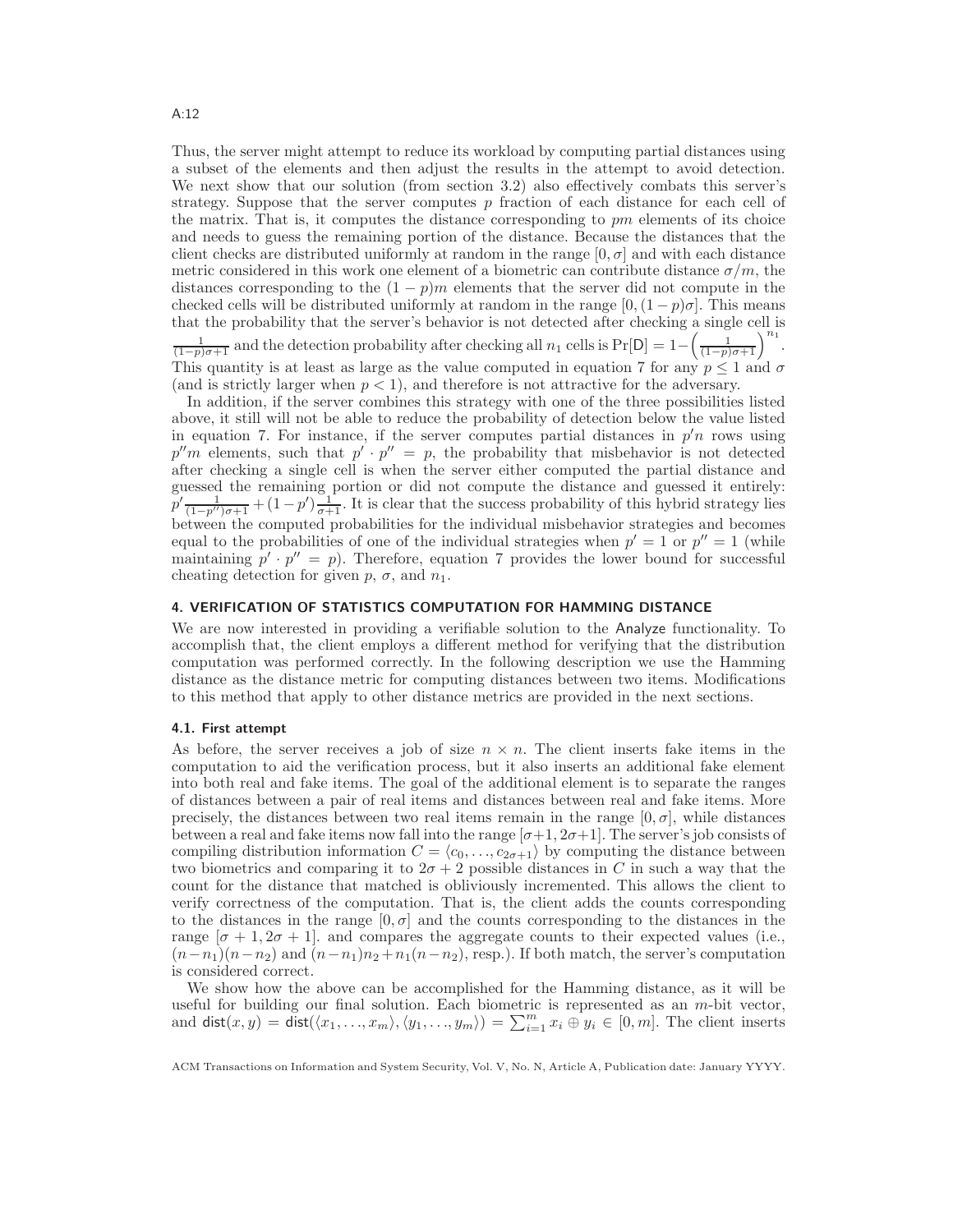coordinate  $x_{m+1}$  into each vector x, where  $x_{m+1} = 0$  if x is a real biometric and  $x_{m+1} =$  $m + 1$  otherwise (the remaining coordinates of a fake biometric are chosen as bits according to any desired distribution). Note that we are somewhat abusing the computation because  $y_{m+1} = m + 1$  is not a bit, but the server will be unable to distinguish the two types of values because their protected values are represented in the same way.<sup>4</sup> This gives us distances in  $[0, m]$  for two real items and in  $[m+1, 2m+1]$  for real and fake items. Also, if during the computation the XOR is applied directly to a pair of coordinates, the distance between two fake vectors will lie in the range  $[0, m]$ . When, however, arithmetic operations are used to implement  $a \oplus b$  as  $a + b - 2ab$ , the distance between two fake items will be in  $[1 - 4m^2, 1 - m^2]$ . We can setup secure computation over non-negative integers in such a way that this range has no overlap with  $[0, 2m + 1]$ .

Now if the server computes  $p n^2$  distances and would like to avoid being detected, instead of trying to guess the locations of fake items, it can simply return  $2m+2$  counts, such that  $c_0$ through  $c_m$  add to  $(n-n_1)(n-n_2)$  and  $c_{m+1}$  through  $c_{2m+1}$  add to  $(n-n_1)n_2 + n_1(n-n_2)$ . Because the server knows (or can guess sufficiently well) the values of  $n_1$  and  $n_2$ , it can always be successful in avoiding the detection. This means that a different solution is needed.

### 4.2. Improved solution

To improve the security properties of the above solution, we employ two ideas: (i) (protected) distances used for computing statistics are given to the server in a randomized order and (ii) the client verifies a larger number of aggregate counts. By itself, the first modification still results in insufficiently high detection probability, but in combination with the second it leads to the client's ability to achieve a desired level of protection. To combat certain attacks, the client also inserts a number of fake elements in each item instead of only one.

The idea is as follows: before the computation is sent to the server, the client adds extra  $k$  elements to each real item (with m original elements), and creates fake items consisting of  $m + k$  elements. The  $m + k$  elements are randomly permuted, but consistently across all items. The client chooses a small integer  $\ell$ , which will be used as a security parameter and also chooses  $\ell$  values larger than the maximum distance  $\sigma$ . Each value will be used to increase the distance between certain fake items and real items, and for concreteness, and without loss of generality, let these  $\ell$  values be  $\sigma + 1, \ldots, \sigma + \ell$ . The client forms real and fake items in such a way that the distance between two real items is in the range  $[0, \sigma]$ , the distance between any given fake item and a real item is in the range  $[d, d + \sigma]$  for a fixed  $d \in [\sigma+1, \sigma+\ell]$ , and the distances between real items and all fake items fall in the range  $[\sigma+1, 2\sigma+\ell]$ . For each distance  $d \in [\sigma+1, 2\sigma+\ell]$ , the client compiles statistics and records the expected counts. At the time of computation verification the client will then need to compare the computed counts for distances in  $[\sigma+1, 2\sigma+\ell]$  to their expected values and compare the aggregate count for distances in  $[0, \sigma]$  to  $(n - n_1)(n - n_2)$ .

In the context of Hamming distance, this solution is realized as follows. The client sets all extra coordinates to 0 in real biometric vectors. Let  $i_1, \ldots, i_k$  denote positions of these extra coordinates. To create a fake vector, the client chooses a distance d at random from  $[m+1, m+l]$  and k values  $d_1, \ldots, d_k$  such that  $\sum_{i=1}^k d_i = d$ . The client sets the  $i_j$ th coordinate in the fake vector to  $d_j$  for  $j = 1, ..., k$  and all original coordinates to 0. This gives us that the distance between this fake vector and any real vector will be in the range  $[d, d+m]$ . The client records the number of times each d was used in a fake vector in the set  $S_1$  and the set  $S_2$ , respectively (both formed in the above described way). Let the counts be denoted by  $c_i^j$ , where  $i \in [m+1, m+\ell]$  and  $j \in [1, 2]$ .

<sup>4</sup>This holds when the secure computation is realized using homomorphic encryption or secret sharing techniques. If the client, however, wishes to employ two-party techniques based on garbled Boolean circuits, the size of coordinate representation will have to be increased to make values of different size indistinguishable to the computational servers.

ACM Transactions on Information and System Security, Vol. V, No. N, Article A, Publication date: January YYYY.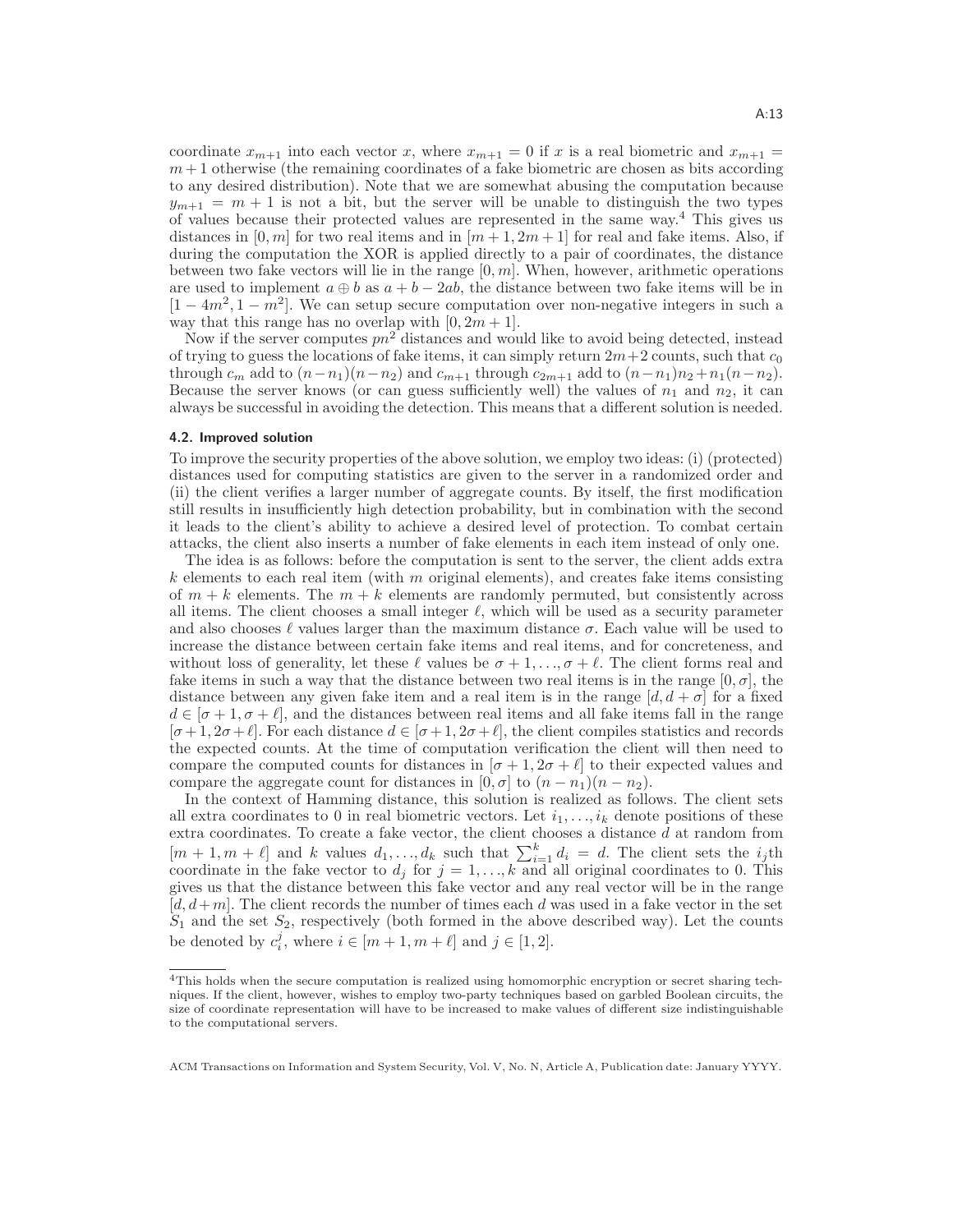#### Input:

- the range of distances  $[l_r, u_r]$  between two real items in data structure C;
- the range of distances  $[l_f, u_f]$  between real and fake items in data structure C;
- the maximum distance  $d<sub>o</sub>$  that the original elements of real items contribute to the distance between real and fake items.

## Algorithm steps:

- (1) The client adds the counts corresponding to the distances between  $l_r$  and  $u_r$  using  $C[l_r]$  through  $C[u_r]$  and compares the result to  $(n - n_1)(n - n_2)$ .
- (2) The client computes the expected distribution of the distances between real and fake items as follows:
- for each  $i = l_f, \ldots, u_f$ , the client sets  $c_i = \sum_{j=\max(l_f,i-d_o)}^{\min(u_f-l_f+1,i)} (c_j^1 s_{i-j}^2 + c_j^2 s_{i-j}^1)$ . The client then compares each  $c_i$  with  $C[i]$ .

Fig. 3. Description of client's computation of the expected statistics.

Before the client is able to verify the results of server's computation, the client needs to compute additional information as follows: For each real vector in  $S_1$ , the client computes the number of coordinates set to 1 in that biometric, i.e., its Hamming weight, and counts the number of instances of each Hamming weight across all real vectors. Let  $s_0^1, \ldots, s_m^1$  denote the distribution of the Hamming weights, where  $s_i^1$  indicates the number of real vectors in  $S_1$  with the Hamming weight of i. Similarly, the client produces the same distribution information for the real vector in  $S_2$ , and we denote the computed values by  $s_0^2, \ldots, s_m^2$ . The client computes the expected distribution of the distances above  $m$  as follows: for each  $i = m+1, \ldots, 2m+\ell$ , set  $c_i = \sum_{j=\max(m+1,i-m)}^{j=\min(m+\ell,i)} (c_j^1 s_{i-j}^2 + c_j^2 s_{i-j}^1)$ . The above represents the number of instances contributed by the distances between fake vectors in  $S_1$  and real vectors in  $S_2$  and fake vectors in  $S_2$  and real vectors in  $S_1$ . For example,  $c_{m+1} = c_{m+1}^1 s_0^2 + c_{m+1}^2 s_0^1$ ,  $c_{m+2} = c_{m+1}^1 s_1^2 + c_{m+2}^1 s_0^2 + c_{m+1}^2 s_1^1 + c_{m+2}^2 s_0^1$ , etc.

After the server receives sets  $S_1$  and  $S_2$ , it computes the distances between all pairs and produces statistics by comparing each computed distance to the values in the range  $[0, 2m + \ell]$ . Since the comparisons are performed without the server knowing to what value a distance is being compared, the client randomizes the order of the distances. This means that the server will not be able to know what positions within the set of  $2m + \ell$  values correspond to original distances from 0 to  $m$  and which correspond to distances above  $m$ (this is applicable to both the distances used during comparisons and computed counts in  $C$ ). After the server returns the distribution data to the client, the client (i) adds the counts corresponding to distances between 0 and m and compares the result to  $(n - n_1)(n - n_2)$ and (ii) compares each  $c_i$  with the value returned by the server. If all above checks succeed, the client treats the obtained statistics data as correct.

We generalize the above procedure (which also will be used for other distance metrics) in Figure 3. We use notation  $C[i]$  to denote the count returned by the servers for distance *i*. For the current solution, we have  $[l_r, l_u] = [0, m]$ ,  $[l_f, u_f] = [m + 1, 2m + \ell]$ , and  $d_o = m$ . Note that the last parameter  $d<sub>o</sub>$  indicates that the original coordinates of real vectors can contribute distances between 0 and m to the distances between real and fake vectors.

In order for the distances between two fake vectors not to interfere with the counts being verified, we can ensure that  $dist(x, y)$  between fake x and y are outside of the range  $[0, 2m + \ell]$  and suggest the following: Because we assume that computation takes place in a group, the client can choose  $d_i$ 's uniformly at random from  $\mathbb{Z}_q$ , where q is the group size, while maintaining  $\sum_{i=1}^{k} d_i \mod q = d$ . When  $q \gg 2m + \ell$ , with high probability all  $n_1 n_2$  distances between two fake vectors will fall outside of the range  $[0, 2m + \ell]$ , while other distances remain unaffected. If, however,  $dist(x, y)$  happens to be in  $[0, 2m + \ell]$  for some x and y, the client can choose a different set of  $d_i$ 's for x or y. We, however, allow  $dist(x, y)$ to be in  $[0, 2m + \ell]$ , in which case the client needs to adjust the counts it expects from the

ACM Transactions on Information and System Security, Vol. V, No. N, Article A, Publication date: January YYYY.

## A:14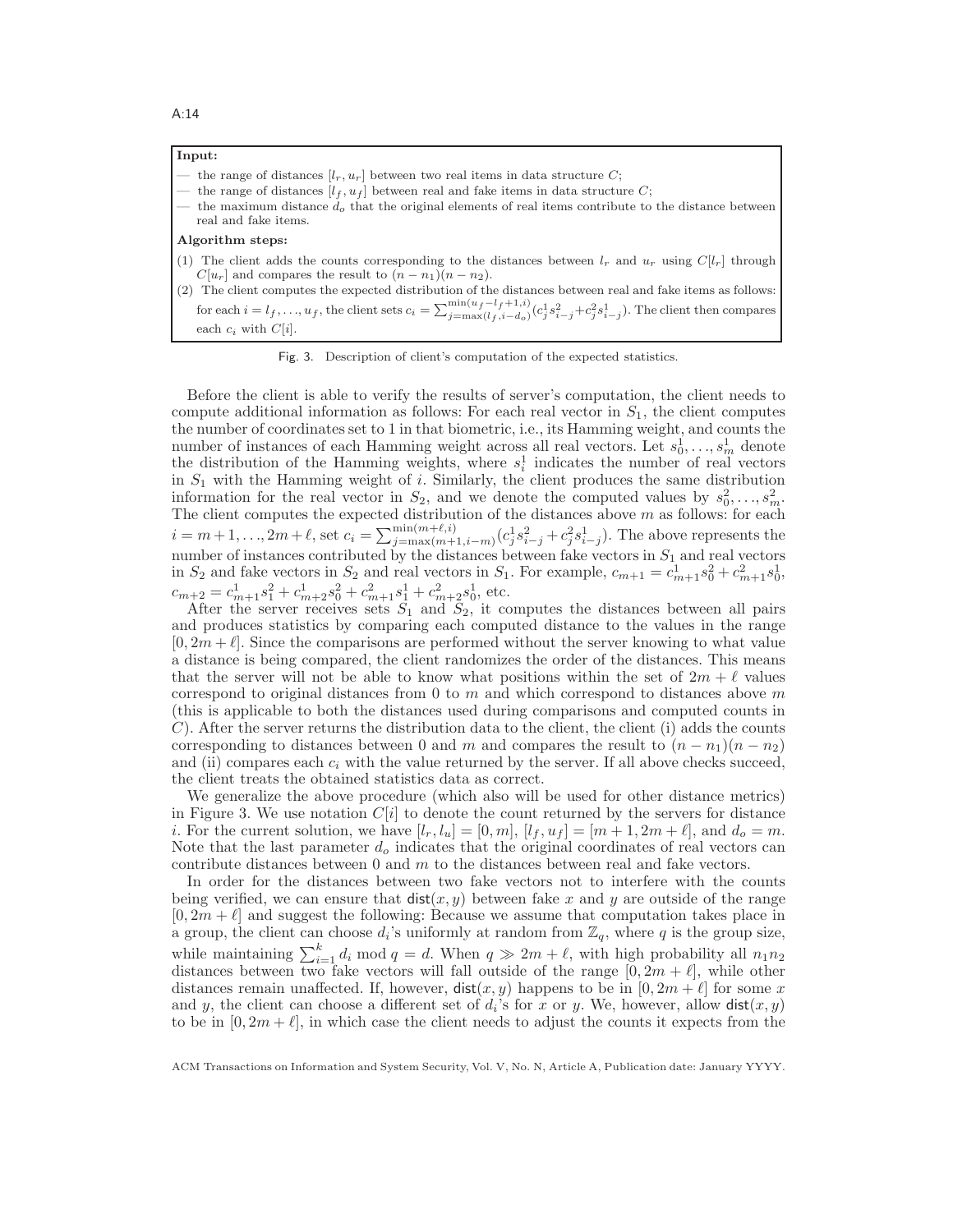server and also needs to compensate for the error when using statistical data computed by the server. This incurs minimal overhead on the client, but allows to keep  $q$  low without having to increase the server's load.

### 4.3. Analysis of misbehavior detection

We next analyze the server's success in avoiding being detected when it performs the fraction p of its task. We treat two options when (i) the server computes all distances between real and fake vectors correctly (by guessing the locations of fake vectors) and increases the count(s) for distances between real and real values, and (ii) the server does not compute all distances between real and fake vectors and instead increases the counts for both distances between real and real and distances between real and fake vectors.

Correct computation of statistics for distances between real and fake vectors. The server's goal is to identify locations of vectors that are fake (both for columns and rows) and compute their distance to real vectors, as the client distinguishes between distances between real-real and real-fake vectors. Suppose that, to maximize the coverage of fake vectors, the server selects a number of columns and a number of rows and computes a cell if its row or column (or both) is among the selected rows or columns, respectively, and the total number of cells computed is  $pn^2$ . While the server needs to compute only  $n - n_1$ (or  $n - n_2$ ) cells in each chosen column (row) instead of all n, the server does not know which locations to skip as it is trying to guess their positions. Therefore, it is to the server's advantage to compute entire rows and columns. We have that  $pn^2 = z_1n + z_2(n-z_1)$ , where  $z_1$  is the number of chosen rows, and  $z_2$  is the number of chosen columns. As before, let  $n_1 = n_2$  and also let  $z_1 = z_2$  since this is the best server's strategy when  $n_1 = n_2$ . Now, given the value of p, we can compute  $z_1 = z_2$  and then compute the probability that all  $n_1$ rows/columns will appear among the computed  $z_1$ .

Let  $p' = z_1/n = 1 - \sqrt{1-p}$ . The probability that the rows that the server computes include all  $n_1$  inserted rows is  $1 - (p')^{n_1}$  and the probability that the columns that the server computes include all  $n_1$  inserted columns is also  $1 - (p')^{n_1}$ . Furthermore, the server's behavior is not detected only when it computed all distances between real and fake vectors and also guessed the location of a cell corresponding to a value between  $0$  and  $m$  among the counts in C; the success probability of the latter is  $(m + 1)/(2m + 1 + \ell)$ . We obtain:

$$
\Pr[D] = 1 - \frac{m+1}{2m+1+\ell} (p')^{n_1+n_2} = 1 - \frac{m+1}{2m+1+\ell} \left(1 - \sqrt{1-p}\right)^{2n_1} \tag{8}
$$

Now notice that the server might also be able to compute correct distances between the vectors using only a fraction of coordinates during the computation of each distance. In particular, recall that each distance is computed using  $m + k$  coordinates, where m of them correspond to the original data in real vectors, and the server can compute  $n^2$  partial distances using  $p(m + k)$  coordinates. When computing a distance between two real vectors, using any number of coordinates will result in the outcome falling into the correct range  $[0, m]$ . For computing distances between real and fake values, however, notice that all artificial k coordinates must be used in order to pass the client's check. That is, all k artificial coordinates should fall within  $p(m + k)$  coordinates used by server. Because k can be comparable to m, we need to assume that the coordinates are drawn without replacement, and using the properties of hyper-geometric distribution we obtain the probability of including all k coordinates in  $p(m + k)$  coordinates:

$$
\Pr[\overline{D}] = {m \choose p(m+k) - k} / {m+k \choose p(m+k)} = \prod_{i=0}^{k-1} \frac{p(m+k) - i}{m+k-i}
$$
(9)

Second, in order to pass the client's verification, the server needs to obtain the exact distances between real and fake vectors, which means that it also needs to have the coordinates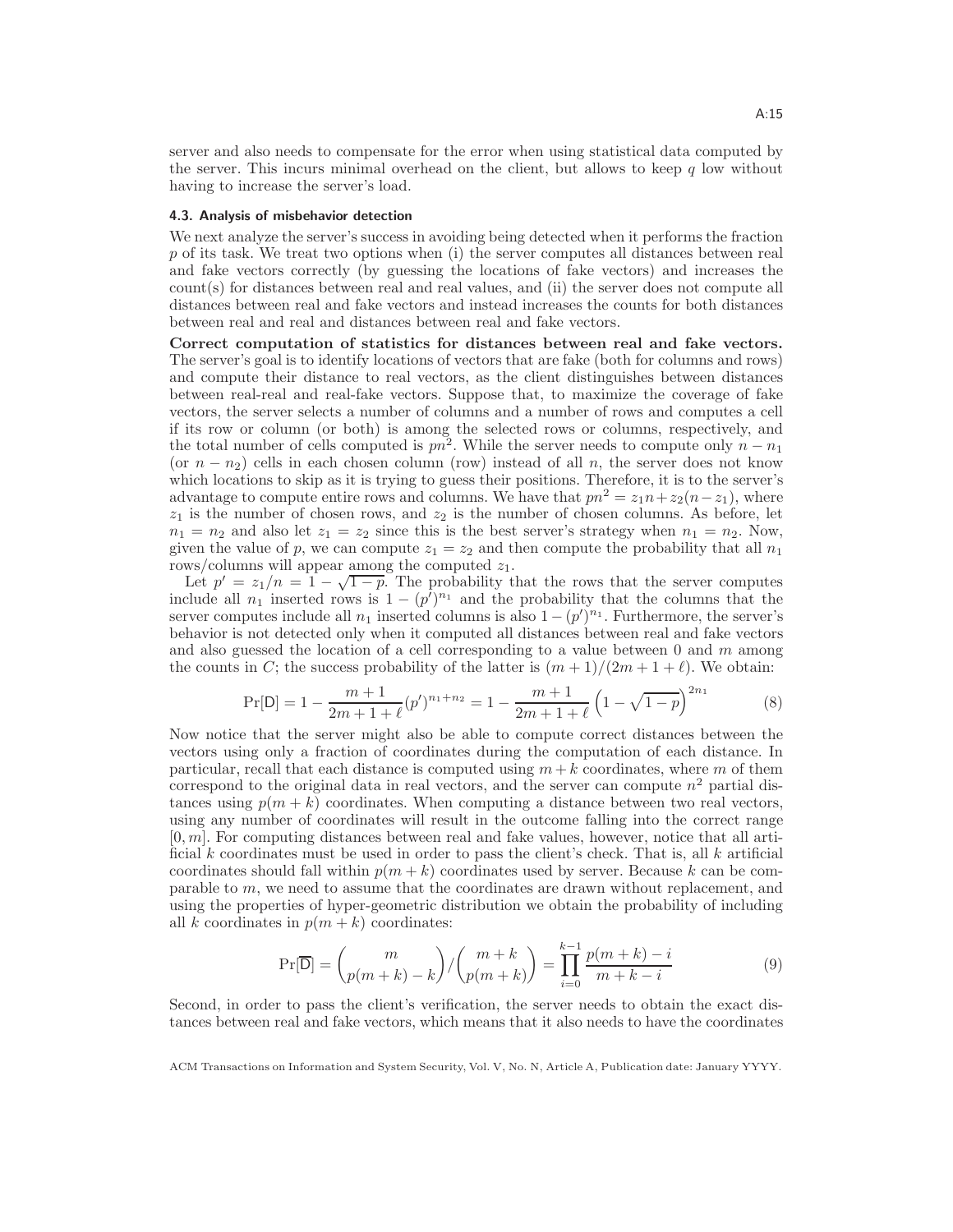

Fig. 4. Illustration of incomplete computation while creating statistical data.

set to 1 to be within the computed coordinates. Assuming that at least  $\beta \cdot m$  of the original coordinates are set to 1 in each biometric for some fixed  $\beta$  and the coordinates are randomly (and consistently) permuted to eliminate any patterns, the above probability decreases to:

$$
\Pr[\overline{D}] = {m - \beta m \choose p(m+k) - \beta m - k} / {m+k \choose p(m+k)} = \prod_{i=0}^{\beta m+k-1} \frac{p(m+k) - i}{m+k-i}
$$
(10)

The above assumes that  $p(m + k) \geq \beta m + k$ ; otherwise,  $Pr[\overline{D}] = 0$ . We also note that while equation 8 tells us the minimum value to which  $n_1$  should be set for a desired bound on p and desired probability of detecting cheating, equations 9 and 10 tell us the minimum value to which the security parameter k should be set for a given p and  $Pr[D]$ .

Incomplete computation of statistics for distances between real and fake vectors. Now suppose that the server does not try to guess the locations of fake vectors, but rather attempts to adjust statistics information to avoid detection. In this case, the server might have higher chances of being undetected and its success depends on the values of m and  $\ell$ , as well as on the distribution of distances between real and fake vectors.

Because there is a structure to the distances in the matrix, we first examine the case when the server fully computes distances and statistics information for a number pn of rows and modifies the statistics information to compensate for the remaining distances. First, note that if the server computes  $pn$  rows correctly, it will need to guess (i) the number of fake rows among the remaining rows (horizontal red matrix rows in Figure 4), (ii) the locations of the counts in C associated with distances between each of not computed fake vector in  $S_1$  and real vectors in  $S_2$  (i.e., locations in C associated with red cells in Figure 4), (iii) the locations of the counts in C associated with the distances between  $n_2$  fake vectors in  $S_2$ and not computed real vectors in  $S_1$  (locations in C associated with vertical blue columns in Figure 4), and (iv) at least one location in  $C$  corresponding to a distance between 0 and  $m$  (for increasing the count corresponding to white matrix cells in Figure 4).

Next, because the server might be able to estimate (i) with good accuracy and the probability of guessing (iv) is high, we have to rely on (ii) and/or (iii) being difficult. Suppose that the server guessed (i) correctly, and its value is  $\hat{w} = (1-p)n_1$ . A naive strategy for the server would be to guess one location in C for a distance in the range  $[0, m]$  and increment the corresponding count by  $((1 - p)n - \hat{w})(n - n_2)$  (thus covering all white cells) and then guess the locations in C corresponding to all red and blue cells correctly and update the counts. We, however, notice that the server can reduce the amount of information that needs to be guessed by reusing information associated with some cells. For instance, the server can take one of the computed rows (which with high probability corresponds to a real vector in  $S_1$ ) and copy it  $(1-p)n - \hat{w}$  times into not computed rows (or just replacing the value of [b] with  $((1 - p)n - \hat{w} + 1)[b]$  when updating the counts for that row). This would remove the need for the server to guess the locations in  $C$  associated with the blue cells in Figure 4. Alternatively, the server can compute the distances in the first cell of each row (which with high probability correspond to a real vector in  $S_2$ ) and copy the dis-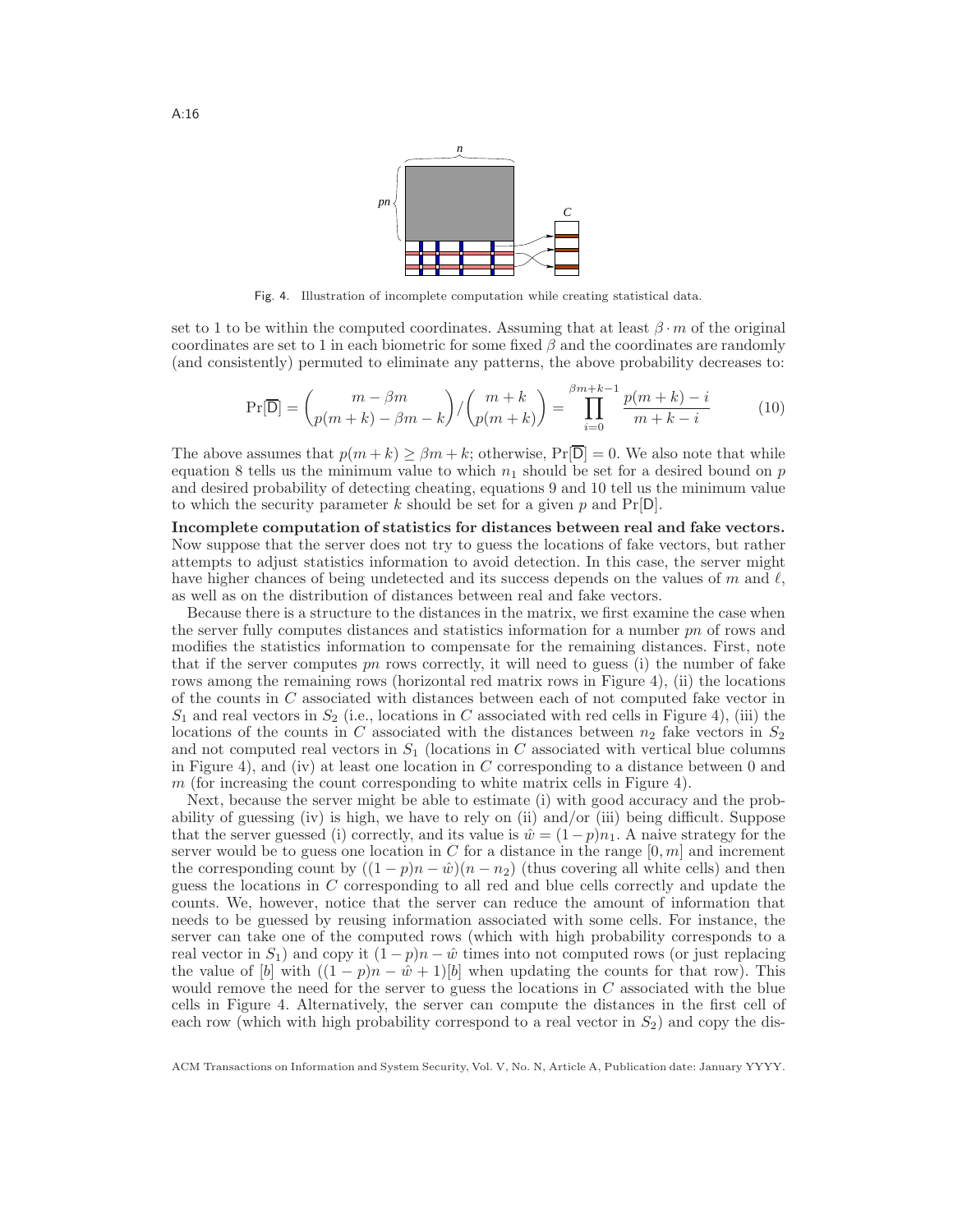tance contained in that cell to all distances in the row. This will remove the need to guess locations of the distances contained in the red cells, but all locations associated with the blue cells need to be guessed, as well as at least one count associated with a distance in the range  $[0, m]$  needs to be decremented to compensate for incorrectly updated blue cells distances. The previous, row copying, strategy is superior for the server in that it minimizes the number of values to be guessed. In particular, for each fake vector x in  $S_1$  or  $S_2$ , the distance between that vector and a real vector  $y$  in  $S_2$  or  $S_1$ , respectively, will be equal to  $s_x + s_y$ , where  $s_x$  is the sum of the coordinates of x and  $s_y$  is the sum of the coordinates in y. In the worst-case for the client, all original biometrics have the same Hamming weight, which means that the distances between a single fake coordinate and all real coordinates will have the same value. This also means that all distances corresponding to the cells in a single blue column or a single red row will be stored in a single location in C. And, in order to update statistics information about a row or column that has not been computed, the server will need to guess a single location in  $C$ . Therefore, our goal is to set the security parameters in such a way that, regardless of what strategy the server employs, it will have to guess enough locations in  $C$  so that its probability of success is sufficiently low.

Because the server's success is maximized when it has to guess only the locations in C associated with the distances in red rows, we perform the analysis based on this case. In what follows, let  $\gamma$  be a confidence security parameter, which will guide the values of other security parameters to ensure that the client's security guarantees hold with probability at least  $1 - \gamma$ . Let us look at a hyper-geometric experiment that models the number of fake (red) rows falling within the not computed region of  $(1 - p)n$  rows. If we denote a random variable that follows this distribution by  $X$  and its outcome by  $w$ , we obtain:  $Pr[X = w] = {(\binom{(1-p)n}{w}} {\binom{pn}{n_1-w}} / {\binom{n}{n_1}},$  where  $\hat{w} = (1-p)n_1$  is the mean value. Because the client will want the outcome of  $X$  to be above a certain threshold, we obtain:

$$
\Pr[X \ge w] = \sum_{i=w}^{n_1} \binom{(1-p)n}{i} \binom{pn}{n_1-i} / \binom{n}{n_1} \ge 1 - \gamma \tag{11}
$$

Then given the value of  $\gamma$  and w, the client will be able to compute the necessary value of parameter  $n_1$  from equation 11. To determine the value of w, we first need to compute how many distinct locations in C the server must guess to achieve the desired probability of cheating detection  $Pr[D]$ , after which we will use that value, s, to compute w.

The server can guess s out of  $2m + \ell + 1$  locations in C correctly with probability:

$$
\Pr[\overline{D}] = \frac{s}{2m+1+\ell} \cdot \frac{s-1}{2m+\ell} \cdots \frac{1}{2m+1+\ell-(s-1)} = 1/\binom{2m+1+\ell}{s}.
$$
 (12)

Therefore, given  $Pr[\overline{D}] = 1 - Pr[D]$ , the client computes s and will need to set  $\ell > s$ , so that the expression in equation 12 evaluates to a sufficiently low value which does not exceed the desired probability  $Pr[\overline{D}]$ . Next, we determine how many fake vectors from  $S_1$  (red rows) need to fall within the not computed region to result in s distinct distance values (where a row is conservatively assumed to contribute one distance) with the probability of success that the client wants to achieve. That is, we express the probability that  $w$  (fake) vectors, each with a randomly chosen distance d in the range  $[1, \ell]$ , will result in s out of  $\ell$  distinct values. By increasing the value of  $w$ , this probability increases, and the client will choose the minimum w that gives probability at least  $1 - \gamma$ .

In what follows, let Y denote a random variable associated with an experiment of throwing w balls into  $\ell$  bins and follow the distributions of the number of bins with at least one ball in them. First notice that when  $w = s$ , each ball must land in a new bin:

$$
\Pr[Y \ge s] = 1 \cdot \frac{\ell - 1}{\ell} \cdot \frac{\ell - 2}{\ell} \cdots \frac{\ell - s + 1}{\ell} = \frac{\prod_{i=1}^{s-1} (\ell - i)}{\ell^{s-1}}.
$$
 (13)

ACM Transactions on Information and System Security, Vol. V, No. N, Article A, Publication date: January YYYY.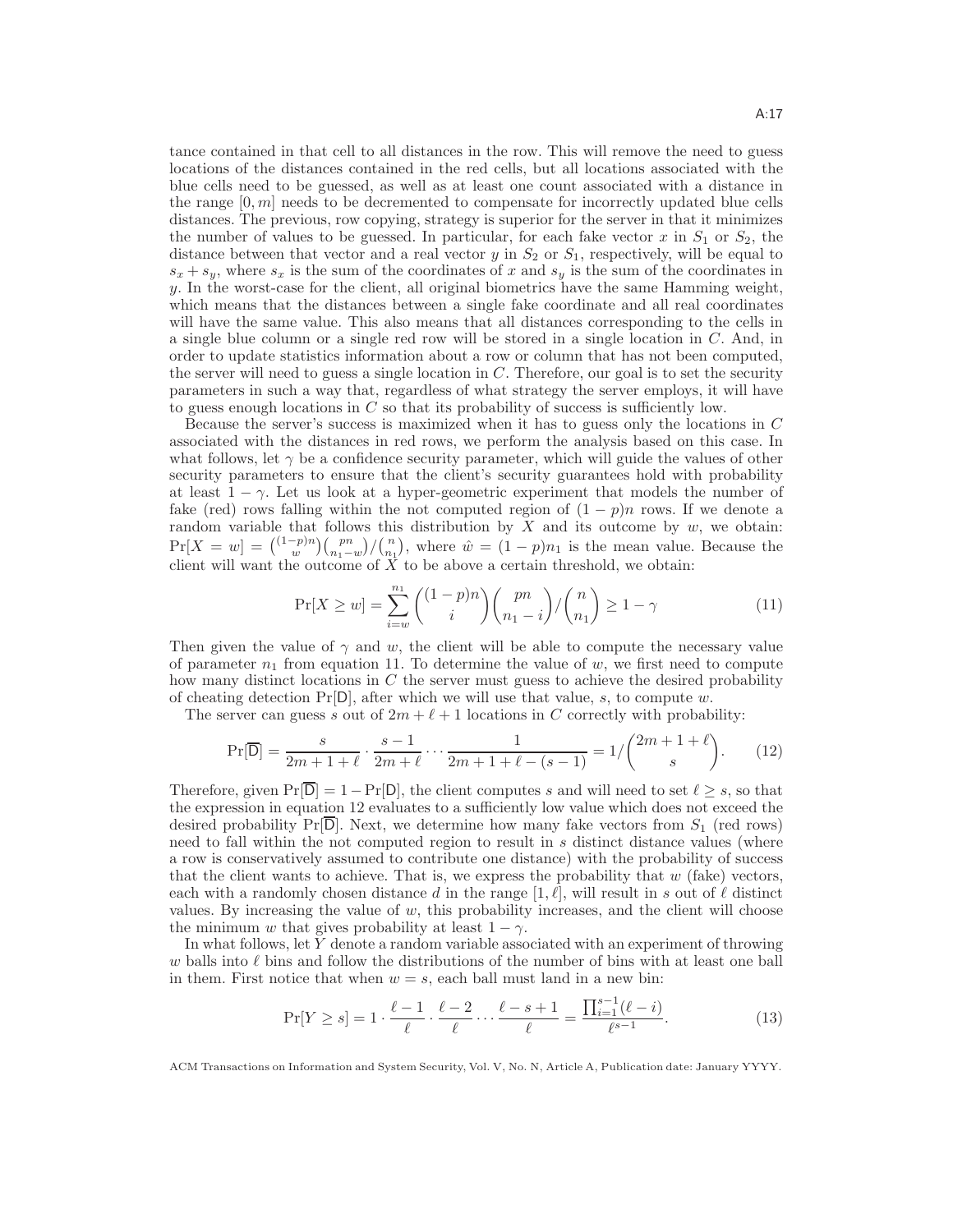When  $w = s + 1$ , the first s balls can still land in unique bins, but now one ball can also land in a previously occupied bin. We therefore obtain:

$$
\Pr[Y \ge s] = 1 \cdot \frac{\ell - 1}{\ell} \cdot \frac{\ell - 2}{\ell} \cdots \frac{\ell - s + 1}{\ell} \cdot 1 + 1 \cdot \frac{1}{\ell} \cdot \frac{\ell - 1}{\ell} \cdots \frac{\ell - s + 1}{\ell} + \cdots + \quad (14)
$$

$$
+ 1 \cdot \frac{\ell - 1}{\ell} \cdots \frac{\ell - s + 2}{\ell} \cdot \frac{s - 1}{\ell} \cdot \frac{\ell - s + 1}{\ell} = \frac{\prod_{i=1}^{s-1} (\ell - i)}{\ell^{s-1}} \left( 1 + \sum_{i=1}^{s-1} \frac{i}{\ell} \right)
$$

Similarly, for  $w = s + 2$ , we have:

$$
\Pr[Y \ge s] = \frac{\prod_{i=1}^{s-1} (\ell - i)}{\ell^{s-1}} \left( 1 + \frac{1}{\ell} \sum_{i=1}^{s-1} i + \frac{1}{\ell^2} \sum_{i=1}^{s-1} \sum_{j=1}^{s-1} (i \cdot j) \right). \tag{15}
$$

Therefore, by increasing the value of w, the client will find a value that satisfies  $Pr[Y \geq$  $s \geq 1-\gamma$  and will further use that value of w to compute the value of  $n_1$  using equation 11. Note that by increasing the value of parameter  $\ell$ , the value of  $n_1$  will be reduced.

Now let us analyze the case when the server computes partial distances using  $p(m +$  $k$ ) coordinates for all cells and then the corresponding distribution using the computed distances. We next show that if in doing so the server misses at least one artificial coordinate, its probability in avoiding detection will be low (and can be controlled by appropriately setting the parameter  $\ell$ ). The client should set the value of k as to obtain

$$
1 - {m \choose (1-p)(m+k)} / {m+k \choose (1-p)(m+k)} = 1 - \frac{m!(p(m+k))!}{(m+k)!(p(m+k)-k)!} \ge 1 - \gamma. \tag{16}
$$

This expression corresponds to the probability that at least one of the k coordinates will fall within the skipped  $(1-p)(m+k)$  coordinates. It allows the client to compute the security parameter k for the desired value of  $\gamma$ .

Now suppose that at least one out of k artificial coordinate was not used during distance computation. This means that the computed distances between two real vectors will be in the correct range and will pass verification. Similarly, the distances between two fake vectors with high probability will fall outside of the checked range, as intended. The distances between real and fake vectors, however, with high probability will also fall outside of the checked range and the counts corresponding to their true values will need to be updated.<sup>5</sup> If the server knows the Hamming weight distribution in a biometric and sufficiently well estimates the number of fake vectors with the sum of its coordinates equal to any given d, the server will be able to update the counts correctly if it can guess the location of the appropriate counts in  $C$ . This is, however, difficult because a large number of locations needs to be guessed. Furthermore, for each unique count difference, the exact locations in C must be determined. In the worst-case for the client, the server needs to update all locations with the same information, in which case the server has to guess  $u + \ell - 1$  locations (out of  $2m + \ell + 1$ ) in C, where  $u = \max_{x \in S_1 \cup S_2} (||x||) - \min_{x \in S_1 \cup S_2} (||x||) + 1$  corresponds to the difference between the smallest and the largest Hamming weight in a biometric. Because in the best-case for the server, it does not need to distinguish between the  $u + \ell - 1$  locations, the probability of detecting server's misbehavior is:

$$
\Pr[D] \ge 1 - \prod_{i=0}^{u+\ell-2} \frac{u+\ell-1-i}{2m+\ell+1-i} = 1 - \prod_{i=1}^{u+\ell-1} \frac{i}{2m-u+2+i}.\tag{17}
$$

ACM Transactions on Information and System Security, Vol. V, No. N, Article A, Publication date: January YYYY.

A:18

 $5$ Note that if some partial distances between fake and real vectors fall within the checked range, the server will have to additionally guess the locations of the counts in which erroneous distances fell and decrease the counts. We therefore conservatively assume that computed distances between fake and real vectors fall outside the checked range, and the client's detection probability will be at least as large as what we compute based on our analysis.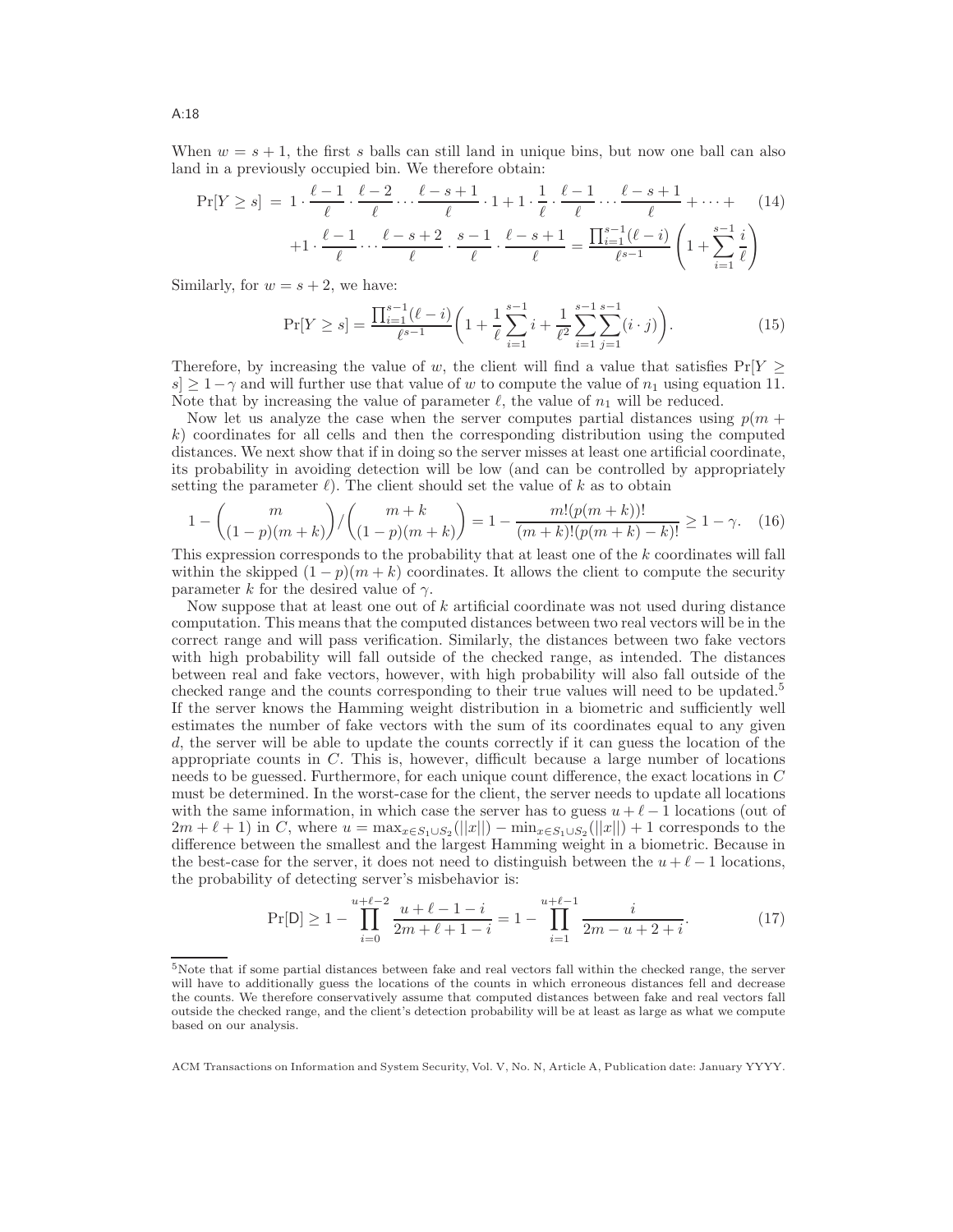If for a particular biometric representation u is small, then the value of  $\ell$  can be increased to achieve the desired Pr[D] using equation 17.

To summarize, to detecting cheating with the desired probability, the client computes a set of parameters as follows: (i)  $n_1$  using equation 8, (ii) k using equation 10, (iii)  $n_1$  and  $\ell$  using equation 11 and the consecutive analysis (equations 12 through 15), (iv) k using equation 16, and (v)  $\ell$  using equation 17. For all of  $n_1$ , k, and  $\ell$  the highest computed value should be used. The reason for computing multiple values of  $n_1, k, \ell$  is to deter different ways of avoiding cheating detection by the server. In section 4.5 we also show how, based on our analysis, the values of  $n_1, \ell$ , and k can be computed using sample client-supplied n, m, Pr[D],  $\gamma$ , and a bound on p.

## 4.4. Combining verification of distances and statistics

When the client needs to verify computation of both the distances and statistics, we next describe how it can combine the techniques of sections 3 and 4.2: The client adds fake vectors and artificial coordinates to both real and fake vectors as described in section 4.2 with the difference that, instead of setting the original coordinates of fake vectors to 0, they are set according to the description in section 3 (to maintain the uniform distribution of the distances in the cells checked by the client). Then to verify the computation of the distances (i.e., cells of the matrix), the client as before checks  $n_1(= n_2)$  distances between pairs of fake vectors. The verification procedure now needs to take into account the offset introduced by the values assigned to the artificial coordinates. To verify computed statistics data, the client proceeds as before, with the exception that now to produce expected counts for the distances in the range  $[m+1, 2m+\ell]$  the client needs to perform work dominated by  $2n_1(n - n_1)m$  operations instead of work on the order of nm. As before, the distances between real and fake vectors fall into the range  $[m+1, 2m+\ell]$  and the distances between two fake vectors fall outside of the range  $[0, 2m+\ell]$  with high probability. The computation is summarized in Figure 5. Steps 1, 2, and 5 of task creation are performed offline once for all tasks. Step 1 of task verification can be performed during task execution.

To compute the security parameters  $n_1, k$ , and  $\ell$ , we can use the previously established bounds. In particular, the client's success probability in detecting cheating in computing the distances is at least the probability in equation 7, which on input  $\kappa$  gives us the value of  $n_1 = n_2$ . To detect cheating in computing statistics with the desired probability, the client computes  $n_1$ , k, and  $\ell$  as specified in section 4.3 and takes their maximum values.

### 4.5. Implementation

To evaluate the performance of our solution, we conducted experiments by implementing secure and verifiable AllPairs (section 3) and Analyze (section 4.2) functionalities for the Hamming distance. We first present the results for AllPairs computation outsourcing.

Recall that the client first partitions its job into individual tasks of manageable size  $n \times n$ . To securely outsource an individual task, the client sends shares of  $S_1$  and  $S_2$  to a number of computational servers  $N$  who jointly compute the result using secure multiparty computation (SMC) techniques based on Shamir secret sharing [Shamir 1979]. Due to simplicity of function  $dist(x, y) = \sum_{i=1}^{m} (x_i + y_i - 2x_i y_i)$ , and properties of this type of SMC techniques, each server can compute its share of  $dist(x, y)$  locally and return the result to the client. In particular, with  $(N, t)$ -linear secret sharing, there are N participants, each of which receives a share of a secret. Then any  $t + 1$  shares can be used to reconstruct it, while combining  $t$  or less shares information-theoretically reveals no information about the secret. For parties that follow the computation, it is required that  $t < N/2$ . Each secret s is represented by a random polynomial  $f_s(x)$  of degree t, where  $f_s(0) = s$ . Party  $P_i$ , for  $i = 1, \ldots, N$ , obtains its share  $f_s(i)$ . With this representation, any linear combination of secret shared values is carried out locally with no communication. Multiplication of two secret shared values, on the other hand, is interactive and involves multiplying two shares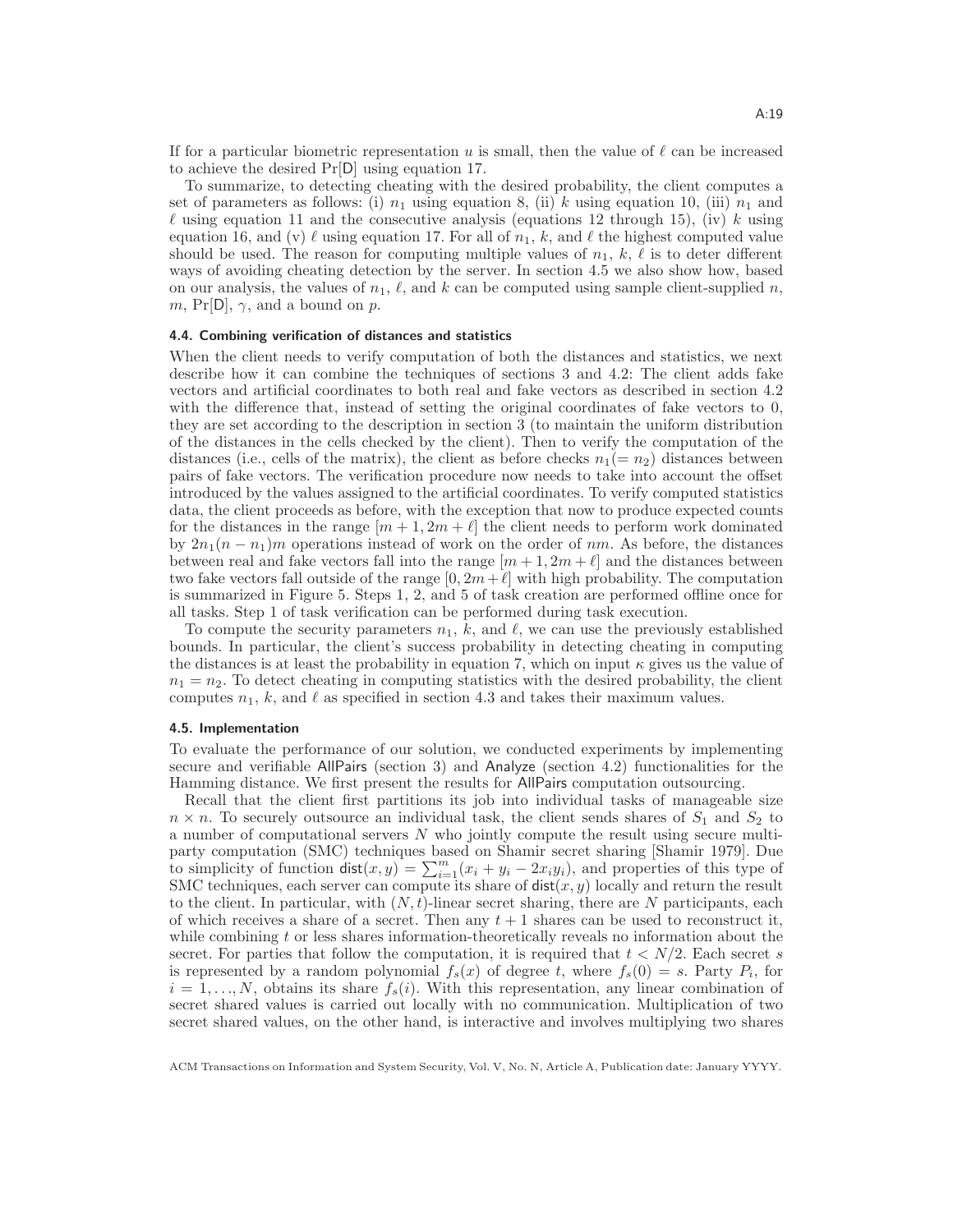#### Given n, m, p,  $\kappa$ , and  $\gamma$ , compute  $n_1 = n_2$ , k, and  $\ell$ . To create an outsourced task:

- Create  $n_1$  pairs of m-dimensional fake vectors  $\langle \hat{x}, \hat{y} \rangle$  such that within each pair dist $(\hat{x}, \hat{y})$  is a random value from  $[0, m]$ . Let  $F_1$  and  $F_2$  denote the (ordered) sets of all  $\hat{x}$ 's and  $\hat{y}$ 's, resp.
- (2) Append  $k$  coordinates to each fake vector, where the coordinate values are chosen as follows: for each fake vector, choose d at random from  $[m+1, m+\ell]$  and set the values of the artificial coordinates to randomly chosen  $d_j$ 's such that  $\sum_{j=1}^k d_j = d$ . Compute  $dist(x, y)$  for each  $x \in F_1$  and  $y \in F_2$ ; if some value falls in the range  $[0, 2m + \ell]$ , choose new  $d_i$ 's for x or y. Store  $n_1$  values dist $(\hat{x}, \hat{y})$ dist( $F_1[i], F_2[i]$ ) for each i. Permute the coordinates in each vector using a random permutation  $\pi_0$ .
- (3) Given two sets  $S'_1$  and  $S'_2$  of size  $n n_1$  comprised of m-dimensional biometrics, append k artificial coordinates to each vector, which are set to 0. Permute the coordinates in each vector using  $\pi_0$ .
- (4) Form  $S_1$  of size n by appending the elements of  $F_1$  to the set  $S'_1$  and permuting the result using random permutation  $\pi_1$ . Similarly, form  $S_2$  using  $S'_2$  and  $F_2$  and permuting the resulting set using random permutation  $\pi_2$ . Save  $S_1$  and  $S_2$ .
- (5) Create (protected) distances [i],  $i = 0, ..., 2m + \ell$ , and permute them using random permutation  $\pi_3$ .
- (6) Send  $S_1$ ,  $S_2$ , and  $\pi_3([0])$ , ...,  $\pi_3([2m + \ell])$  to a server for secure AllPairs and Analyze computation, where the distances  $\pi_3([0]), \ldots, \pi_3([2m+\ell])$  will be used to compute C.

## To verify an outsourced task:

- (1) Compute expected  $C$  as follows:
- (a) for  $i = m + 1, ..., 2m + \ell$  set  $C[i] = 0$  and also set  $C[0-m] = (n n_1)^2$ .
- (b) for  $i = 1, ..., n_1$ , compute  $w_1 = \text{dist}(F_1[i], z)$  and increment  $C[w_1]$  by 1 for each  $z \in S'_1$ ; compute  $w_2 = \text{dist}(z, F_2[i])$  and increment  $C[w_2]$  by 1 for each  $z \in S'_2$ .
- (2) For each  $i = 1, \ldots, n_1$  compare stored dist $(F_1[i], F_2[i])$  to the returned  $M[\pi_1(F_1[i])][\pi_2(F_2[i])]$  and output failure if at least one value disagrees.
- (3) Add returned counts  $C[\pi_3^{-1}(0)]$  through  $C[\pi_3^{-1}(m)]$  and compare them to computed  $C[0-m]$ . For each  $i = m + 1, ..., 2m + \ell$  compare returned  $C[\pi_3^{-1}(i)]$  to the expected  $C[i]$ . If at least one check fails, output failure.

Fig. 5. Description of preparation and verification procedures for an outsourced task.

locally, after which they are randomized and re-shared. This temporarily raises the degree of the polynomial representation to  $2t$ , after which it is reduced back to  $t$ , and this is the reason for  $2t < N$  requirement [Ben-Or et al. 1988; Gennaro et al. 1998]. It is important to notice that a (possibly multi-variate) polynomial of degree  $k$  can also be evaluated locally, as long as  $kt < N$ . This fact is exploited in our implementation, where computation of dist $(x, y)$  is represented as a polynomial of degree 2 over variables  $x_i, y_i$  for  $i = 1, \ldots, m$  and  $t < N/2$ . This means that the parties compute shares of  $dist(x, y)$  without any interaction (and the result is represented by a polynomial of degree  $2t$ ), and the client uses  $N = 2t + 1$ shares it receives from them to reconstruct the result. Appendix A describes how this and other relevant computation can be carried out in this framework.

Our implementation used Java-based SEPIA library [Burkhart et al. 2010] for the underlying communication and elementary operations on secret shares with one client and three servers for a singe task. In particular, SEPIA handled establishment of SSL connections between the client and the servers and between each pair of servers. We used  $m = 1000$ with a varying number  $n$  of vectors per task and arithmetic modulo a 15-bit prime. The value of  $m$  was chosen to be comparable with the length of iris codes in practice.<sup>6</sup> The value of n was chosen so that  $n^2m$  shares would fit the machines' memory for performance reasons. The client and each server were 2.4 GHz Linux machines with 12GB of memory on a 1Gbps LAN. We used  $(3, 1)$ -Shamir secret sharing with  $N = 3$ .

Figure 6 reports the results of our experiments. Figure  $6(a)$  measures the time to transmit 2nm shares to a single party, the computation taken by a single party to compute its shares of  $n^2$  distances, and the time for a party to send all  $n^2$  shares back to the client. For com-

 $6$ For the purposes of the analysis in this work, the exact value of m plays insignificant role assuming that it is large enough. This will become clear from the discussion below.

ACM Transactions on Information and System Security, Vol. V, No. N, Article A, Publication date: January YYYY.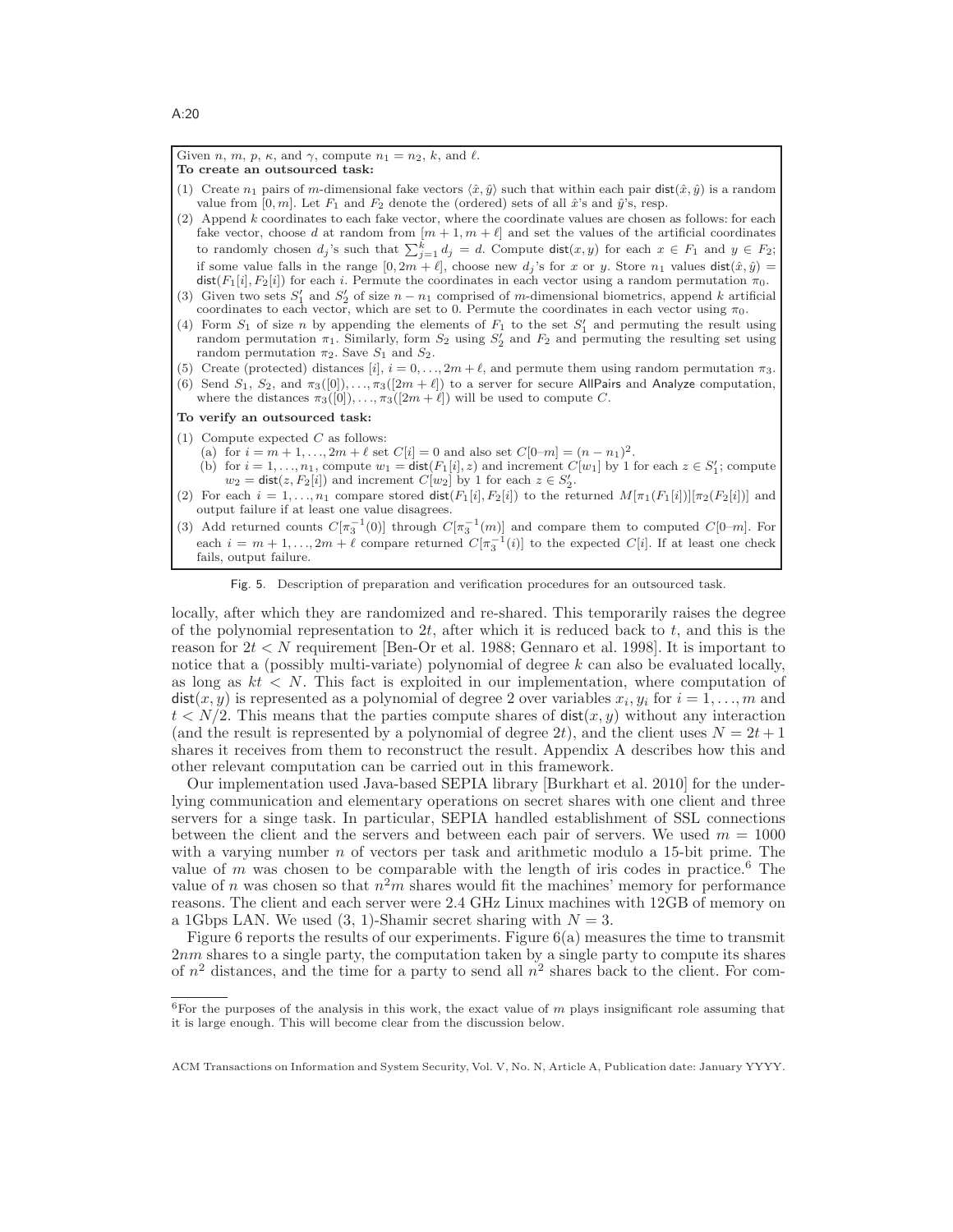

Fig. 6. Performance of secure and verifiable outsourcing of Hamming distance computations.

parison, we also plot the time taken to execute the same task without privacy protection in a similar environment on shorter representations of the coordinates and implementing XOR operations directly. (Note that in secure execution, a single task is run by  $N$  machines, while in insecure computation only a single server is needed.) The plot shows notably efficient performance for secure function evaluation techniques. Also, while our LAN experiment represents a best-case scenario for communication delay, for this computation communication is not expected to be a dominating factor even for significantly slower networks.

Figure 6(b) reports on the servers' overhead caused by the addition of fake vectors to make the computation verifiable. The curves show the time to compute tasks of size  $n$  and  $n + n_1$  for fixed  $n_1 = 50$  and variable n. We compute  $n_1$  according to equation 7. For a sample setup of Pr[D]  $\geq$  0.99 when  $p \leq 0.95$ , we obtain  $n_1 = 90$ , and for Pr[D]  $\geq 0.95$ with  $p \le 0.9$  we obtain  $n_1 = 29$ ; we then choose  $n_1 = 50$  as a medium value. As the figure indicates, the overhead is only 10–20% for the plotted data set sizes. Furthermore, because the overhead consists of  $2nn_1 + n_1^2$  distance computations, it is clear that it will constitute a smaller fraction of the task as the value of  $n$  increases.

Finally, Figure 6(c) reports on the time for securely computing a large task. The plot shows average time per sub-task when the overall task is computed using sub-tasks of size  $n = 400$  and  $n = 800$ . It is clear that the time per sub-task is constant. The overall time is slightly higher than the computation time and includes overhead such as key establishment and also depends on the worst out of  $N$  (vs. average) communication and computation. From all of the plots, we see that the techniques are efficient and do not substantially exceed the computation time without security protection or correctness verification.

To evaluate the performance of secure and verifiable Analyze, we start with computing all necessary parameters. As summarized in section 4.3, we need to compute parameters  $n_1, k$ , and  $\ell$  using  $m = 1000$ , variable n, and desired Pr[D],  $\gamma$ , and p. First, notice that computation of k (parts (ii) and (iv)) is independent of either  $n_1$  or  $\ell$ . Furthermore, equation 16 will result in strictly higher value of  $k$  than equation 10 even for very conservative values of β. Therefore, it is sufficient to consider only equation 16 and compute k as a function of p, m, and  $\gamma$ . We also note that the value of m has a low impact on k (i.e., similar to computing the number of fake vectors  $n_1$ , approximation by binomial distribution can be used to compute the number of artificial coordinates k when  $m$  is large, in which case k is independent of m). We give the value of k and other parameters for three distinct settings of security parameters  $Pr[D], \gamma$ , and p in Table I.

Next, we consider parameters  $\ell$  and  $n_1$  computed in parts (i), (iii), and (v). First, notice that the value  $\ell = 1$  satisfies all analyses with  $m = 1000$ . Namely, the probability in equation 17 is very high even with the lowest  $u = 1$ , the probability in equation 12 is very low with  $\ell = s = 1$ , and the probability in equation 13 is 1 with  $\ell = s = t = 1$ . This gives us  $t = 1$  for the purposes of equation 11, and all that remains is to compute the higher value of  $n_1$  using equations 8 and 11. Such values of  $n_1$  are shown in Table I as a function of data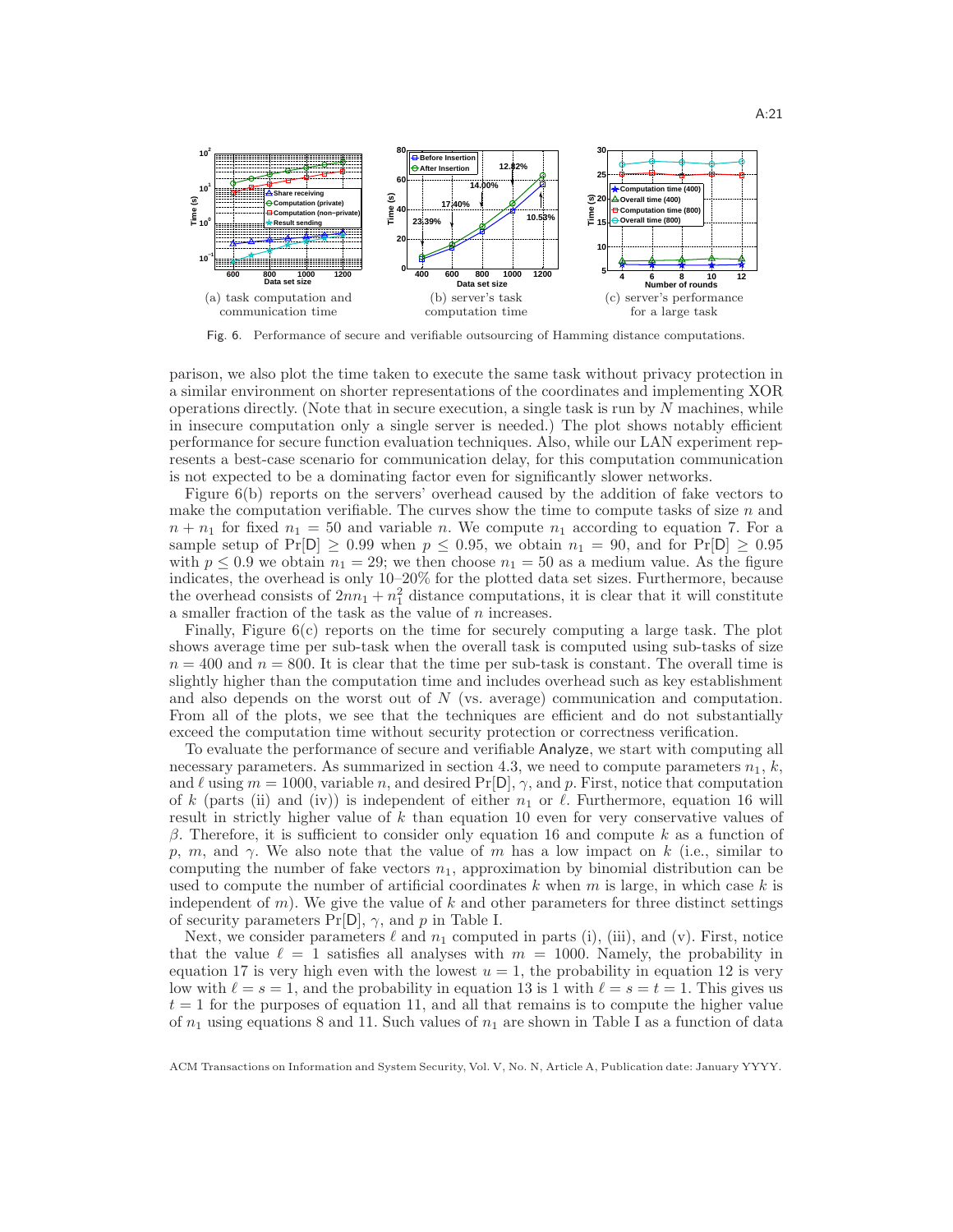

Table I. Values of parameters k,  $\ell$ , and  $n_1$  for verification of Hamming distance-based statistics with  $m = 1000$ .

Fig. 7. Client's performance of secure and verifiable outsourcing of Hamming distance-based statistics computation and communication.

set size n. As can be seen from the table,  $n_1$  increases slowly with n and approaches values independent of n that were computed for the purpose of AllPairs verification experiments. Observe that the values of k with  $m = 1000$  are very similar to values of  $n_1$  with  $n = 1000$ .

The results of our experiments for Analyze functionality are given in Figures 7 and 8, where the former reports on the client's computation and communication overhead and the latter shows the server's performance. For the client, we measured all components necessary for preparation and verification of an individual task. Figure 7(a) measures the client's preparation time for generating the fake vectors to be inserted into a data set. This is a one-time cost for all possible tasks to be outsourced. We present the client's overhead for the three security settings from Table I. Note that the time is very low and grows slowly with the size of the task, as the value of  $n_1$  increases before reaching the ceiling for large n.

Figure 7(b) reports on the client's time for preparing a task for outsourcing. It includes reading the input from a locally stored file and inserting fake vectors into random locations of the data set, where the former amounts for the majority of that time. The curve in the plot corresponds to the security setting with  $p = 0.9$ ,  $Pr[D] = 0.95$ , and  $\gamma = 0.95$  and therefore  $n_1$  in the range [26, 29] which increases with the value of n. It is clear that the time is linear in the data set size, and was the same in our experiments for the three security setting (i.e., the value of  $n_1$  does not play a major role in the task preparation time).

Figure 7(c) reports on the client's overhead for computing the expected statistics for task verification. This can be carried out during task computation. Recall that to compute the expected statistics, the client needs to compute the Hamming weight of each (real) biometric in its data sets, which necessitates a single round of traversing of all of the vectors (which

A:22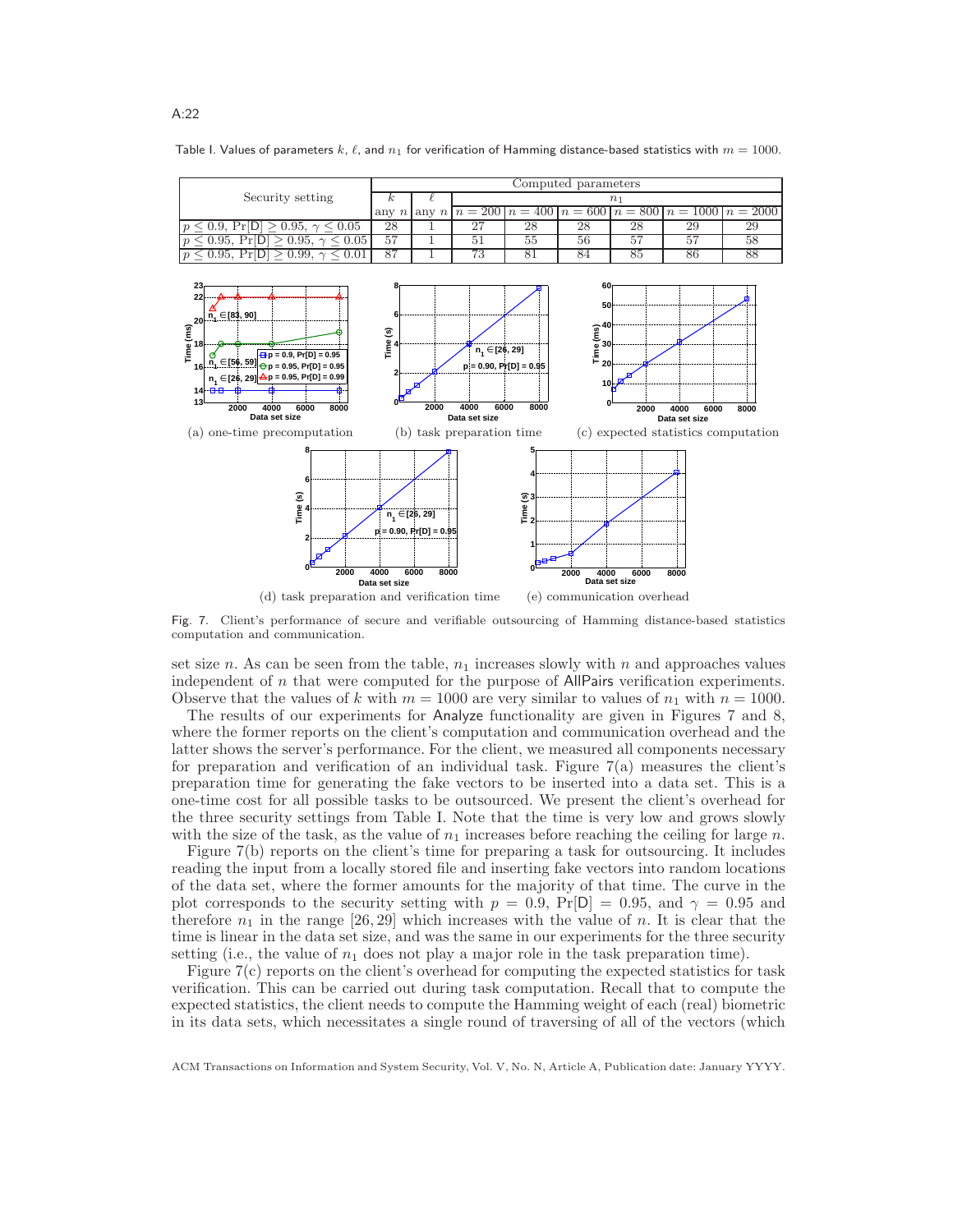are already in the memory after task preparation). Thus, the time in Figure 7(c) grows linearly with the size of the data set. Once again, we report the results for the first security setting in Table I and performance for other security settings is the same.

The next Figure 7(d) presents the client's overall time for preparing a task and verifying the returned result, which combines the times in Figures  $7(a)$ –(c) with task verification time. The task verification time includes (i) reconstruction of the secret shares received from the servers and (ii) comparing the result with the expected statistics. Note that both (i) and (ii) depend only on the size of  $C$  and are independent of the data set size  $n$ . Therefore, we observed a constant task verification time around 15 msec. From the figures, we can conclude that the client's overhead is dominated by the task preparation time, which is linear in n and takes about a couple of seconds for data sets of a few thousands of vectors.

Finally, Figure 7(e) measures the time that communication between the client and the servers takes, which consists of sending shares of the data sets and receiving shares of the resulting C. Since the size of C is independent of n, the time for receiving shares of the result is also constant around 10–15 msec. Thus, the communication overhead is dominated by input transmission and therefore grows linearly with the data set size.

Unlike AllPairs computation, to produce distribution data  $C$  the servers need to engage in interactive computation. In the implementation, we compute the distances using the same approach as before, after which the servers reduce the degree of each distance representation from 2t to t and engage in comparison operations as described in section 2. Secure implementation of this functionality is also given in Appendix A. The fastest known realization of equality testing in this framework from [Catrina and de Hoogh 2010], but because we build our prototype using the SEPIA library, our implementation relies on the equality testing available in SEPIA. This means that faster implementations are possible today.

Performance of an interactive SMC protocol can be improved if the computation can be parallelized. In our context, all cells in the  $n \times n$  matrix can be processed in parallel. In addition, all  $|C| = 2m + \ell + 1$  comparison operations per cell in the matrix can also be carried out in parallel. We therefore utilize SEPIA's limited ability to carry out operations in parallel: operations are performed in rounds (which differ from the traditional SMC definition of elementary sequential interactive operations) and all computation and communication within a single round are synchronized. That is, each party waits until it receives all intermediate results necessary for the next step for all operations within the same synchronization round, and then proceeds with the computation for the next step. In other words, synchronization after each round is mandatory even if it is not required by the computation itself. We experimented with SEPIA to find out the number of operations per synchronization round that would minimize the overall runtime. The experiments were performed using a few million comparison operations, all of which could be carried out in parallel. Performing  $10^7$  comparisons is roughly equivalent to computing statistics C for  $n = 100$  and  $|C| = 1000$ . The results of our experiments are given in Figure 8(a) for  $N = 3$ . As can be seen from the figure, the computation time is the lowest when 5000 comparison operations are used per synchronization round. We, however, would like to note that this result is specific to the SEPIA library and faster performance can be achieved by using tools with more flexible parallelization options.

The time that it takes the servers to carry out an outsourced task is shown in Figure  $8(b)$ . We compare two settings: secure computation of C and secure and verifiable computation of C. The former guarantees that all information is processed privately, and the latter additionally ensures that correctness of the computation can be verified by the client. We use the parameters for the first security setting with  $p \le 0.9$ ,  $Pr[D] \ge 0.95$ , and  $\gamma \le 0.05$ from Table I. The overhead introduced by the addition of fake coordinates to each vector is  $k/m$  for tasks of all sizes n. The overhead due to the addition of fake vectors is  $n_1/n$ , which decreases as n grows. Finally, expanding the size of C from  $m+1$  to  $2m+\ell+1$  doubles the work associated with processing each pair of vectors.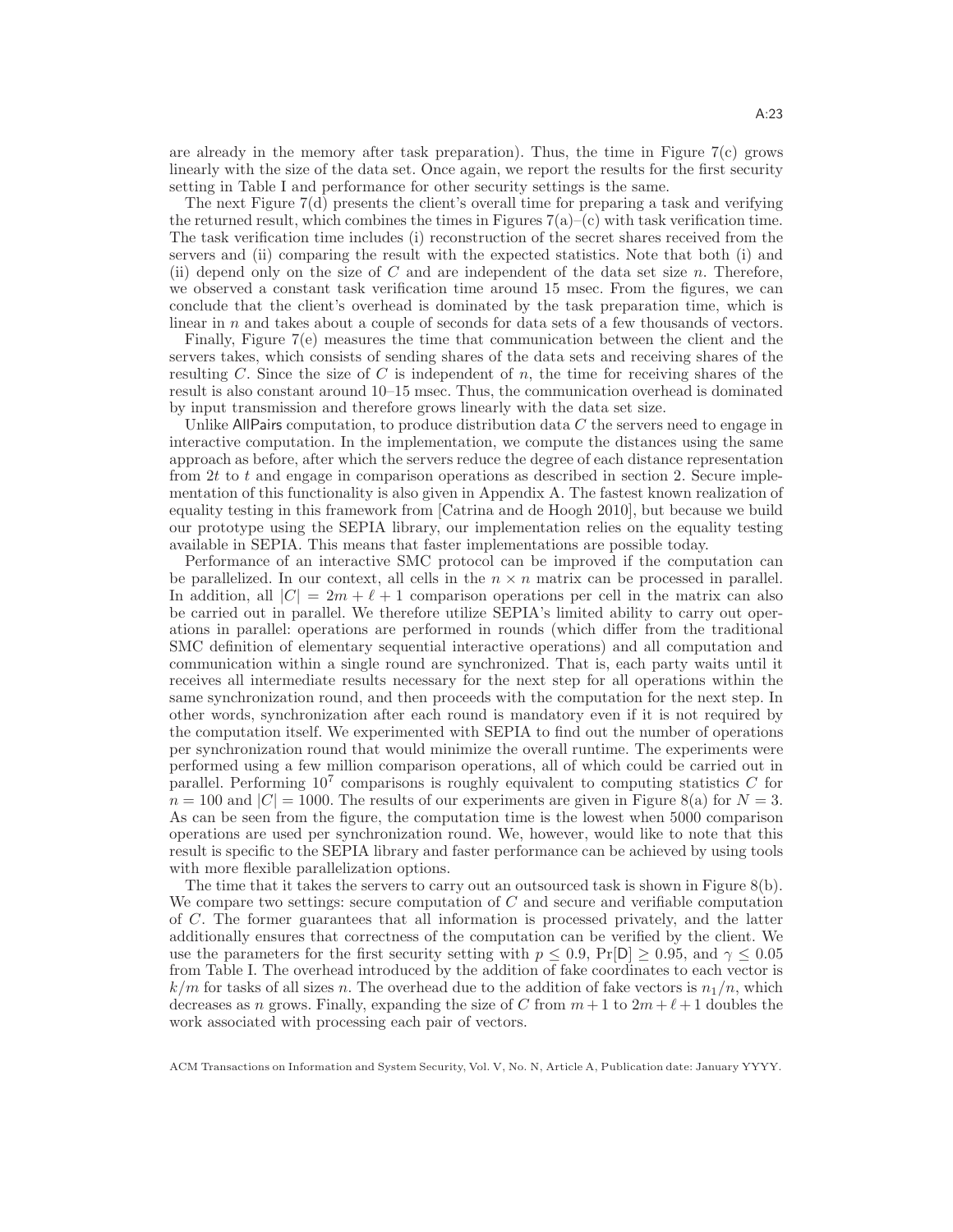

Fig. 8. Server's performance of secure and verifiable outsourcing of statistics computation for Hamming distance.

## 5. VERIFICATION OF STATISTICS COMPUTATION FOR EUCLIDEAN DISTANCE

In this section, we use the Euclidean distance as the distance metric for computing distances between each pair of biometric items. Because the verification mechanism for distance computation in section 3 works for all distance metrics, we concentrate only on verification of statistics computation. This time, each biometric item  $x$  is represented as a vector  $\langle x_1, x_2, \ldots x_m \rangle$ , which is treated as a point in m-dimensional space and each coordinate  $x_i \in [0, h]$  for  $1 \leq i \leq m$ . Unlike the Hamming distance computation which is carried out following the formula exactly, in this metric, we have the server compute the distribution of squared distance and send the result back to the client. That is, we define  $dist(x, y) = \sum_{i=1}^{m} (x_i - y_i)^2$ . The client then either will produce mapping between regular and squared distances as it forms a task assignment for the server (recall that the client supplies protected distances used to collect distribution information), take the square root of each returned result, or operate directly on squared distances.

## 5.1. Preliminary solution

Our first solution is very similar to that used for the Hamming distance. To aid the verification process, the client, as before, inserts fake vectors into the computation and inserts fake coordinates into both real and fake vectors. In detail, before outsourcing a task, the client inserts k fake coordinates into each real vector and the resulting  $m+k$  coordinates are randomly permuted, but consistently across all vectors. As before, we denote the positions of these extra coordinates by  $i_1, \ldots, i_k$ . All artificial coordinates are set to 0 in real vectors.

To form fake vectors, the client chooses a small integer  $\ell$ , which plays role of a security parameter, and  $\ell$  values larger than  $mh^2$  with each of them being used to increase the distance between real and fake vectors. For concreteness, we set these values to  $mh^2 + 1$ ,  $mh^2 + 2, \ldots, mh^2 + \ell$ . To form a fake vector, the client first randomly chooses a distance d out of these  $\ell$  candidates. Next, the client chooses k fake coordinates at random from  $\mathbb{Z}_q$ , denoted by  $d_i$  for  $1 \leq i \leq k$ , so that the constraint  $\sum_{i=1}^k d_i^2 = d$  is satisfied. In more detail, the client chooses the first  $k-1$  values of  $d_i$ 's uniformly at random from  $\mathbb{Z}_q$ , sets  $(d_k)^2$  to  $d-\sum_{i=1}^{k-1}d_i^2$ , and computes  $d_k$ . For a prime q, there is about 50% probability that the square root computation fails (i.e.,  $(q-1)/2$  values from  $\mathbb{Z}_q$  are quadratic nonresidues). In this case, the client chooses a new  $d_{k-1}$  at random and tries again until  $d_k$  is successfully found. Finally, the client sets the remaining m (original) coordinates in that vector to 0. To aid producing the expected statistics for computation verification purposes, the client records the number of times each  $d$  was used in a fake vector in the set  $S_1$  and  $S_2$ , respectively. Let the counts be denoted by  $c_i^j$ , where  $i \in [mh^2 + 1, mh^2 + \ell]$  and  $j \in [1, 2]$ .

By forming the vectors in  $S_1$  and  $S_2$  as described above, the distances between two real vectors will fall into the range  $[0, mh^2]$ , the distances between a real and a fake vectors will fall into the range  $[mh^2 + 1, 2mh^2 + \ell]$ , and the distances between two fake vectors

ACM Transactions on Information and System Security, Vol. V, No. N, Article A, Publication date: January YYYY.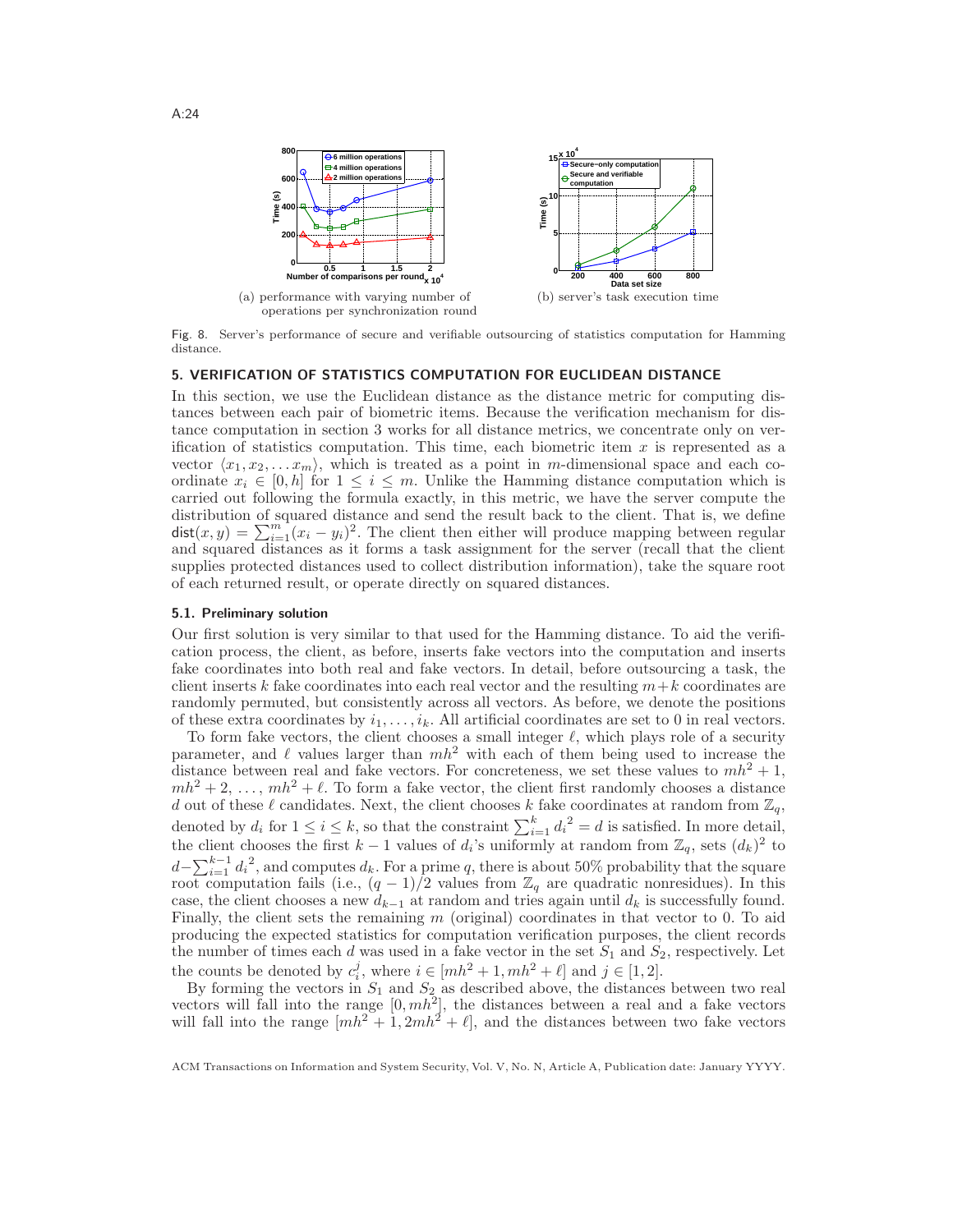could be anywhere in  $\mathbb{Z}_q$ . Because the range of distances between two fake vectors might now overlap with the range of distances between two real (or real and fake) vectors, for verification purposes, the client needs to precompute the distribution of distances between two fake vectors that fall into the range  $[0, 2m\hbar^2 + \ell]$ , and subtract it from the statistics returned by the server. Notice that the fake vectors could be reused for each task without lowering the detection probability, thus the overhead is one-time.

Before the client is able to verify the result of returned computation using  $S_1$  and  $S_2$ , the client needs to compute additional information as follows: for each real vector  $x$  in  $S_1$  and  $S_2$ , the client computes the sum of squares of its coordinates  $\sum_{i=1}^m x_i^2$ , and counts the number of instances of each occurred value across all vectors. Let  $s_i^1$   $(s_i^2)$  denote the number of vectors with computed value i in  $S_1$  (resp.,  $S_2$ ). After acquiring this distribution, the client computes the expected statistics and verifies the results returned by the servers using the algorithm in Figure 3 with the following inputs:

 $[l_r, u_r] = [0, mh^2], \ [l_f, u_f] = [mh^2 + 1, 2mh^2 + \ell], \ d_o = mh^2$ 

If all checks in the algorithm succeed, the client treats the obtained distribution as correct. Next, notice that if we now compute the security parameters using the analyses in section 4.3, the necessary security guarantees will hold. (The only obvious exception is that we replace the total number of distances  $2m + \ell + 1$ , i.e., the size of C, with  $2mh^2 + \ell + 1$  in equations 8, 12 and 17.) In particular, for given p,  $Pr[D]$  and  $\gamma$ , the values of parameters  $n_1$ ,  $\ell$ , and k are determined from equations 11–17. There are, however, two major differences from the setting for the Hamming distance that influence the values of these parameters:

- (1) The number of dimensions m in biometrics that rely on the Euclidean distance (such as faces) is often significantly lower, e.g., not exceeding 50.
- (2) If the server misses at least a single fake vector in the computation (either from  $S_1$  or  $S_2$ ), it will have to correctly adjust several counts in C. Recall that in the case of the Hamming distance it was realistic to assume that all original biometric vectors might have the same Hamming weight (e.g.,  $m/2$ ), in which case all distances between a given fake vector and all real vectors from the other set would be the same. In the case of the Euclidean distance, however, it is not realistic to assume that all  $\sum_{i=1}^{m} x_i^2$  for each x would result in exactly the same value.

A direct consequence of item 2 above is that  $u > 1$  for the purposes of equation 17, where u is now the number of unique values  $\sum_{i=1}^{m} x_i^2$  across all original x in  $S_1$  and  $S_2$ . Furthermore, when the server needs to guess locations in  $C$  corresponding to  $s$  fake rows (red rows in Figure 4), the number of locations to guess now is at least  $s + u$ . This changes equation 12 to  $Pr[\overline{D}] \le 1/(2mk^2+\ell+1)$ , which means that lower s and  $\ell$  can be used for the Euclidean distance than the Hamming distance for comparable sizes of C. This gives us that  $\ell = 1$  will be sufficient for the Euclidean distance as well, and we obtain that the client will be able to use the same values of  $n_1$  and  $\ell$  as given in section 4.5 and compute k from equation 16.

Also note that when item 1 does not hold, i.e.,  $m$  is large, the analysis of this solution is closer to that of the Hamming distance and will result in lower security parameters (and thus lower overhead) compared to when  $m$  is not large.

#### 5.2. Improved solution

Now notice that, while the above solution meets the security goals, it can be become inefficient due to the large size of  $C$  and therefore a large number of comparisons per pair of vectors. In particular, this happens when m and/or h are not small. Under such circumstances, the client might be interested in learning aggregate statistics, where the computed distances are rounded with the desired precision or, more generally, the distances are placed in specific ranges and the aggregate count for the entire range is reported instead of individual counts for each distance in the range. While the client can clearly compute this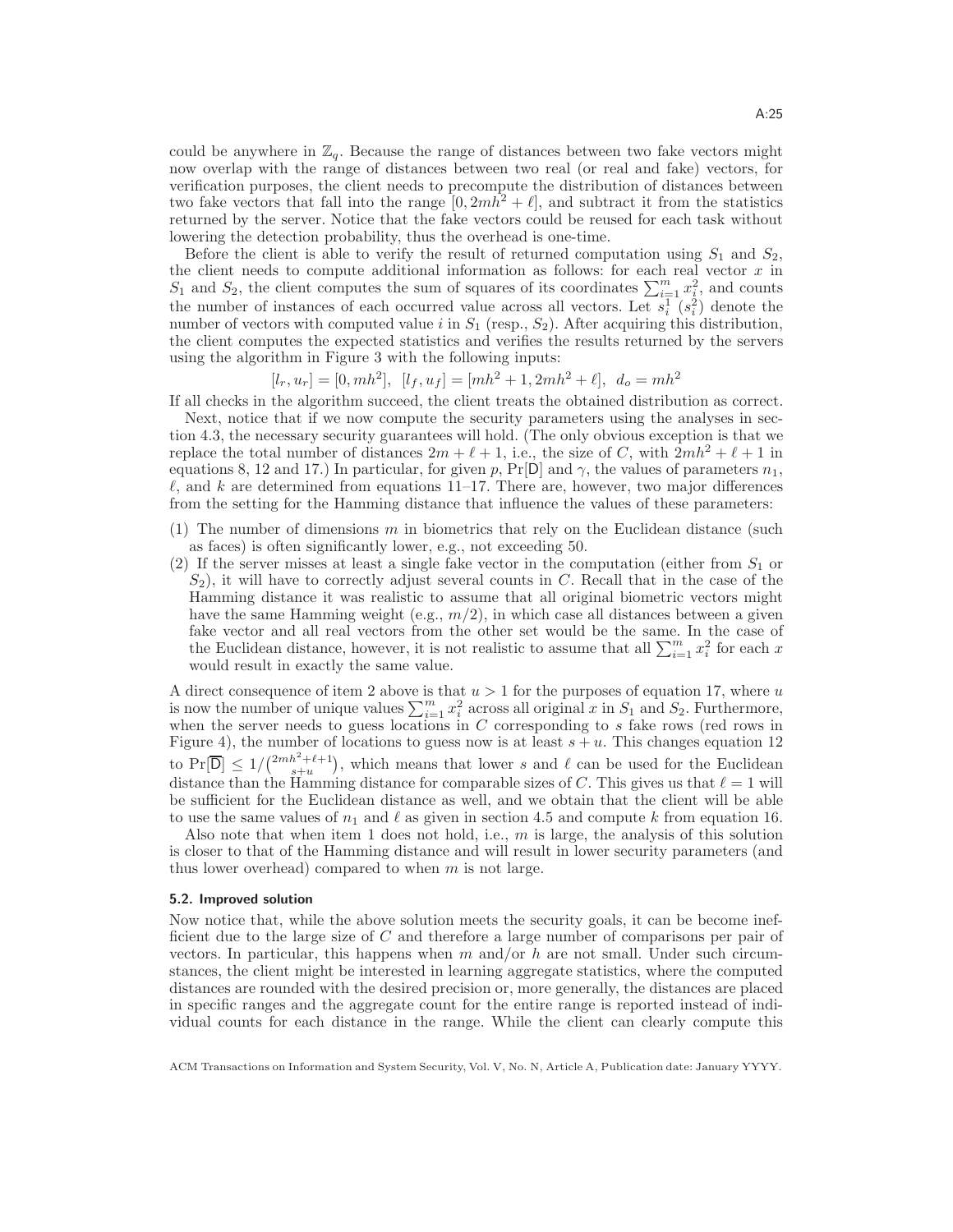information using the current solution, having the server compile the necessary information directly will result in significant reduction of its computational load and therefore the speed with which a task is performed. In what follows, we describe a modified solution that allows us to improve the computational load of the servers while still maintaining security.

When the client sends to the server a task in the form of  $S_1$  and  $S_2$ , it now supplies a list of ranges  $[l_i, u_i]$  for  $0 \leq i < v$  which are not known to the server. The server's task becomes to compute the number of distances between the vectors in  $S_1$  and  $S_2$  that fall within each range. The sets  $S_1$  and  $S_2$  themselves are formed as previously described. Therefore, within the v different ranges, some ranges will correspond to the distances between real and real vectors, and others will corresponds to the distances between real and fake vectors.

To compute the count for each range, the server obliviously compares a computed distance to all possible ranges and increments the one that matched. As before, the counts are stored  $i \in C = \langle c_0, c_1, \ldots, c_{v-1} \rangle$ , where  $c_i$  corresponds to the number of distances in the range  $[l_i, u_i]$ . Initially, all  $c_i$ 's are set to 0 and are updated as follows, where  $b_1$  and  $b_2$  are bits:

$$
[d] := \mathsf{dist}([x], [y]);
$$

for  $i = 0, ..., v - 1$ :  $[b_1] := (b_1] \leq [d]$ ;  $[b_2] := ([d] \leq [u_i])$ ;  $[c_i] := [c_i] + [b_1][b_2]$ ;

By adjusting the granularity of the ranges, the client has a lot of flexibility to express its preference. That is, the ranges can aggregate a different number of distances, and the client can use fine granularity for the regions that convey a lot of information and coarse granularity for other regions.

Note that now processing each distance requires performing two comparisons for each range instead of a single equality test for each possible distance. This means that this solution results in computational savings for the server only when the number of ranges is less than one half of the number of original distances. Furthermore, because this approach can lead to accuracy reduction for the client, the client should choose a level of granularity that is guaranteed to preserve the utility of the data.

The above solution reduces both the server's work and the size of C. This in particular means that the security analysis must be revisited to ensure that the parameters provide the necessary guarantees. As described in section 5.1, however, despite smaller  $|C|$  the same security parameters are sufficient for the Euclidean distance as for the Hamming distance. That is, because u (which now corresponds to the number of ranges in which values  $\sum_{i=1}^{m} x_i^2$ fall for all original  $x$ ) will still be larger than 1, the same security parameters should be sufficient, which the client will need to verify.

This setting also provides new opportunities for security enhancements. In particular, the client can use overlapping ranges, which can be valuable for setting distances between real and fake vectors. In this case, the need to update a single count by a cheating server translates into the need to update (i.e., correctly guess) multiple locations in C.

We combine verification of distance and statistics computation in Appendix C.1.

## 6. VERIFICATION OF STATISTICS COMPUTATION FOR SET INTERSECTION **CARDINALITY**

We next proceed with the description of our solution for statistics verification when the set intersection cardinality is used as the distance metric (and, as before, the solution from section 3 is used for verification of distance computation). Now each original item is a set composed of m elements<sup>7</sup> from the range  $[0, h]$ . Given  $S_1$  and  $S_2$ , the server is to compute the cardinality of set intersection of elements in x and y,  $|x \cap y|$ , for each  $x \in S_1$  and  $y \in S_2$ and compile the distribution of the distances in the form of C. Note that this metric is

<sup>7</sup>Note that biometric representations that rely on the set intersection cardinality can have a variable length. For our purposes, each biometric is not required to be of length exactly  $m$ . Both correctness and security of our solution hold if each item is of length at most  $m$ , i.e.,  $m$  is the upper bound on the size of items.

ACM Transactions on Information and System Security, Vol. V, No. N, Article A, Publication date: January YYYY.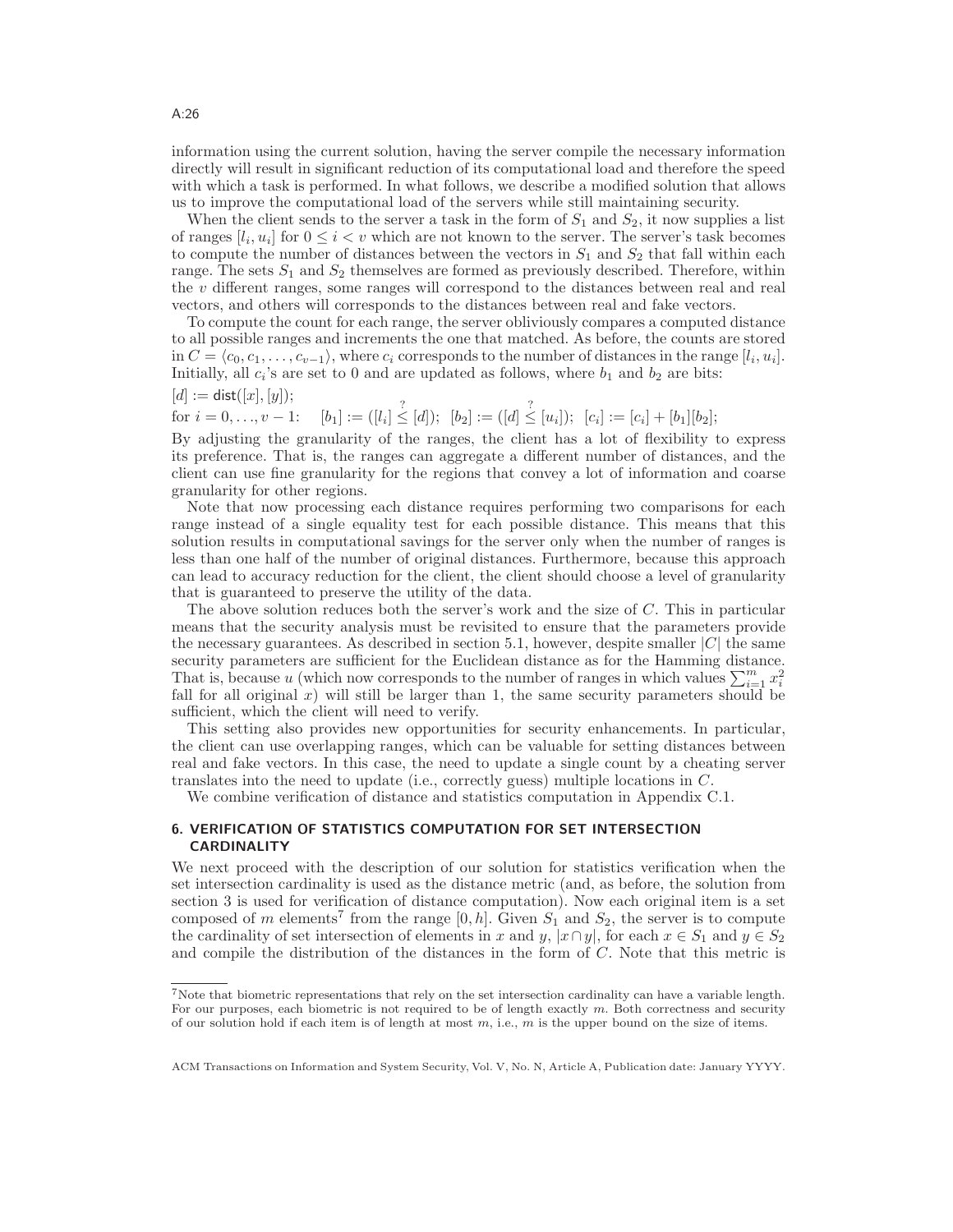equivalent to symmetric set difference, which can be expressed in terms of set intersection as dist $(x, y) = 2m - |x \cap y|$ .

## 6.1. Preliminary solution

Similar to prior solutions, the client inserts  $n_1$  fake biometric sets into both  $S_1$  and  $S_2$  and k fake elements into real and fake sets to aid the verification process. Note that unlike the previous distance metrics, the fake elements are not required to be positioned consistently across all sets. All artificial elements are set to 0 in the real sets.

To generate fake sets, the client produces  $2n_1$  values larger than t and assigns one of them to a single fake set. We use  $d_i$  to denote the value assigned to the *i*th fake set. To form the ith fake set, the client randomly chooses a value d from the range  $[0, k-1]$ , and sets d randomly chosen elements of it to 0 and sets the remaining  $m + k - d$  elements to  $d_i$ . Each resulting real or fake set is now a multiset, and we assume that the distance computation function will produce correct output when the inputs are multisets. The client also records the number of times each d was used in a fake set in  $S_1$  and  $S_2$ , respectively, and we denote such counts by  $c_d^j$ , where  $d \in [0, k-1]$  and  $j \in [1, 2]$ .

This setup gives us that the distances between any two real sets fall into the range  $[k, m + k]$  due to the use of k zero elements, the distances between real and fake sets into the range  $[0, k)$ , and the distances between any two fake sets into the range  $[0, k)$ . Because of the overlap of the last two ranges, the client will need to precompute the statistics for the distances between any two fake sets, add it to the expected statistics for the distances between real and fake sets, and then compare the result to the statistics returned by the server. The rest of the verification process uses the algorithm in Figure 3 with inputs:

$$
[l_r, u_r] = [k, m+k], [l_f, u_f] = [0, k-1], d_o = 0
$$

As far as security analysis goes, note that parameter k now serves the role of both k and  $\ell$ in section 4.3, and the size of C is  $m+k$ . Also, the value of m is relatively small in biometric types that use this distance metric (e.g., fingerprints). Furthermore, the distances between a single fake set and all real sets are always the same depending merely on the value of d for that fake set, which means that equation 12 does not change. Then for given m and  $k$ , the quantity in equation 12 might not be sufficiently low when  $s = 1$ , which implies that higher s and therefore higher  $n_1$  than what is reported in section 4.5 might be necessary.

With respect to the analysis for the value of  $k$  (equation 17), we have that when the server skips at least one artificial element, the verification associated with the distances between real sets will be successful, but the counts associated with the distances in the range  $[0, k-1]$ will need to be updated by the server to pass verification. Skipping one artificial element will cause some, but not all, of the distances in that range to decrease depending on the value of the element at that position (this affects distances between real and fake sets as well as between two fake sets). This will result in at least two incorrect counts due to the distances between real and fake sets (the count for distance  $k-1$  will need to be increased and the count for distance 0 will need to be decreased in the best-case for the server when all counts consistently shift down), the locations of which must be guessed correctly. This will also invalidate any number of counts from this range due to the distances between two fake sets, and we should expect the server to have to guess the locations and update at least half of them with the exact differences. Equation 17 then becomes  $Pr[D] \ge 1 - \prod_{i=0}^{u-1} \frac{1}{m+k-i}$ , where u can be set to  $k/2$  or to a more conservative lower value.

#### 6.2. Improved solution

As shown above, when the server misses distance computation for a single fake set (either a row or column), to remain undetected it only needs to correctly guess and update one location in C. When the size of C is not large, to guarantee that the probability of misbehavior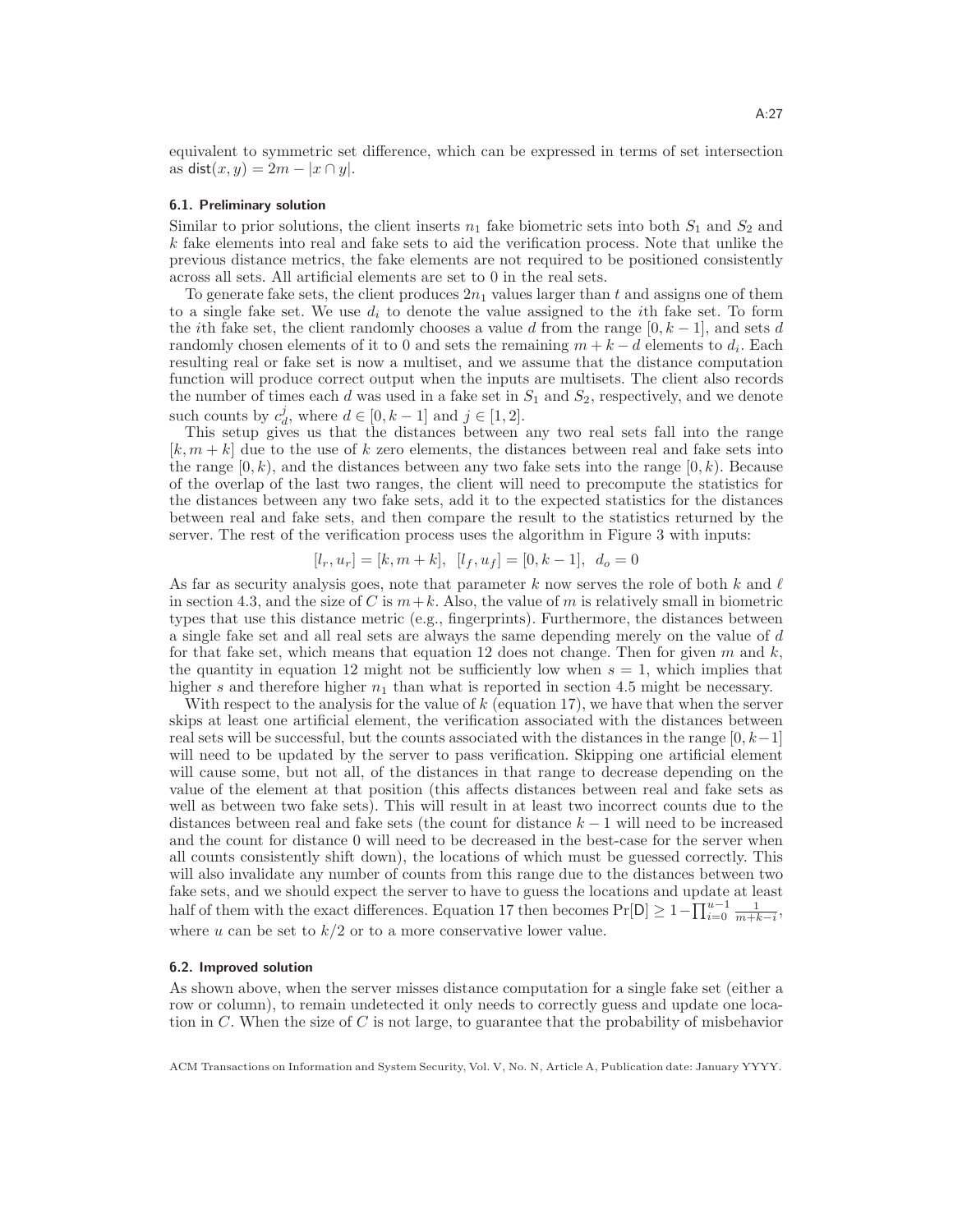detection is sufficiently high, the parameters will have to be increased resulting in larger overheads. For that reason, we propose an improved solution that remedies this problem.

The modification to the current solution is as follows: the client defines a small integer  $\ell$ as the security parameter which will correspond to the number of additional elements which in fake sets will be from the range  $[0, h]$ . The *i*th fake set now consists of three components: (i) d elements with value 0, where d is now from the range  $[0, k - \ell - 1]$ ; (ii)  $\ell$  elements with the values in the range  $[0, h]$ , which we term offset elements; and (iii)  $m + k - \ell - d$ elements with values  $d_i$  greater than h. The purpose of these  $\ell$  offset elements is to introduce differences in the distances between a single fake set and a number of real sets. In particular, the values of the  $\ell$  elements in the fake sets will be such that they will overlap with certain elements in real sets, causing the distances between a single fake set and real sets to be in the range  $[d, d + \ell]$  instead of always d. The values of the  $\ell$  offset elements are set to 0 in all real sets. For simplicity, we will use the same set of  $\ell$  offset elements for each fake set.

Notice that the above setup does not change the range of distances between any pair of real sets or the range of distances between a fake set and either fake or real set. The difference is that one fake set can now affect the counts corresponding to  $\ell + 1$  distances in C. To guarantee that a single fake set indeed affects  $\ell + 1$  locations in C, the values for the  $\ell$  offset elements must be properly chosen. That is, in the worst case, the values selected for the  $\ell$  offset elements might not share any elements with any real set in  $S_1$  and  $S_2$ , resulting in no benefit from this approach. For that reason, when the client chooses candidate values for the offset elements, it should scan  $S_1$  and  $S_2$  to ensure that there are real sets that overlap with the candidate offset elements by everything between 0 and  $\ell$  elements.

Before the client is able to verify the computations performed by the server using  $S_1$  and  $S_2$ , the client needs to compute additional information as follows: for all real sets in  $S_1$  and  $S_2$ , compute the number of sets that share i values in common with the  $\ell$  offset elements. Let  $s_i^1$   $(s_i^2)$  denote this number in  $S_1$  (resp.,  $S_2$ ) for  $0 \le i \le \ell$ . Now the client can produce the expected statistics by executing the algorithm in Figure 3 with the inputs:

$$
[l_r, u_r] = [k, m+k], [l_f, u_f] = [1, k-1], d_o = \ell
$$

Finally, the client needs to incorporate the precomputed statistics for the distances between each pair of fake sets into the expected statistics, and compare it with the results returned by the server. If all checks succeed, the client treats the obtained result as correct.

With this modified solution, certain portions of the security analysis change and we obtain that now equation 12 becomes  $Pr[\overline{D}] \leq 1/\binom{m+k}{s+\ell}$ . This means that even by setting  $\ell$  to a low value such as 1 or 2, having  $s = 1$  will be sufficient to meet the necessary security guarantees even when m is not large. This will imply that the value of parameter  $n_1$  will not increase over the values reported in section 4.5 for a range of security settings.

We describe the strategy for combined verification of distance and statistics computation in Appendix C.2.

## 7. RELATED WORK AND CONCLUSIONS

Research on verifiable or uncheatable computation was initiated in [Golle and Stubblebine 2001; Golle and Mironov 2001] using techniques such as redundant task execution and insertion of so-called ringers in search for rare events (in particular, performing inversion of a one-way function). In this context, it is crucial that the parties carrying out the computation are unable to distinguish ringers from other components of a task. Consequently, Szajda et al. [Szajda et al. 2003] extended the idea to optimization problems and sequential executions (while still relying on parallel and redundant task execution). Other publications in this direction include [Du and Goodrich 2005; Goodrich 2008; Karame et al. 2009] that inject chaff sub-tasks or verify portions of the result for computations of certain structure (e.g., NP-complete problems); [Kim et al. 2007; Watanabe et al. 2009] use redundant scheduling. [Du et al. 2004] suggest the use of commitment to the result of massively-parallel server's

ACM Transactions on Information and System Security, Vol. V, No. N, Article A, Publication date: January YYYY.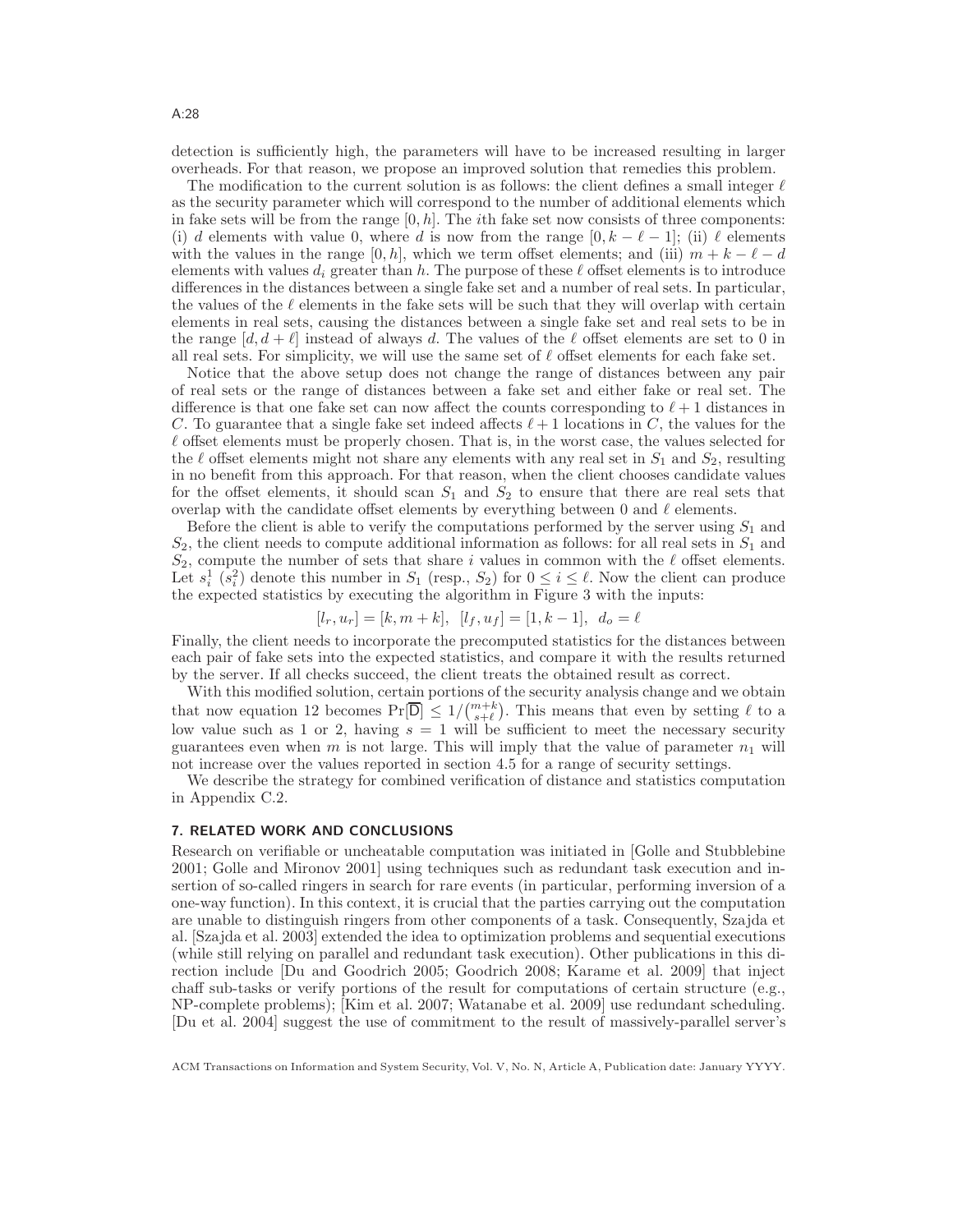computation using a Merkle hash tree, where the client verifies the computation by challenging the server on a number of individual sub-tasks which must match the commitment. Finally, in [Kuhn et al. 2008] distributed checking is used where (possibly malicious) servers perform checks on each other. We note that often the existing techniques can achieve a high probability of cheating detection only when  $p$  is rather low (i.e., not close to 1). While redundant task execution can be used to detect cheating by lazy servers, there is an extra computational overhead compared to our solution still remains. Also, one has to assume that one of the chosen servers always returns correct results (which is a stronger assumption than what we make).

There are also a number domain-specific computation verification techniques [Benjamin and Atallah 2008; Atallah and Frikken 2010; Wang et al. 2011]. Such techniques are known for algebraic computations [Benjamin and Atallah 2008; Atallah and Frikken 2010] and linear programming [Wang et al. 2011], where verification can be performed faster than the computation itself. This work is thus unique in its scope, as it assumes a certain structure of the computation, but the developed techniques are applicable to different instantiations of the distance function. In particular, the general solutions listed above would not work in the context of this work even for verifying AllPairs computation, as distance computation consists of many elements and should not be treated as an integral function.

Lastly, the line of work on integrity verification of remote storage that goes under the name of Proofs of Retrievability (POR) or Provable Data Possession (PDP) is related to this work ([Ateniese et al. 2007; Juels and Kaliski 2007] and others). At high level, a client partitions its data into data blocks and stores them together with meta-data at a remote server. Periodically, the client issues integrity verification queries and checks a number of data blocks at unpredictable to the server indices using the meta-data. The probability that the client can detect problems is computed as  $1 - ((n - r)/n)^c$ , where *n* is the total number of stored blocks,  $r$  is the number of corrupted blocks, and  $c$  is the number of verified blocks. We achieve similar guarantees for distance computation verification.

In this work we develop techniques for verifiable outsourcing of large-scale biometric computations on protected data consisting of distance and statistical data computation and provide their rigorous security analysis. Our techniques for the distance computation are general and can be applied to any distance metric, while the techniques for statistics computation are distance-metric dependent and we treat several popular distance metrics such as the Hamming distance, Euclidean distance, and set intersection cardinality. We also provide experimental results using linear secret sharing as the underlying data protection mechanism that show that the overhead introduced by our techniques is reasonable. We expect that the design insights that emerged as a result of studying this problem will inform design decisions for verifiable computation in other domains as well.

### **REFERENCES**

- Afrati, F., Das Sarma, A., Menestrina, D., Parameswaran, A., and Ullman, J. 2012. Fuzzy joins using MapReduce. In IEEE International Conference on Data Engineering. 498–509.
- Atallah, M. and Frikken, K. 2010. Securely outsourcing linear algebra computations. In ACM Symposium on Information, Computer and Communications Security. 48–59.
- Ateniese, G., Burns, R., Curtmola, R., Herring, J., Kissner, L., Peterson, Z., and Song, D. 2007. Provable data possession at untrusted stores. In CCS. 598–609.
- Barni, M., Bianchi, T., Catalano, D., Di Raimondo, M., Labati, R., Failla, P., Fiore, D., Lazzeretti, R., PIURI, V., SCOTTI, F., AND PIVA, A. 2010. Privacy-preserving fingercode authentication. In ACM Workshop on Multimedia and Security (MM&Sec). 231–240.
- BEN-OR, M., GOLDWASSER, S., AND WIGDERSON, A. 1988. Completeness theorems for non-cryptographic fault-tolerant distributed computation. In ACM Symposium on Theory of Computing (STOC). 1–10.
- Benjamin, D. and Atallah, M. 2008. Private and cheating-free outsourcing of algebraic computations. In Annual Conference on Privacy, Security, and Trust (PST). 240–245.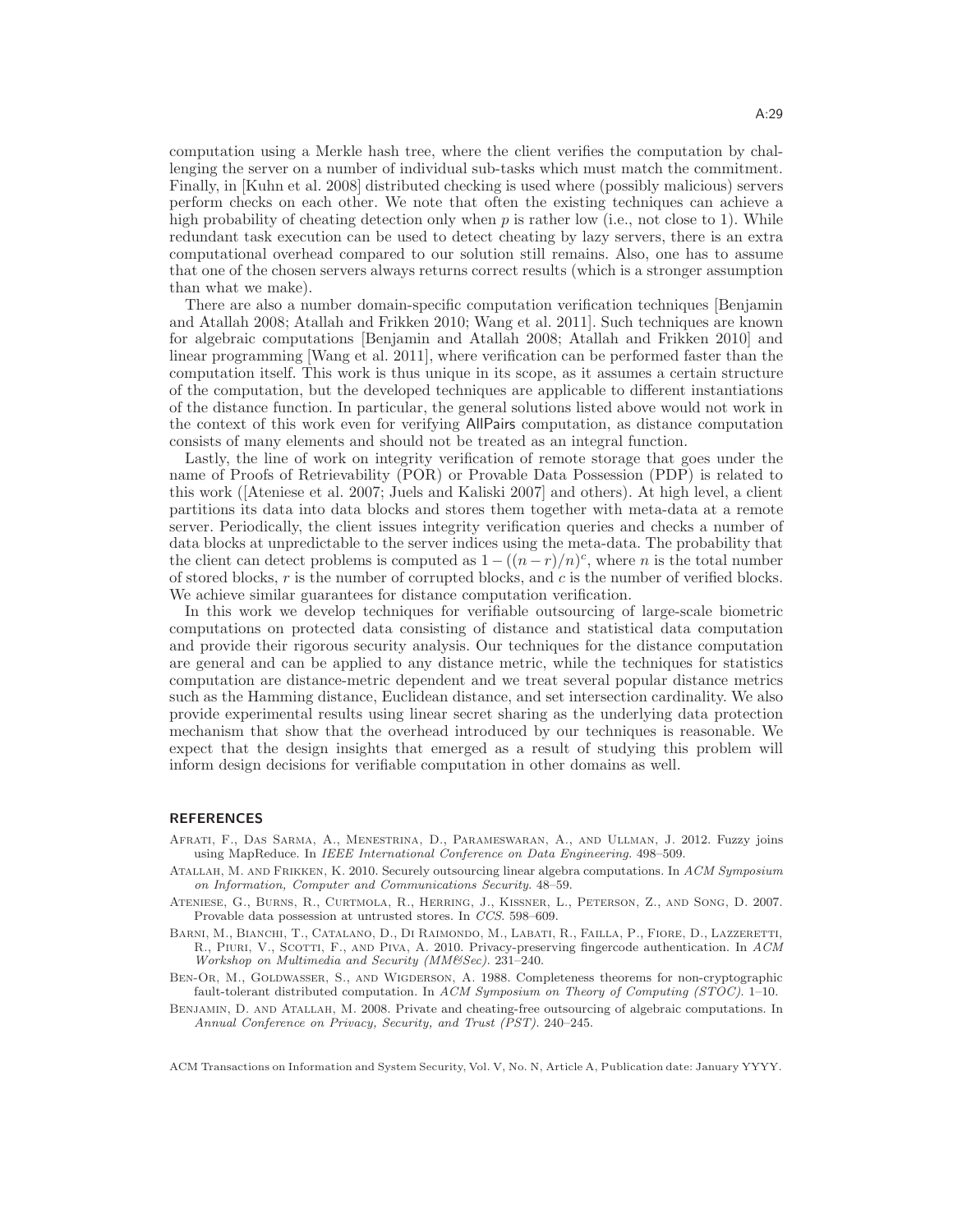- BLANTON, M. AND AGUIAR, E. 2012. Private and oblivious set and multiset operations. In ACM Symposium on Information, Computer and Communications Security.
- Blanton, M. and Aliasgari, M. 2012. Secure outsourced computation of iris matching. Journal of Computer Security 20, 2–3, 259–305.
- Blanton, M. and Gasti, P. 2011. Secure and efficient protocols for iris and fingerprint identification. In European Symposium on Research in Computer Security (ESORICS). 190–209.
- Blanton, M., Zhang, Y., and Frikken, K. 2011a. Secure and verifiable outsourcing of large-scale biomeric computations. Tech. Rep. 2011-04, Department of Computer Science and Engineering, University of Notre Dame.
- Blanton, M., Zhang, Y., and Frikken, K. 2011b. Secure and verifiable outsourcing of large-scale biometric computations. In IEEE International Conference on Information Privacy, Security, Risk and Trust (PASSAT). 1085–1091.
- Bui, H., Kelly, M., Lyon, C., Pasquier, M., Thomas, D., Flynn, P., and Thain, D. 2009. Experience with BXGrid: A data repository and computing grid for biometrics research. Journal of Cluster Computing 12, 4, 373–386.
- Burkhart, M., Strasser, M., Many, D., and Dimitropoulos, X. 2010. SEPIA: Privacy-preserving aggregation of multi-domain network events and statistics. In USENIX Security Symposium. 223–240.
- CATRINA, O. AND DE HOOGH, S. 2010. Improved primitives for secure multiparty integer computation. In International Conference on Security and Cryptography in Networks (SCN). 182–199.
- Chor, B., Goldwasser, S., Micali, S., and Awerbuch, B. 1985. Verifiable secret sharing and achieving simultaneity in the presence of faults. In FOCS. 383-395.
- Du, W. and Goodrich, M. 2005. Searching for high-value rare events with uncheatable grid computing. In Applied Cryptography and Network Security. 122–137.
- Du, W., Jia, J., Mangal, M., and Murugesan, M. 2004. Uncheatable grid computing. In ICDCS. 4–11.
- Erkin, Z., Franz, M., Guajardo, J., Katzenbeisser, S., Lagendijk, I., and Toft, T. 2009. Privacypreserving face recognition. In Privacy Enchancing Technologies Symposium (PETS). 235–253.
- GENNARO, R., GENTRY, C., AND PARNO, B. 2010. Non-interactive verifiable computing: Outsourcing computation to untrusted workers. In Advances in Cryptography – CRYPTO. 465–482.
- Gennaro, R., Rabin, M., and Rabin, T. 1998. Simplified VSS and fast-track multiparty computations with applications to threshold cryptography. In PODC. 101-111.
- Gens, F. 2008. IT cloud services user survey, pt. 2: Top benefits & challenges. http://bit.ly/oUCbY.
- GOLDWASSER, S., MICALI, S., AND RACKOFF, C. 1985. Knowledge complexity of interactive proof systems. In STOC. 291–304.
- GOLLE, P. AND MIRONOV, I. 2001. Uncheatable distributed computations. In RSA Conference. 425-440.
- GOLLE, P. AND STUBBLEBINE, S. 2001. Secure distributed computing in a commercial environment. In International Conference on Financial Cryptography. 289–304.
- Goodrich, M. 2008. Pipelined algorithms to detect cheating in long-term grid computations. Theoretical Computer Science 408, 2–3, 199–207.
- Goodrich, M. 2010. Randomized Shellsort: A simple oblivious sorting algorithm. In SODA. 1262–1277.
- Juels, A. and Kaliski, B. 2007. PORs: Proofs of retrievability for large files. In CCS. 584–597.
- Kahney, L. 2001. Cheaters bow to peer pressure. WIRED Magazine. http://bit.ly/ZVuXCJ.
- Karame, G., Strasser, M., and Capkun, S. 2009. Secure remote execution of sequential computations. In International Conference on Information and Communications Security (ICICS). 181–197.
- Kim, H., Gil, J., Hwang, C., Yu, H., and Joung, S. 2007. Agent-based autonomous result verification mechanism in desktop grid systems. In Agents and Peer-to-Peer Computing (AP2PC). 72–84.
- KUHN, M., SCHMID, S., AND WATTERHOFER, R. 2008. Distributed asymmetric verification in computational grids. In IEEE International Symposium on Parallel and Distributed Processing. 1–10.
- OKCAN, A. AND RIEDEWALD, M. 2011. Processing theta-joins using MapReduce. In ACM SIGMOD International Conference on Management of Data. 949–960.
- SHAMIR, A. 1979. How to share a secret. Communications of the ACM 22, 11, 612-613.
- Szajda, D., Lawson, B., and Owen, J. 2003. Hardening functions for large scale distributed computations. In IEEE Symposium on Security and Privacy. 216–224.
- WANG, C., REN, K., AND WANG, J. 2011. Secure and practical outsourcing of linear programming in cloud computing. In INFOCOM.
- WATANABE, K., FUKUSHI, M., AND HORIGUCHI, S. 2009. Collusion-resistant sabotage-tolerance mechanisms for volunteer computing systems. In ICEBE. 213–218.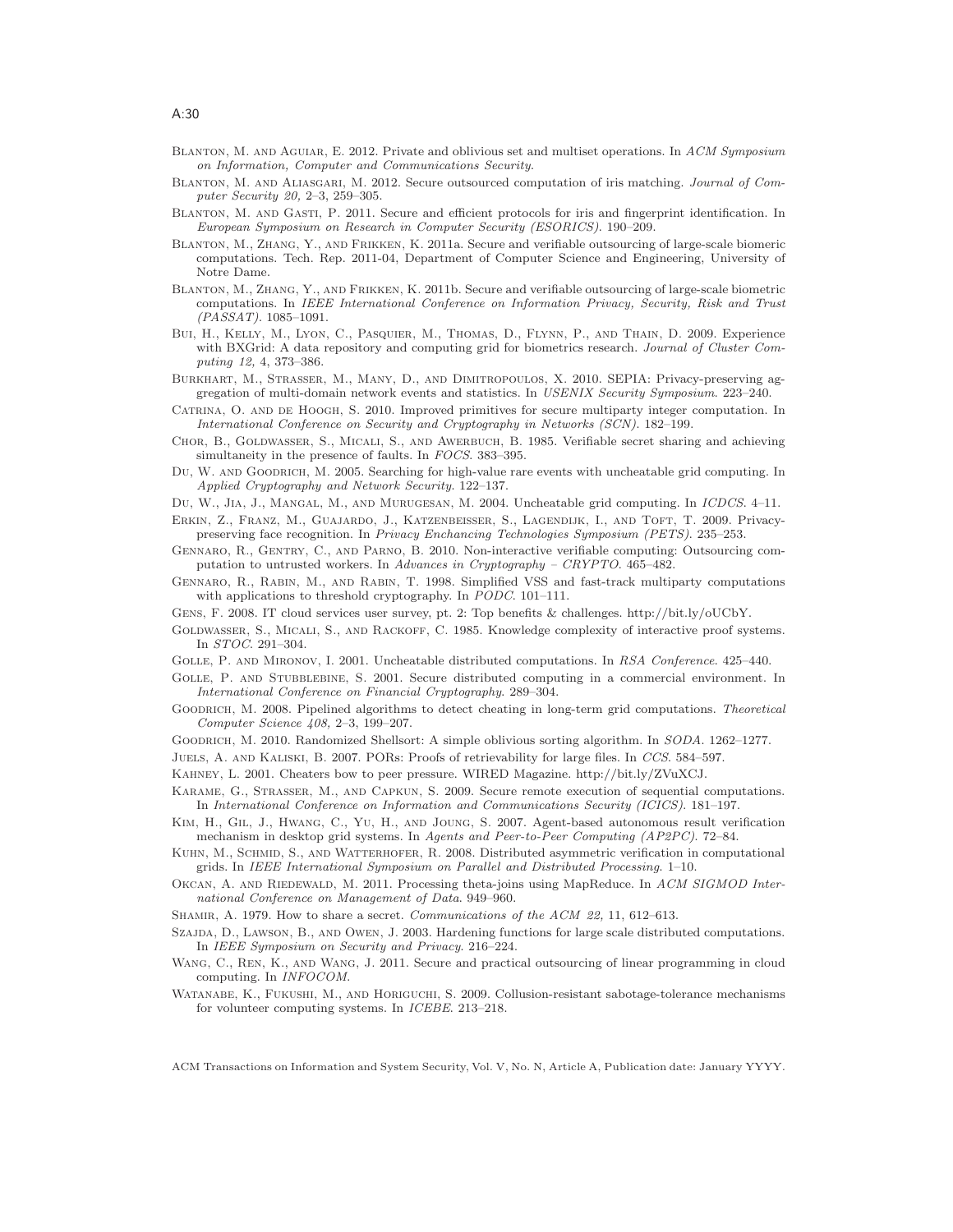## A. PRIVATE DISTANCE AND STATISTICS COMPUTATION

Here we describe solutions for private distance and statistics computation in the multiserver outsourced context, where the computation takes the form of secure multi-party computation. Let servers  $P_1, \ldots, P_N$  carry out the computation. The client secret-shares all data items among the servers using an  $(N, t)$  linear threshold secret sharing scheme as such as [Shamir 1979], and the computation proceeds on their shares. This means that  $t < N/2$ participants information-theoretically learn no information about shared values, and the computation is secure in presence of collusion of size at most t. We use  $[x]$  to denote that value  $x$  is secret-shared among the servers. Any linear combination of shared values can be computed locally by each server, but multiplication  $[x][y]$  requires interaction. Complexity is measured in the number of interactive operations.

Our protocols rely on the following building blocks:

- $[c] \leftarrow$  Inner([a<sub>1</sub>], ..., [a<sub>m</sub>], [b<sub>1</sub>], ..., [b<sub>m</sub>]), on input of two vectors A and B of equal size, returns the inner product of the elements of A and B. The cost is one interactive operation (multiplication).
- $[-16] \leftarrow \textsf{Eq}([x],[y]),$  on input two integers x and y, outputs a bit which is set to 1 iff  $x=y$ . The most efficient existing implementations we are aware of [Catrina and de Hoogh 2010] uses  $\ell + 4 \log \ell$  interactive operations, where  $\ell$  is the bitlength of x and y, operations in 4 rounds (where some of the computation is input-independent and can be performed in advance).
- $[b_1], \ldots, [b_m] \leftarrow \text{Sort}([a_1], \ldots, [a_m])$ , given a set of elements, outputs the values in a sorted order. The sorting must be data-oblivious (i.e., the same sequence of comparisons is executed regardless of the input) to preserve privacy of values. Existing algorithms achieve this using  $O(m \log m)$  comparisons (see, e.g., [Goodrich 2010]). A comparison operation, for example, "less than"  $LT([x], [y])$ , can be implemented using  $4\ell - 2$  interactive operations in 4 rounds, where, as before,  $\ell$  is the length of x and y and some of the computation is input-independent.

All of the protocols we provide are information-theoretically secure in presence of servers that follow the computation (or do not maliciously change the computation) and achieve perfect secrecy (unless the invoked building blocks are only statistically secure). We present protocols for computing the distance between two biometrics separately from computing statistics based on the computed distances since the statistics computation is the same for each distance metric.

The protocol for the Hamming distance is very simple:

| <b>Protocol 1.</b> $[d] \leftarrow HD([x_1], , [x_m], [y_1], , [y_m])$                                                           |  |
|----------------------------------------------------------------------------------------------------------------------------------|--|
| (1) $[d] \leftarrow$ Inner([x <sub>1</sub> ], , [x <sub>m</sub> ], [y <sub>1</sub> ], , [y <sub>m</sub> ]);<br>$(2)$ return [d]; |  |
| The Euclidean distance can be securely computed similarly:                                                                       |  |

**Protocol 2.**  $[d] \leftarrow \text{ED}([x_1], ..., [x_m], [y_1], ..., [y_m])$ (1) for  $i = 1$  to m do in parallel  $[z_i] \leftarrow [x_i] - [y_i];$ (2)  $[d] \leftarrow$  Inner([z<sub>1</sub>], ..., [z<sub>m</sub>], [z<sub>1</sub>], ..., [z<sub>m</sub>]);  $(3)$  return  $[d]$ ;

The cost of both of the above protocols is equivalent to one multiplication. The set intersection cardinality of X and Y of size  $m_1$  and  $m_2$ , respectively, is computed according to [Blanton and Aguiar 2012] as follows:

| <b>Protocol 3.</b> $[d] \leftarrow \text{SIC}([x_1], , [x_{m_1}], [y_1], , [y_{m_2}])$ |  |  |  |  |  |
|----------------------------------------------------------------------------------------|--|--|--|--|--|
|                                                                                        |  |  |  |  |  |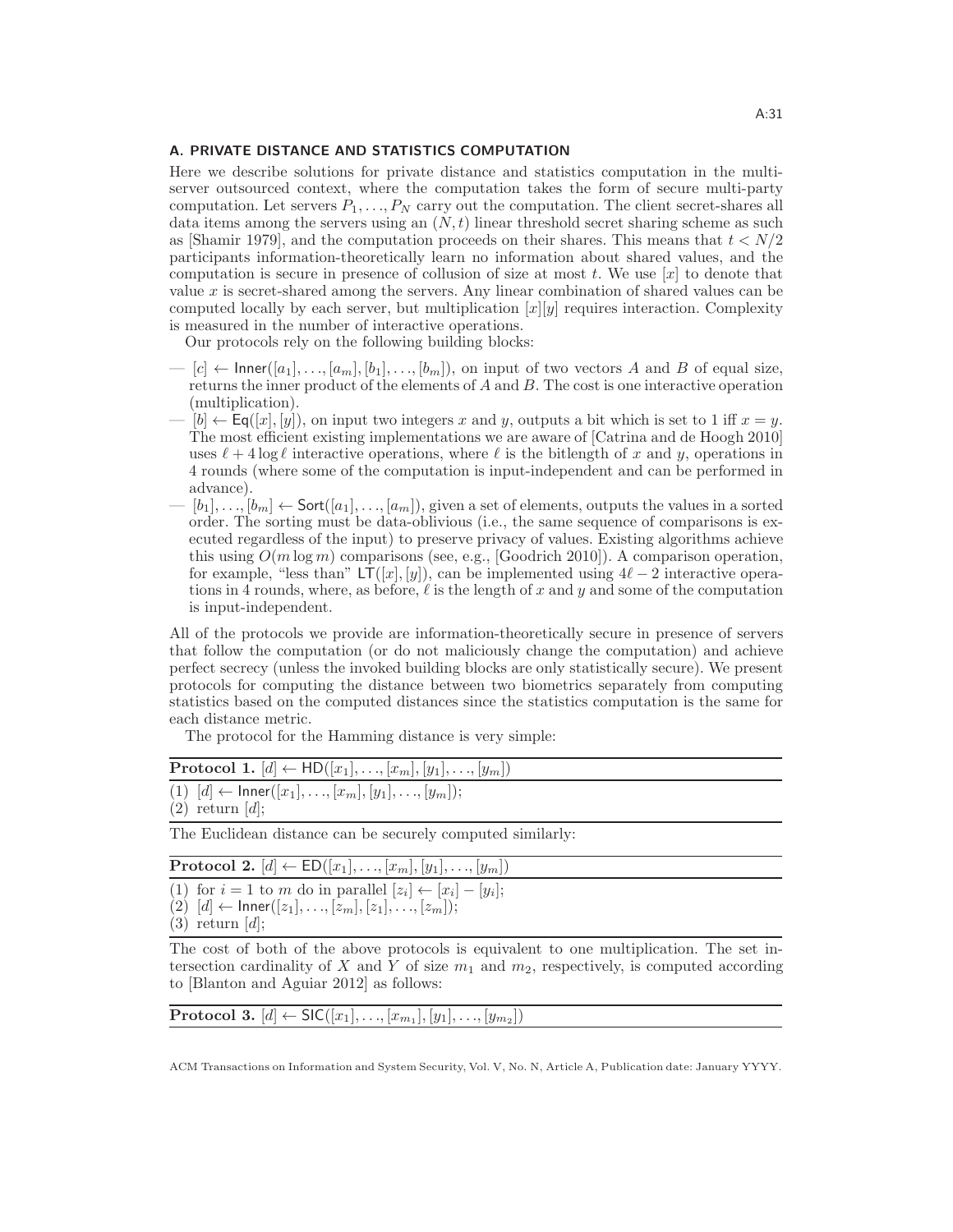$(1)$   $[z_1], \ldots, [z_{m_1+m_2}] \leftarrow$  Sort $([x_1], \ldots, [x_{m_1}], [y_1], \ldots, [y_{m_2}]),$ (2) for  $i = 1$  to  $m_1 + m_2 - 1$  do in parallel  $[u_i] \leftarrow \textsf{Eq}([z_i], [z_{i+1}])$ ;  $(3)$   $[d] \leftarrow \sum_{i=1}^{m_1+m_2-1} [u_i];$  $(4)$  return  $[d];$ 

The protocol above works correctly only when all elements of each input set is unique (i.e., the inputs are sets rather than multisets). For the (more complex) protocol that correctly works on multisets, we refer the reader to [Blanton and Aguiar 2012]. The cost of both the set and multiset intersection cardinality protocols is dominated by  $O((m_1 + m_2) \log(m_1 + m_2))$ invocations of a comparison protocol.

Finally, for each computed distance  $[d]$ , the servers update counts in C as follows:

**Protocol 4.**  $[c_0], \ldots, [c_{v-1}]$  ← Stat $([d], [c_0], \ldots, [c_{v-1}], [d_0], \ldots, [d_{v-1}])$ 

(1) for  $i = 0$  to  $v - 1$  do  $(2)$  $] \leftarrow \mathsf{Eq}([d],[d_i]);$  $(3)$  $] \leftarrow [c_i] + [b_i];$ (4) return  $[c_0], \ldots, [c_{v-1}];$ 

## B. COMPARISON OF SERVER'S STRATEGIES FOR ALLPAIRS COMPUTATION

In this section, we provide additional analysis of the server's strategies for AllPairs computation from Section 3.1 with the goal of determining the best one (i.e., with the lowest detection probability) for the adversary. Our analysis covers (i) determining detection probability for a server's strategy that combines strategies 2 and 3 in Section 3.1 (recall that strategy 1 is a special cases of strategy 2 and does not need to be considered separately); (ii) determining parameters under which the probability of detection for strategy 2 is minimized; and (iii) comparing all strategies to determine the best one for the adversary.

## B.1. Analysis of combined server's strategy

To complete the analysis of the server's strategies in avoiding detection during dishonest AllPairs computation, we analyze a combination of server's strategies 2 and 3 from Section 3.1. This strategy combines partial rows with randomly chosen cells within each selected row. Now the server first chooses  $p_r n$  rows, and within each chosen row it chooses  $p_c n$ cells at random positions, independently for each row. As before, we have  $p_c p_r = p$ . Then for any given row that the client checks, the server's behavior is not detected if either (i) the row was among partially computed and the server either computed or guessed correctly values of  $n_2$  checked cells in that row or (ii) the row was not among partially computed rows and the server guessed all  $n_2$  checked cells in that row. The probability of (i) equals to  $p_r (p_c + \alpha (1-p_c))^n$  (where  $p_c + \alpha (1-p_c)$  is the probability that one cell was computed or its value was guessed correctly), and the probability of (ii) equals to  $(1 - p_r)\alpha^{n_2}$ . We obtain that the probability of detection after checking all  $n_1$  rows is:

$$
Pr[D] = 1 - (p_r (p_c + \alpha (1 - p_c))^{n_2} + \alpha^{n_2} (1 - p_r))^{n_1}
$$

i.e., the same as for strategy 2.

### B.2. Analysis of strategy 2

The goal of this section is to analyze server's second strategy to determine under which set of parameters  $p_c$  and  $p_r$  its detection probability is the lowest. Because strategy 1 is a special case of strategy 2, this will also answer the question of how important strategy 1 is for further consideration.

In the current analysis, we treat  $p_c$  and  $p_r$  as variables, constrained by the condition  $p_c p_r = p$ , and the rest of the parameters as fixed. The detection probability for strategy 2

A:32

ACM Transactions on Information and System Security, Vol. V, No. N, Article A, Publication date: January YYYY.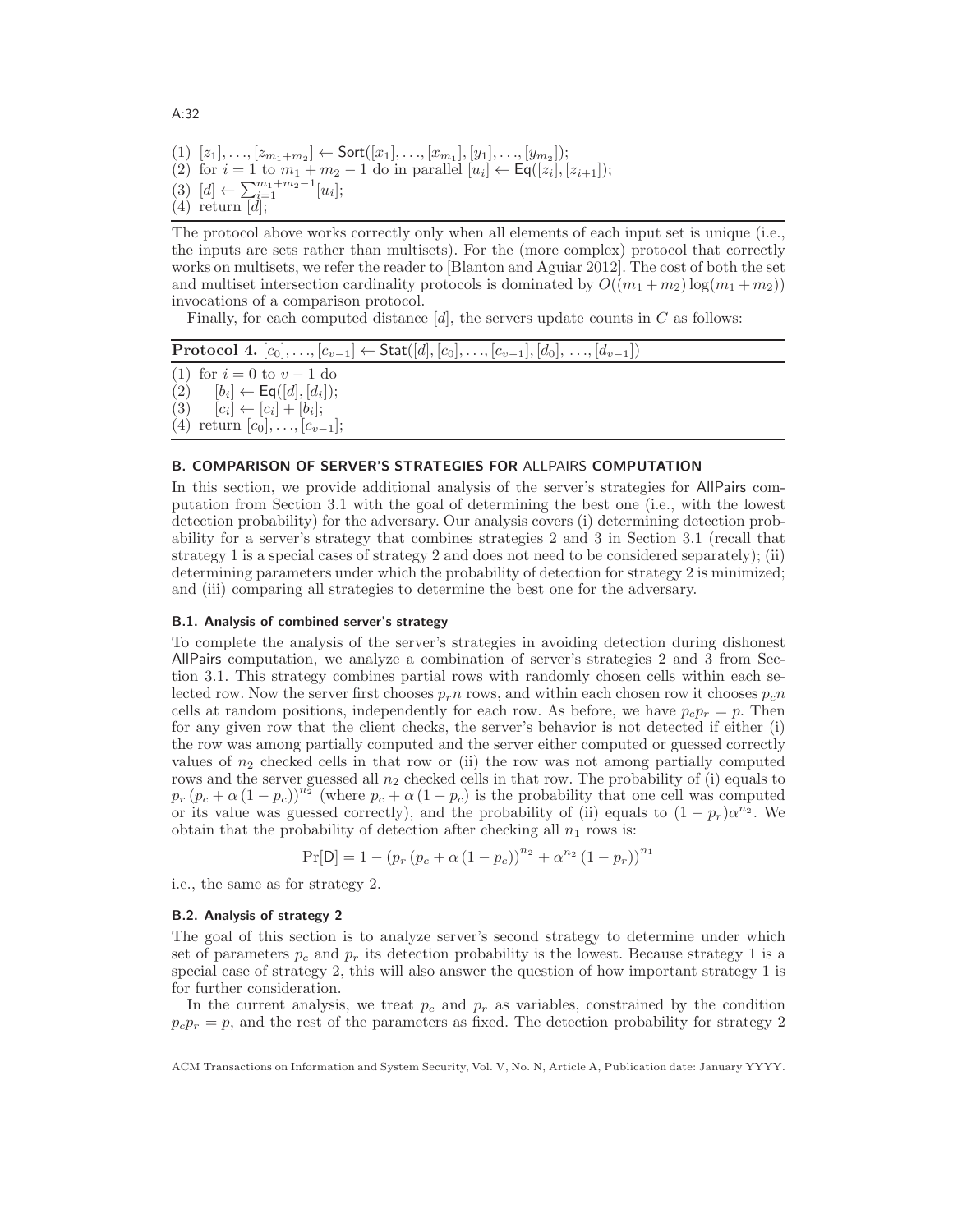$$
Pr[D] = 1 - ((p/p_c) (p_c + \alpha (1 - p_c))^{n_2} + \alpha^{n_2} (1 - p/p_c))^{n_1}
$$

To determine the function's critical point, we take its derivative and after rearranging the terms obtain:

$$
f'(p_c) = -\frac{n_1 p}{(p_c)^2} ((p/p_c) (p_c + \alpha (1 - p_c))^{n_2} + \alpha^{n_2} (1 - p/p_c))^{n_1 - 1} \times
$$
  
 
$$
\times ((p_c + \alpha (1 - p_c))^{n_2 - 1} (p_c(n_2 - 1)(1 - \alpha) - \alpha) + \alpha^{n_2})
$$

Now notice that the sign of this expression is determined by the term  $p_c(n_2-1)(1-\alpha)-\alpha$ , and the remaining terms are all positive when  $p_c \in [p, 1]$ . We thus consider two cases:

- (1) If  $p \ge \frac{\alpha}{(n_2-1)(1-\alpha)}$ , the term  $p_c(n_2-1)(1-\alpha) \alpha$  is non-negative, which results in a negative value for  $f'(p_c)$ . This means that the function Pr[D] is strictly monotonically decreasing and its minimum value is at the endpoint  $p_c = 1$ , which corresponds to strategy 1.
- (2) If  $p < \frac{\alpha}{(n_2-1)(1-\alpha)}$ , the term  $p_c(n_2-1)(1-\alpha)-\alpha$  is either always negative for  $p_c \in [p,1]$ or changes its sign from negative to positive within that interval (i.e., it is a linearly increasing function). This means that the factor  $((p_c + \alpha(1-p_c))^{n_2-1}(p_c(n_2-1)(1-\alpha) \alpha$ ) +  $\alpha^{n_2}$ ) may also change its sign, which implies that there exists a critical point within the interval  $[p, 1]$ . Since the sign of  $f'(p_c)$  can only change from positive to negative within  $[p, 1]$ , in that case the function for  $Pr[D]$  has a relative maximum and no other extrema, which means that the minimum value of Pr[D] is either at  $p_c = p$  or  $p_c = 1$ , which correspond to strategy 1. If the sign of  $f'(p_c)$ , however, does not change, the function is strictly monotone and likewise we obtain that the minimum value of  $Pr[D]$  is at either  $p_c = p$  or  $p_c = 1$ .

We obtain that, regardless of the parameter values, it is advantageous for an adversary who wishes to minimize the detection probability to use the special case of strategy 2 that corresponds to strategy 1.

### B.3. Comparison of strategies 1 and 3

What remains is to compare server's strategies 1 and 3 to determine if one of them always results in a lower probability of detection than the other and thus will be preferred by an adversary. To ensure that the result holds for any values of security parameters  $n_1$  and  $n_2$ that the client chooses, we treat the detection probabilities (given in equations 3 and 6, respectively) as functions of variables  $n_1$  and  $n_2$  with fixed  $\alpha$  and  $p$ . Because both of these strategies have the same format, namely,  $1 - X^{n_1}$  for some X, we need to compare only the expressions corresponding to X in the two strategies, which we denote by  $X_1$  and  $X_3$ in strategies 1 and 3, respectively. From equations 4 and 6 we obtain  $X_1 = p + (1 - p)\alpha^{n_2}$ and  $X_3 = (p + \alpha(1-p))^{n_2}$ .

To compare the values of  $X_1$  and  $X_3$ , we compute their difference

$$
f(n_2) = X_1 - X_3 = p + (1 - p)\alpha^{n_2} - (p + \alpha(1 - p))^{n_2}
$$
\n(18)

and then take its derivative to obtain

$$
f'(n_2) = (1 - p)(\log \alpha)\alpha^{n_2} - \log(p + \alpha(1 - p))(p + \alpha(1 - p))^{n_2}
$$
 (19)

Setting  $f'(n_2) = 0$  allows us to obtain the function's critical point at value  $n'_2 =$  $\log \frac{(1-p)\log \alpha}{\log(p+\alpha(1-p))}/\log \frac{p+\alpha(1-p)}{\alpha}$ . Because  $p+\alpha(1-p) > \alpha$  for any  $0 < \alpha < 1$ ,  $\log \frac{p+\alpha(1-p)}{\alpha}$ is always positive, and the sign of the value that  $n'_2$  takes is determined by the dividend  $\log \frac{(1-p)\log \alpha}{\log (p+\alpha(1-p))}.$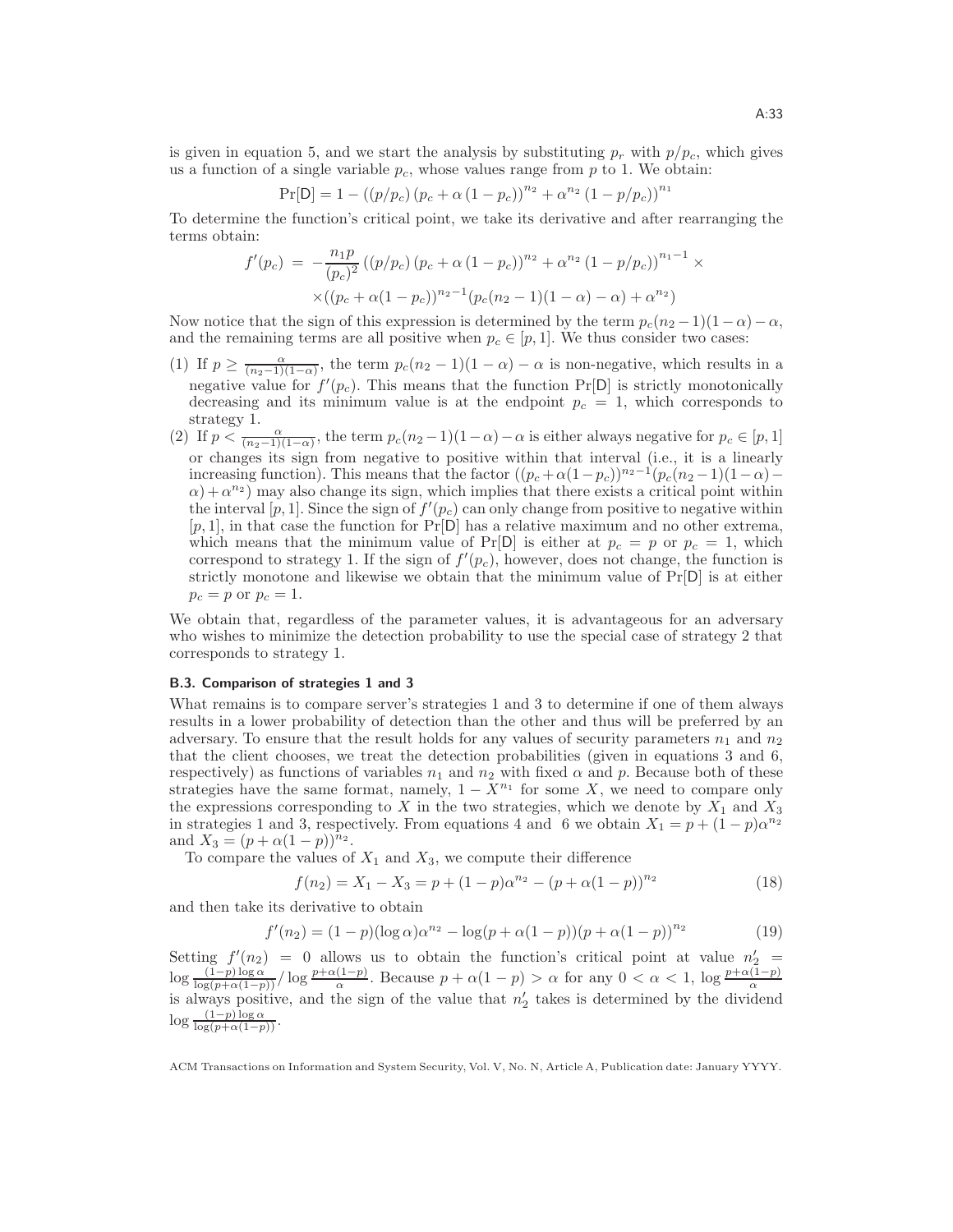In our application,  $n_2$  is always positive with its values lying in the range  $[0, +\infty]$ . At the endpoints 0 and  $+\infty$ , the expression in equation 18 evaluates to 0 and p, respectively (as both  $\alpha$  and  $p + (1 - p)\alpha$  are less than 1). Therefore, if the critical point at  $n'_2$  does not correspond to a relative extremum, we know that within the interval  $[0, +\infty] X_1 - X_3$ will always take a positive value. This means that strategy 1 leads to a lower detection probability. If, on the other hand,  $n'_2$  corresponds to a local extremum, based on the sign of  $n'_2$ , two situations may occur:

- (1)  $n'_2$  < 0: To determine whether  $n'_2$  corresponds to the function's minimum or maximum value, we need to evaluate the sign of  $f'(n_2)$  near the point  $n'_2$ . From equation 19, we have that  $(\frac{p+\alpha(1-p)}{\alpha})^{n'_2} = \frac{(1-p)\log \alpha}{\log(p+\alpha(1-p))}$ . For any  $n_2 < n'_2$ , we also have that  $\left(\frac{p+\alpha(1-p)}{\alpha}\right)$  $\frac{(1-p)}{\alpha})^{n_2} < (\frac{p+\alpha(1-p)}{\alpha})$  $\frac{(1-p)}{\alpha}$ )<sup>n'</sup><sub>2</sub> as  $\frac{p+\alpha(1-p)}{\alpha} > 1$  and therefore  $\left(\frac{p+\alpha(1-p)}{\alpha}\right)^{n_2} < \frac{(1-p)\log\alpha}{\log(p+\alpha(1-p))}$ . After multiplying both sides of this inequality by negative  $\alpha^{n_2} \log(p + \alpha(1-p))$ , we obtain that  $f'(n_2) < 0$ . Using the same approach, we obtain that  $f'(n_2) > 0$  for  $n_2 > n'_2$ , and thus  $n'_2$  corresponds to a local minimum. Based on the fact that there is a single extremum, this analysis gives us that  $f(n_2)$  is strictly monotonically increasing on the interval  $[0, +\infty]$ . This function's behavior is also in compliance with the fact that equation 18 evaluates to 0 at the endpoint 0 and to p at the endpoint  $+\infty$ . We obtain that when  $n'_2 < 0$ , strategy 1 always leads to a smaller detection probability than strategy 3. What remains to determine is under what circumstances  $n'_2 < 0$ . In order for  $n'_2$  to have a negative value, we must have  $\log \frac{(1-p)\log \alpha}{\log(p+\alpha(1-p))} < 0$  and thus  $\frac{(1-p)\log \alpha}{\log(p+\alpha(1-p))} < 1$ . This is true when  $\alpha$  and p satisfy  $\alpha^{1-p} > p + \alpha(1-p)$ .
- (2)  $n'_2 \geq 0$ : Applying the same analysis as in case 1, we obtain that the critical point at  $n'_2$  corresponds to a local minimum. This implies that  $X_1 - X_3 = 0$  at both  $n_2 = 0$  and another point greater than  $n'_2$  which we denote by  $n''_2$ . We obtain that the value of  $f(n_2)$  is negative on the interval  $(0, n_2'')$ , and it is positive on the interval  $(n_2'', +\infty]$ . This gives us that under a certain set of parameters strategy 3 will result in lower detection probability than strategy 1 and therefore will be superior for the adversary.

To summarize:

- 
- When  $\alpha^{1-p} > p + \alpha(1-p)$ , strategy 1 is superior for an adversary to use to strategy 3.<br>— If  $\alpha^{1-p} < p + \alpha(1-p)$  and  $n_2 > n''_2$ , strategy 1 is also superior for an adversary to use to strategy 3.
- If  $\alpha^{1-p} \leq p + \alpha(1-p)$  and  $n_2 < n''_2$ , strategy 3 is superior for an adversary to use to strategy 1.

## C. COMBINING VERIFICATION OF DISTANCES AND STATISTICS

Here we describe how the verification of distances and statistics can be combined for the edit distance and set intersection cardinality (this was done for the Hamming distance in section 4.4).

## C.1. Edit Distance

The techniques for combining verification of AllPairs and Analyze computation remain largely unchanged from the techniques for the Hamming distance. That is, the algorithm in Figure 5 can be used with minimal changes. In particular, during creation of an outsourced task, the client generates  $n_1$  pairs of m-dimensional fake vectors with the distance uniformly distributed in the range  $[0, mh^2]$ . It then chooses the values of d in step 2 from the range  $[mh^2 + 1, mh^2 + \ell]$  and creates protected distances in step 5 for  $i = 0, \ldots, 2mh^2 + \ell$ . During verification of an outsourced task, the range of distances between two real vectors in steps  $1(a)$  and 3 changes from  $[0, m]$  to  $[0, mh^2]$  and the range of distances between real and fake vectors in steps 1(a) and 3 changes from  $[m+1, 2m+\ell]$  to  $[mh^2+1, 2mh^2+\ell]$ .